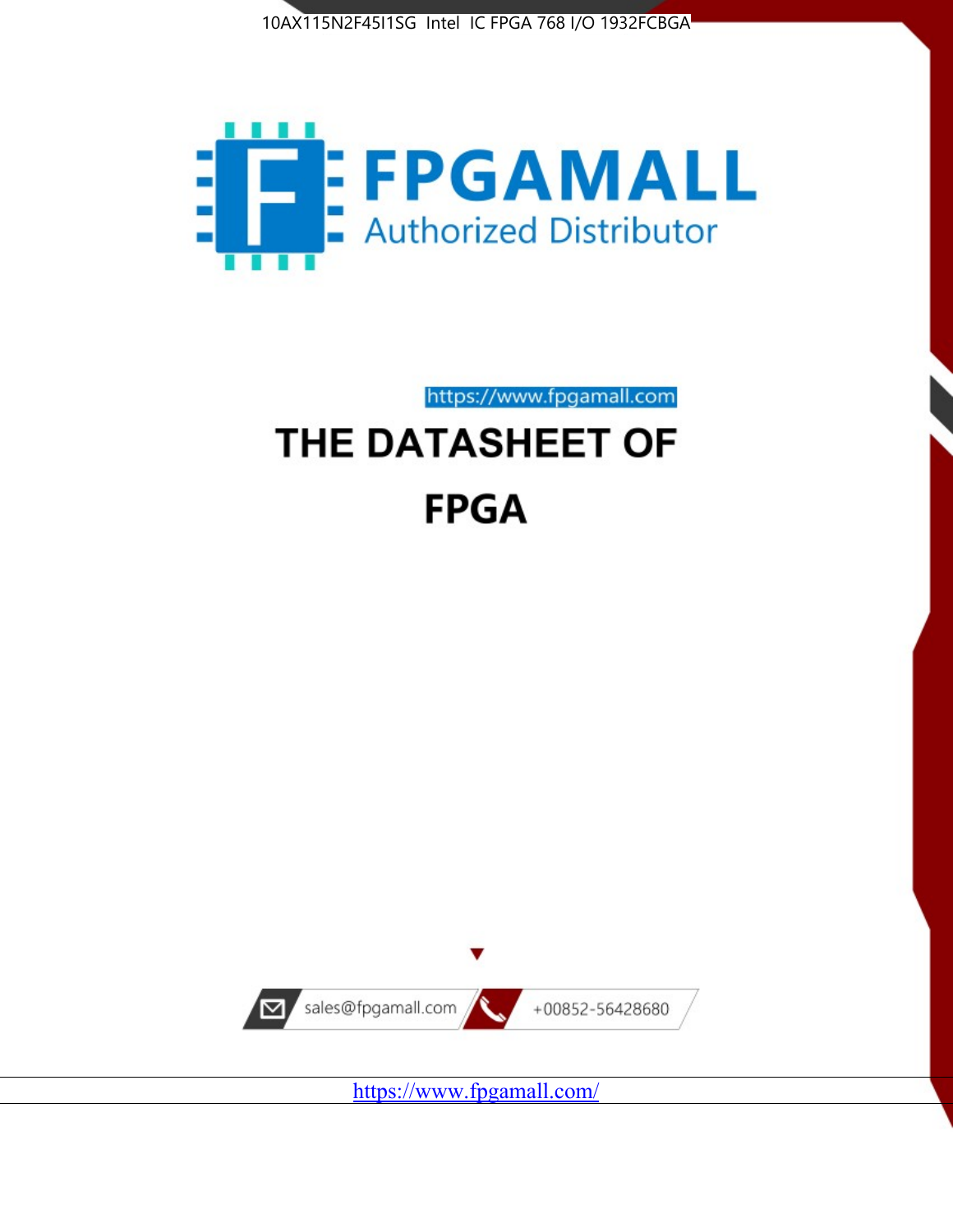10AX115N2F45I1SG Intel IC FPGA 768 I/O 1932FCBGA



# **Intel® Arria® 10 Device Overview**



**A10-OVERVIEW | 2018.12.06** Latest document on the web: **[PDF](https://www.intel.com/content/dam/www/programmable/us/en/pdfs/literature/hb/arria-10/a10_overview.pdf)** | **[HTML](https://www.intel.com/content/www/us/en/programmable/documentation/sam1403480274650.html)**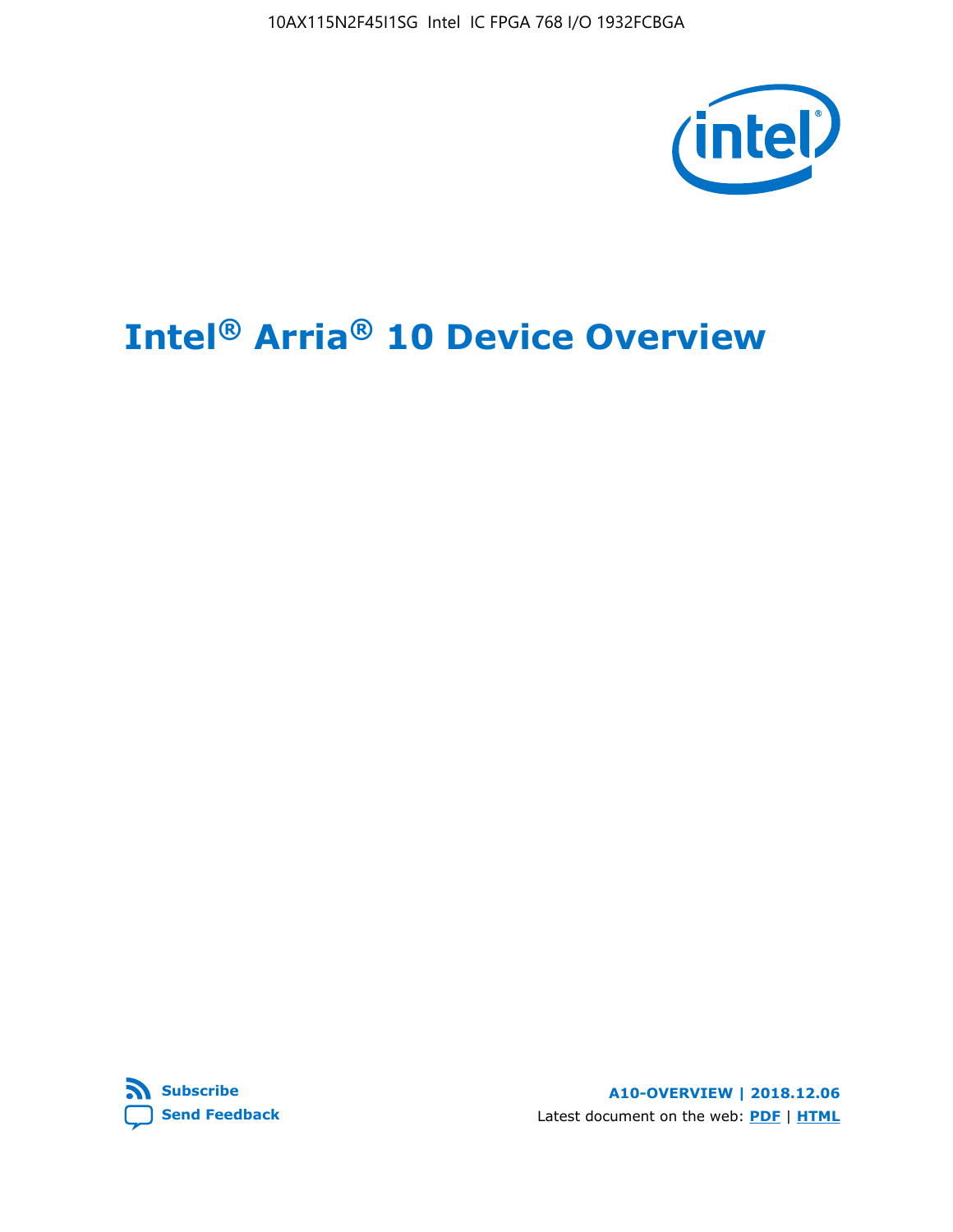

**Contents** 

# **Contents**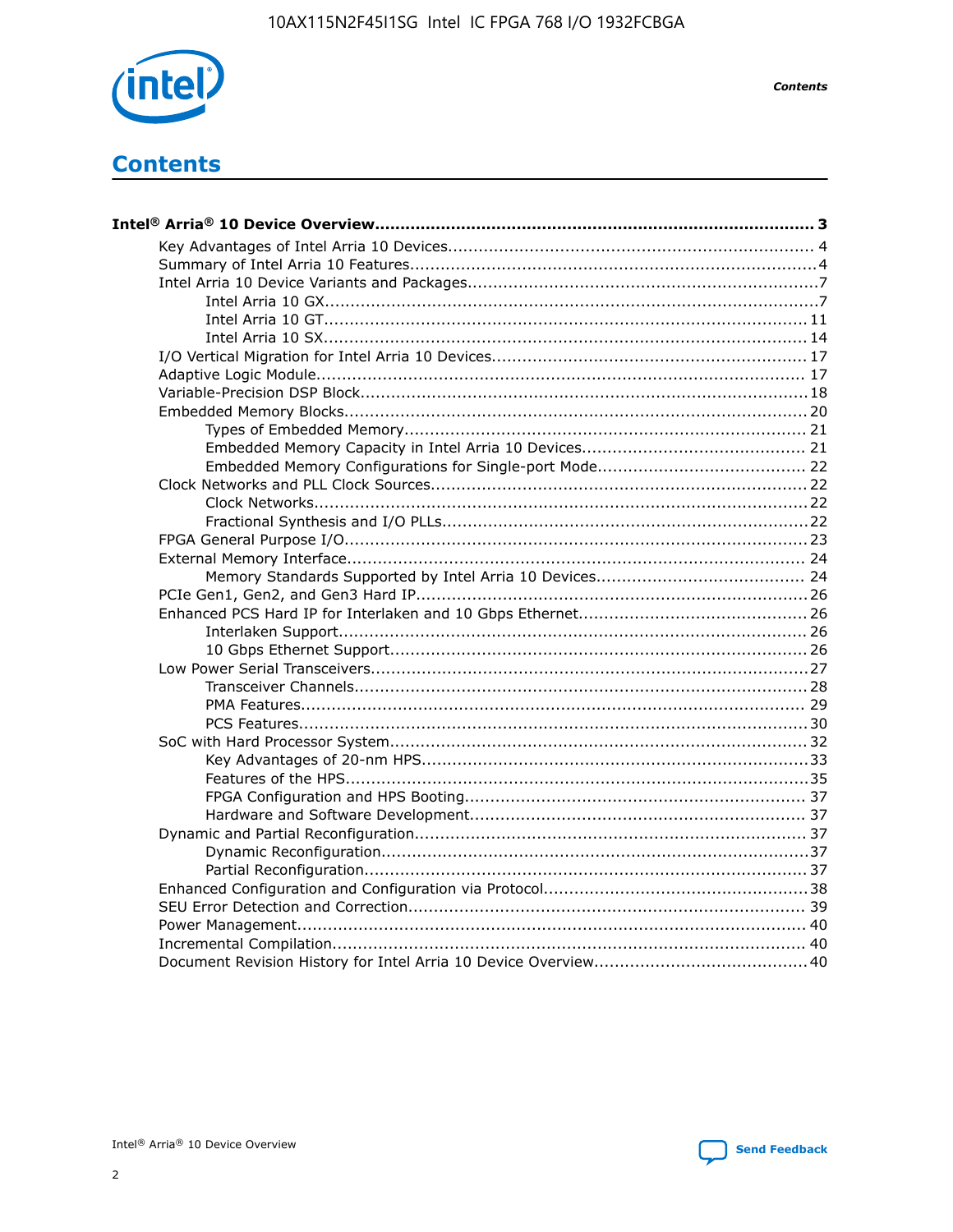**A10-OVERVIEW | 2018.12.06**

**[Send Feedback](mailto:FPGAtechdocfeedback@intel.com?subject=Feedback%20on%20Intel%20Arria%2010%20Device%20Overview%20(A10-OVERVIEW%202018.12.06)&body=We%20appreciate%20your%20feedback.%20In%20your%20comments,%20also%20specify%20the%20page%20number%20or%20paragraph.%20Thank%20you.)**



# **Intel® Arria® 10 Device Overview**

The Intel<sup>®</sup> Arria<sup>®</sup> 10 device family consists of high-performance and power-efficient 20 nm mid-range FPGAs and SoCs.

Intel Arria 10 device family delivers:

- Higher performance than the previous generation of mid-range and high-end FPGAs.
- Power efficiency attained through a comprehensive set of power-saving technologies.

The Intel Arria 10 devices are ideal for high performance, power-sensitive, midrange applications in diverse markets.

| <b>Market</b>         | <b>Applications</b>                                                                                               |
|-----------------------|-------------------------------------------------------------------------------------------------------------------|
| Wireless              | Channel and switch cards in remote radio heads<br>٠<br>Mobile backhaul<br>٠                                       |
| Wireline              | 40G/100G muxponders and transponders<br>٠<br>100G line cards<br>٠<br><b>Bridging</b><br>٠<br>Aggregation<br>٠     |
| <b>Broadcast</b>      | Studio switches<br>٠<br>Servers and transport<br>٠<br>Videoconferencing<br>٠<br>Professional audio and video<br>٠ |
| Computing and Storage | Flash cache<br>٠<br>Cloud computing servers<br>٠<br>Server acceleration<br>٠                                      |
| Medical               | Diagnostic scanners<br>٠<br>Diagnostic imaging<br>٠                                                               |
| Military              | Missile guidance and control<br>٠<br>Radar<br>٠<br>Electronic warfare<br>٠<br>Secure communications<br>٠          |

#### **Table 1. Sample Markets and Ideal Applications for Intel Arria 10 Devices**

#### **Related Information**

- [Intel Arria 10 Device Handbook: Known Issues](http://www.altera.com/support/kdb/solutions/rd07302013_646.html) Lists the planned updates to the *Intel Arria 10 Device Handbook* chapters.
- [Intel Arria 10 GX/GT Device Errata and Design Recommendations](https://www.intel.com/content/www/us/en/programmable/documentation/agz1493851706374.html#yqz1494433888646)
- [Intel Arria 10 SX Device Errata and Design Recommendations](https://www.intel.com/content/www/us/en/programmable/documentation/cru1462832385668.html#cru1462832558642)

Intel Corporation. All rights reserved. Intel, the Intel logo, Altera, Arria, Cyclone, Enpirion, MAX, Nios, Quartus and Stratix words and logos are trademarks of Intel Corporation or its subsidiaries in the U.S. and/or other countries. Intel warrants performance of its FPGA and semiconductor products to current specifications in accordance with Intel's standard warranty, but reserves the right to make changes to any products and services at any time without notice. Intel assumes no responsibility or liability arising out of the application or use of any information, product, or service described herein except as expressly agreed to in writing by Intel. Intel customers are advised to obtain the latest version of device specifications before relying on any published information and before placing orders for products or services. \*Other names and brands may be claimed as the property of others.

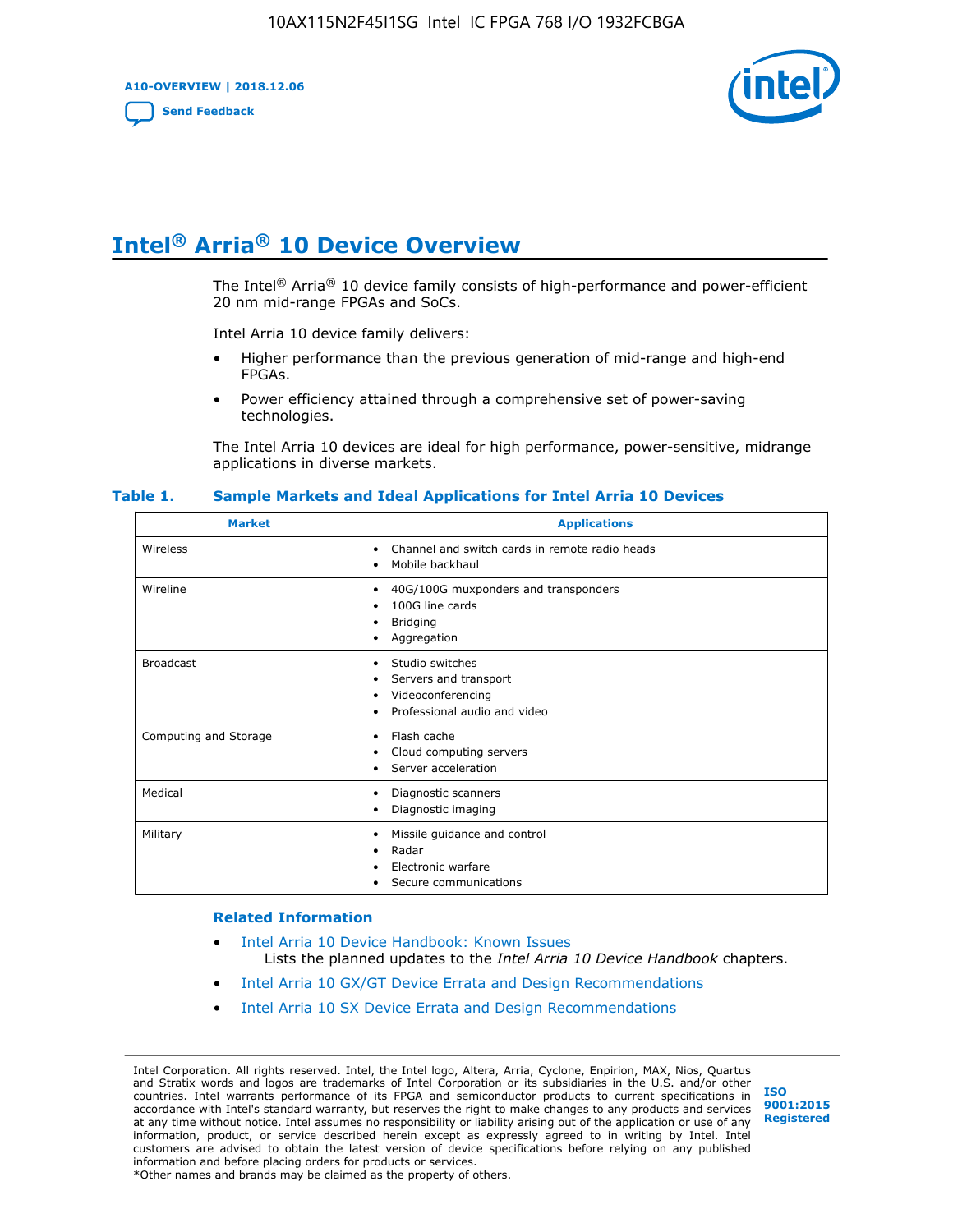

# **Key Advantages of Intel Arria 10 Devices**

## **Table 2. Key Advantages of the Intel Arria 10 Device Family**

| <b>Advantage</b>                                                                                          | <b>Supporting Feature</b>                                                                                                                                                                                                                                                                                                |  |  |  |  |  |  |
|-----------------------------------------------------------------------------------------------------------|--------------------------------------------------------------------------------------------------------------------------------------------------------------------------------------------------------------------------------------------------------------------------------------------------------------------------|--|--|--|--|--|--|
| Enhanced core architecture                                                                                | Built on TSMC's 20 nm process technology<br>٠<br>60% higher performance than the previous generation of mid-range FPGAs<br>٠<br>15% higher performance than the fastest previous-generation FPGA<br>٠                                                                                                                    |  |  |  |  |  |  |
| High-bandwidth integrated<br>transceivers                                                                 | Short-reach rates up to 25.8 Gigabits per second (Gbps)<br>٠<br>Backplane capability up to 12.5 Gbps<br>٠<br>Integrated 10GBASE-KR and 40GBASE-KR4 Forward Error Correction (FEC)<br>٠                                                                                                                                   |  |  |  |  |  |  |
| Improved logic integration and<br>hard IP blocks                                                          | 8-input adaptive logic module (ALM)<br>٠<br>Up to 65.6 megabits (Mb) of embedded memory<br>٠<br>Variable-precision digital signal processing (DSP) blocks<br>Fractional synthesis phase-locked loops (PLLs)<br>Hard PCI Express Gen3 IP blocks<br>Hard memory controllers and PHY up to 2,400 Megabits per second (Mbps) |  |  |  |  |  |  |
| Second generation hard<br>processor system (HPS) with<br>integrated ARM* Cortex*-A9*<br>MPCore* processor | Tight integration of a dual-core ARM Cortex-A9 MPCore processor, hard IP, and an<br>٠<br>FPGA in a single Intel Arria 10 system-on-a-chip (SoC)<br>Supports over 128 Gbps peak bandwidth with integrated data coherency between<br>$\bullet$<br>the processor and the FPGA fabric                                        |  |  |  |  |  |  |
| Advanced power savings                                                                                    | Comprehensive set of advanced power saving features<br>٠<br>Power-optimized MultiTrack routing and core architecture<br>٠<br>Up to 40% lower power compared to previous generation of mid-range FPGAs<br>Up to 60% lower power compared to previous generation of high-end FPGAs                                         |  |  |  |  |  |  |

# **Summary of Intel Arria 10 Features**

## **Table 3. Summary of Features for Intel Arria 10 Devices**

| <b>Feature</b>                  | <b>Description</b>                                                                                                                                                                                                                                                                                                                                                                                       |
|---------------------------------|----------------------------------------------------------------------------------------------------------------------------------------------------------------------------------------------------------------------------------------------------------------------------------------------------------------------------------------------------------------------------------------------------------|
| Technology                      | TSMC's 20-nm SoC process technology<br>٠<br>Allows operation at a lower $V_{\text{CC}}$ level of 0.82 V instead of the 0.9 V standard $V_{\text{CC}}$ core voltage                                                                                                                                                                                                                                       |
| Packaging                       | 1.0 mm ball-pitch Fineline BGA packaging<br>0.8 mm ball-pitch Ultra Fineline BGA packaging<br>Multiple devices with identical package footprints for seamless migration between different<br><b>FPGA</b> densities<br>Devices with compatible package footprints allow migration to next generation high-end<br>Stratix $\mathcal{R}$ 10 devices<br>RoHS, leaded $(1)$ , and lead-free (Pb-free) options |
| High-performance<br>FPGA fabric | Enhanced 8-input ALM with four registers<br>٠<br>Improved multi-track routing architecture to reduce congestion and improve compilation time<br>Hierarchical core clocking architecture<br>Fine-grained partial reconfiguration                                                                                                                                                                          |
| Internal memory<br>blocks       | M20K-20-Kb memory blocks with hard error correction code (ECC)<br>Memory logic array block (MLAB)-640-bit memory                                                                                                                                                                                                                                                                                         |
|                                 | continued                                                                                                                                                                                                                                                                                                                                                                                                |



<sup>(1)</sup> Contact Intel for availability.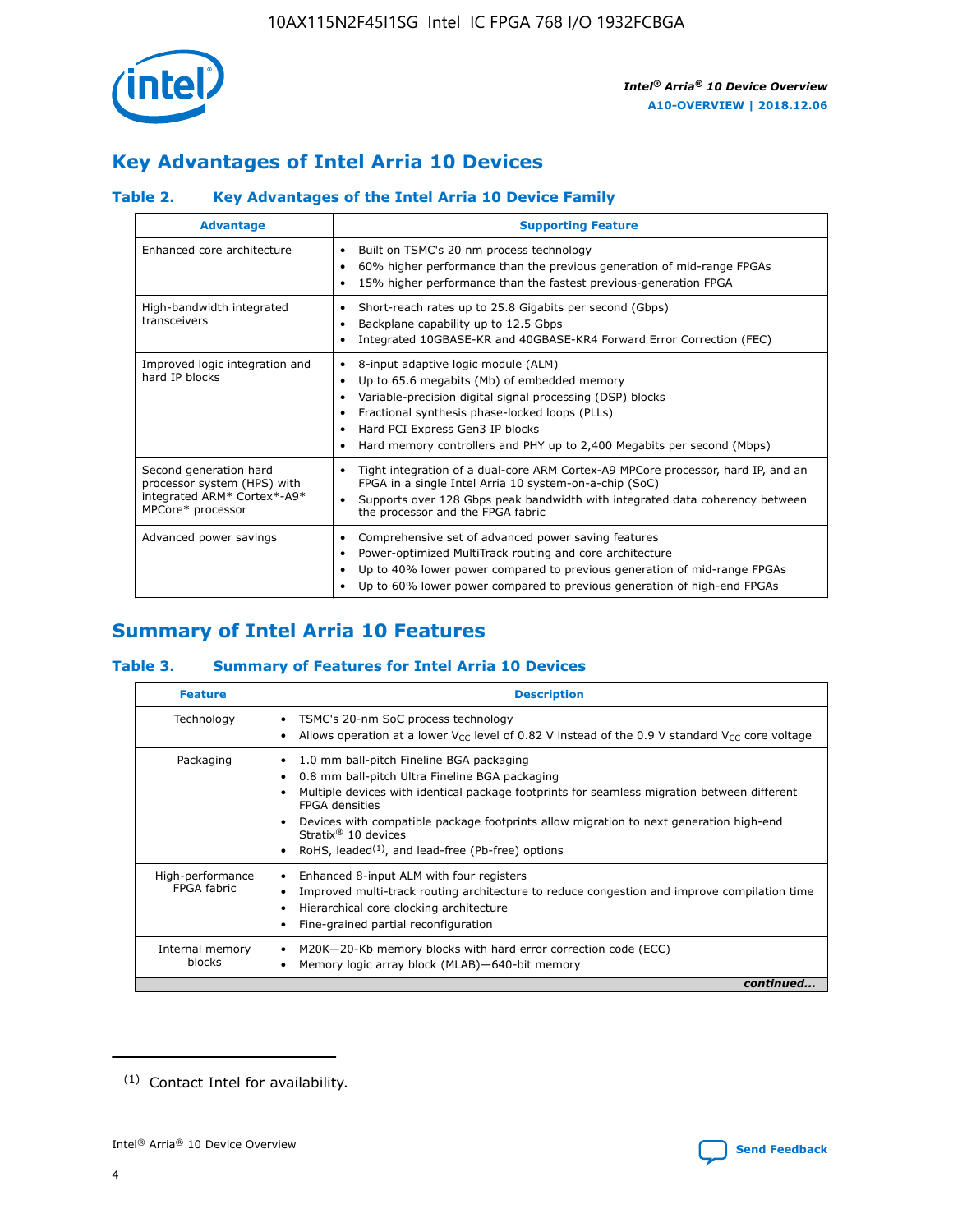r



| <b>Feature</b>                         | <b>Description</b>                                                                                             |                                                                                                                                                                                                                                                                                                                                                                                                                                                                                                                                                                                                                                                                                                                                                                                                                                                                  |  |  |  |  |  |
|----------------------------------------|----------------------------------------------------------------------------------------------------------------|------------------------------------------------------------------------------------------------------------------------------------------------------------------------------------------------------------------------------------------------------------------------------------------------------------------------------------------------------------------------------------------------------------------------------------------------------------------------------------------------------------------------------------------------------------------------------------------------------------------------------------------------------------------------------------------------------------------------------------------------------------------------------------------------------------------------------------------------------------------|--|--|--|--|--|
| Embedded Hard IP<br>blocks             | Variable-precision DSP                                                                                         | Native support for signal processing precision levels from $18 \times 19$ to<br>$\bullet$<br>54 x 54<br>Native support for 27 x 27 multiplier mode<br>$\bullet$<br>64-bit accumulator and cascade for systolic finite impulse responses<br>(FIRs)<br>Internal coefficient memory banks<br>$\bullet$<br>Preadder/subtractor for improved efficiency<br>Additional pipeline register to increase performance and reduce<br>power<br>Supports floating point arithmetic:<br>- Perform multiplication, addition, subtraction, multiply-add,<br>multiply-subtract, and complex multiplication.<br>- Supports multiplication with accumulation capability, cascade<br>summation, and cascade subtraction capability.<br>- Dynamic accumulator reset control.<br>- Support direct vector dot and complex multiplication chaining<br>multiply floating point DSP blocks. |  |  |  |  |  |
|                                        | Memory controller                                                                                              | DDR4, DDR3, and DDR3L                                                                                                                                                                                                                                                                                                                                                                                                                                                                                                                                                                                                                                                                                                                                                                                                                                            |  |  |  |  |  |
|                                        | PCI Express*                                                                                                   | PCI Express (PCIe*) Gen3 (x1, x2, x4, or x8), Gen2 (x1, x2, x4, or x8)<br>and Gen1 (x1, x2, x4, or x8) hard IP with complete protocol stack,<br>endpoint, and root port                                                                                                                                                                                                                                                                                                                                                                                                                                                                                                                                                                                                                                                                                          |  |  |  |  |  |
|                                        | Transceiver I/O                                                                                                | 10GBASE-KR/40GBASE-KR4 Forward Error Correction (FEC)<br>PCS hard IPs that support:<br>- 10-Gbps Ethernet (10GbE)<br>- PCIe PIPE interface<br>- Interlaken<br>- Gbps Ethernet (GbE)<br>- Common Public Radio Interface (CPRI) with deterministic latency<br>support<br>- Gigabit-capable passive optical network (GPON) with fast lock-<br>time support<br>13.5G JESD204b<br>$\bullet$<br>8B/10B, 64B/66B, 64B/67B encoders and decoders<br>Custom mode support for proprietary protocols                                                                                                                                                                                                                                                                                                                                                                        |  |  |  |  |  |
| Core clock networks                    | $\bullet$                                                                                                      | Up to 800 MHz fabric clocking, depending on the application:<br>- 667 MHz external memory interface clocking with 2,400 Mbps DDR4 interface<br>- 800 MHz LVDS interface clocking with 1,600 Mbps LVDS interface<br>Global, regional, and peripheral clock networks<br>Clock networks that are not used can be gated to reduce dynamic power                                                                                                                                                                                                                                                                                                                                                                                                                                                                                                                      |  |  |  |  |  |
| Phase-locked loops<br>(PLLs)           | High-resolution fractional synthesis PLLs:<br>$\bullet$<br>Integer PLLs:<br>- Adjacent to general purpose I/Os | - Precision clock synthesis, clock delay compensation, and zero delay buffering (ZDB)<br>- Support integer mode and fractional mode<br>- Fractional mode support with third-order delta-sigma modulation<br>- Support external memory and LVDS interfaces                                                                                                                                                                                                                                                                                                                                                                                                                                                                                                                                                                                                        |  |  |  |  |  |
| FPGA General-purpose<br>$I/Os$ (GPIOs) | On-chip termination (OCT)<br>٠<br>$\bullet$                                                                    | 1.6 Gbps LVDS-every pair can be configured as receiver or transmitter<br>1.2 V to 3.0 V single-ended LVTTL/LVCMOS interfacing                                                                                                                                                                                                                                                                                                                                                                                                                                                                                                                                                                                                                                                                                                                                    |  |  |  |  |  |
| <b>External Memory</b><br>Interface    | $\bullet$                                                                                                      | Hard memory controller- DDR4, DDR3, and DDR3L support<br>$-$ DDR4-speeds up to 1,200 MHz/2,400 Mbps<br>- DDR3-speeds up to 1,067 MHz/2,133 Mbps<br>Soft memory controller—provides support for RLDRAM $3^{(2)}$ , QDR IV $^{(2)}$ , and QDR II+<br>continued                                                                                                                                                                                                                                                                                                                                                                                                                                                                                                                                                                                                     |  |  |  |  |  |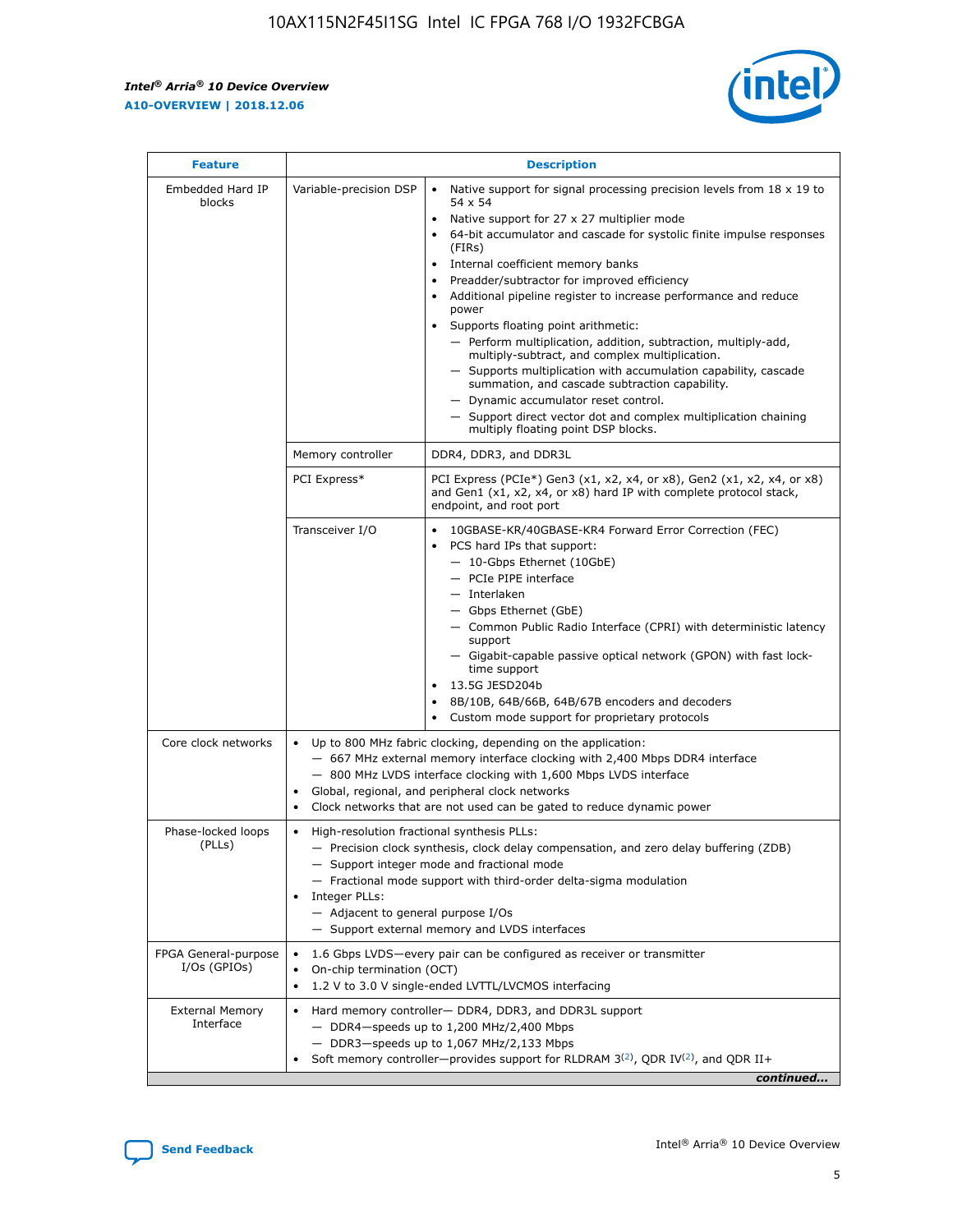

| <b>Feature</b>                                    | <b>Description</b>                                                                                                                                                                                                                                                                                                                                                                                                                                                                                                                                                                                                                         |
|---------------------------------------------------|--------------------------------------------------------------------------------------------------------------------------------------------------------------------------------------------------------------------------------------------------------------------------------------------------------------------------------------------------------------------------------------------------------------------------------------------------------------------------------------------------------------------------------------------------------------------------------------------------------------------------------------------|
| Low-power serial<br>transceivers                  | • Continuous operating range:<br>- Intel Arria 10 GX-1 Gbps to 17.4 Gbps<br>- Intel Arria 10 GT-1 Gbps to 25.8 Gbps<br>Backplane support:<br>$-$ Intel Arria 10 GX-up to 12.5<br>- Intel Arria 10 GT-up to 12.5<br>Extended range down to 125 Mbps with oversampling<br>ATX transmit PLLs with user-configurable fractional synthesis capability<br>Electronic Dispersion Compensation (EDC) support for XFP, SFP+, QSFP, and CFP optical<br>module<br>• Adaptive linear and decision feedback equalization<br>Transmitter pre-emphasis and de-emphasis<br>$\bullet$<br>Dynamic partial reconfiguration of individual transceiver channels |
| <b>HPS</b><br>(Intel Arria 10 SX<br>devices only) | Dual-core ARM Cortex-A9 MPCore processor-1.2 GHz CPU with<br>Processor and system<br>$\bullet$<br>1.5 GHz overdrive capability<br>256 KB on-chip RAM and 64 KB on-chip ROM<br>System peripherals-general-purpose timers, watchdog timers, direct<br>memory access (DMA) controller, FPGA configuration manager, and<br>clock and reset managers<br>Security features-anti-tamper, secure boot, Advanced Encryption<br>$\bullet$<br>Standard (AES) and authentication (SHA)<br>ARM CoreSight* JTAG debug access port, trace port, and on-chip<br>trace storage                                                                              |
|                                                   | <b>External interfaces</b><br>Hard memory interface-Hard memory controller (2,400 Mbps DDR4,<br>$\bullet$<br>and 2,133 Mbps DDR3), Quad serial peripheral interface (QSPI) flash<br>controller, NAND flash controller, direct memory access (DMA)<br>controller, Secure Digital/MultiMediaCard (SD/MMC) controller<br>Communication interface-10/100/1000 Ethernet media access<br>$\bullet$<br>control (MAC), USB On-The-GO (OTG) controllers, I <sup>2</sup> C controllers,<br>UART 16550, serial peripheral interface (SPI), and up to 62<br>HPS GPIO interfaces (48 direct-share I/Os)                                                 |
|                                                   | High-performance ARM AMBA* AXI bus bridges that support<br>Interconnects to core<br>$\bullet$<br>simultaneous read and write<br>HPS-FPGA bridges-include the FPGA-to-HPS, HPS-to-FPGA, and<br>$\bullet$<br>lightweight HPS-to-FPGA bridges that allow the FPGA fabric to issue<br>transactions to slaves in the HPS, and vice versa<br>Configuration bridge that allows HPS configuration manager to<br>configure the core logic via dedicated 32-bit configuration port<br>FPGA-to-HPS SDRAM controller bridge-provides configuration<br>interfaces for the multiport front end (MPFE) of the HPS SDRAM<br>controller                     |
| Configuration                                     | Tamper protection—comprehensive design protection to protect your valuable IP investments<br>Enhanced 256-bit advanced encryption standard (AES) design security with authentication<br>٠<br>Configuration via protocol (CvP) using PCIe Gen1, Gen2, or Gen3<br>continued                                                                                                                                                                                                                                                                                                                                                                  |

<sup>(2)</sup> Intel Arria 10 devices support this external memory interface using hard PHY with soft memory controller.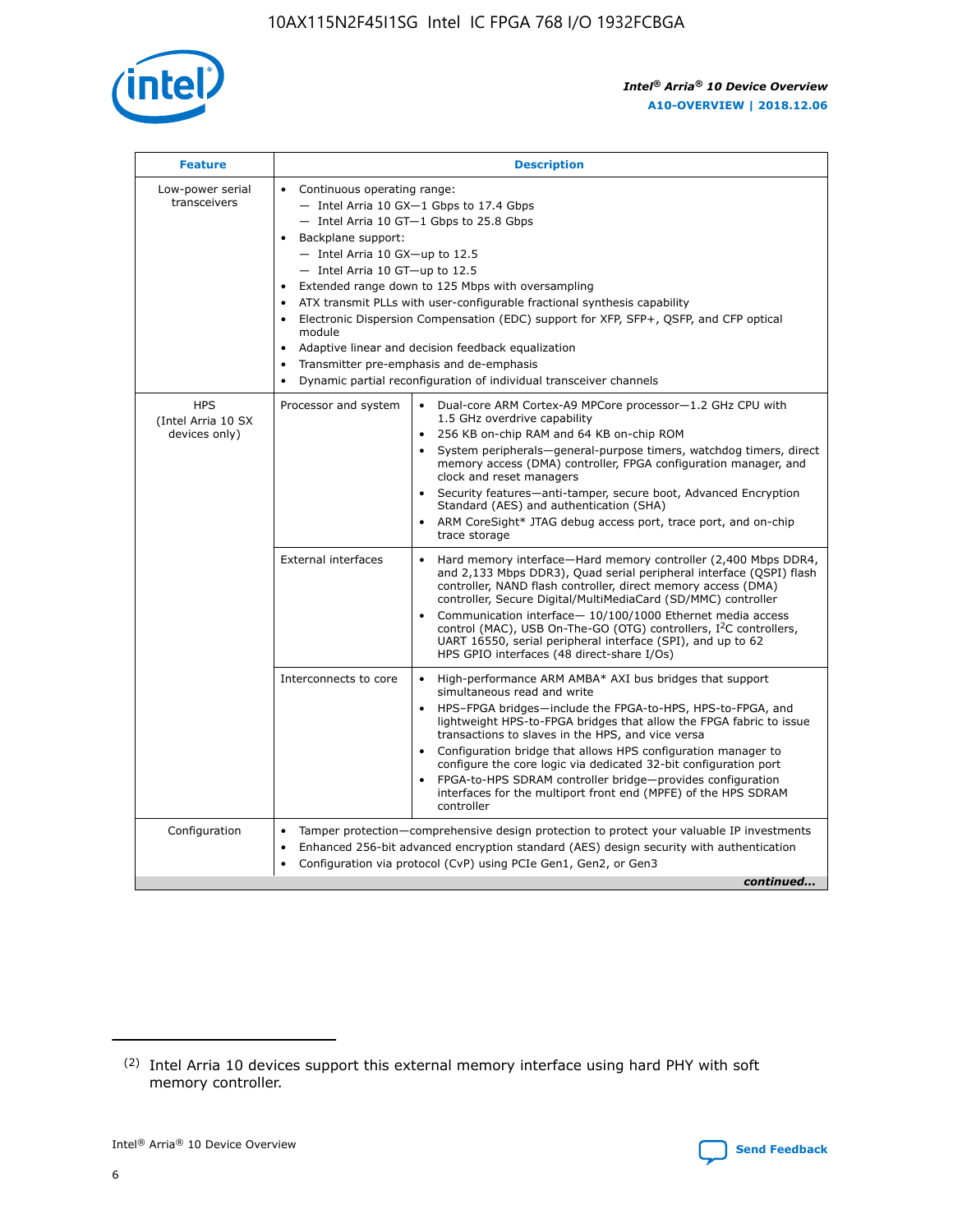

| <b>Feature</b>     | <b>Description</b>                                                                                                                                                                                               |
|--------------------|------------------------------------------------------------------------------------------------------------------------------------------------------------------------------------------------------------------|
|                    | Dynamic reconfiguration of the transceivers and PLLs<br>Fine-grained partial reconfiguration of the core fabric<br>Active Serial x4 Interface<br>٠                                                               |
| Power management   | SmartVID<br>Low static power device options<br>Programmable Power Technology<br>Intel Quartus <sup>®</sup> Prime integrated power analysis                                                                       |
| Software and tools | Intel Quartus Prime design suite<br>Transceiver toolkit<br>Platform Designer system integration tool<br>DSP Builder for Intel FPGAs<br>OpenCL <sup>"</sup> support<br>Intel SoC FPGA Embedded Design Suite (EDS) |

## **Related Information**

[Intel Arria 10 Transceiver PHY Overview](https://www.intel.com/content/www/us/en/programmable/documentation/nik1398707230472.html#nik1398706768037) Provides details on Intel Arria 10 transceivers.

# **Intel Arria 10 Device Variants and Packages**

#### **Table 4. Device Variants for the Intel Arria 10 Device Family**

| <b>Variant</b>    | <b>Description</b>                                                                                                                                                                                                     |
|-------------------|------------------------------------------------------------------------------------------------------------------------------------------------------------------------------------------------------------------------|
| Intel Arria 10 GX | FPGA featuring 17.4 Gbps transceivers for short reach applications with 12.5 backplane driving<br>capability.                                                                                                          |
| Intel Arria 10 GT | FPGA featuring:<br>17.4 Gbps transceivers for short reach applications with 12.5 backplane driving capability.<br>25.8 Gbps transceivers for supporting CAUI-4 and CEI-25G applications with CFP2 and CFP4<br>modules. |
| Intel Arria 10 SX | SoC integrating ARM-based HPS and FPGA featuring 17.4 Gbps transceivers for short reach<br>applications with 12.5 backplane driving capability.                                                                        |

## **Intel Arria 10 GX**

This section provides the available options, maximum resource counts, and package plan for the Intel Arria 10 GX devices.

The information in this section is correct at the time of publication. For the latest information and to get more details, refer to the Intel FPGA Product Selector.

#### **Related Information**

#### [Intel FPGA Product Selector](http://www.altera.com/products/selector/psg-selector.html) Provides the latest information on Intel products.

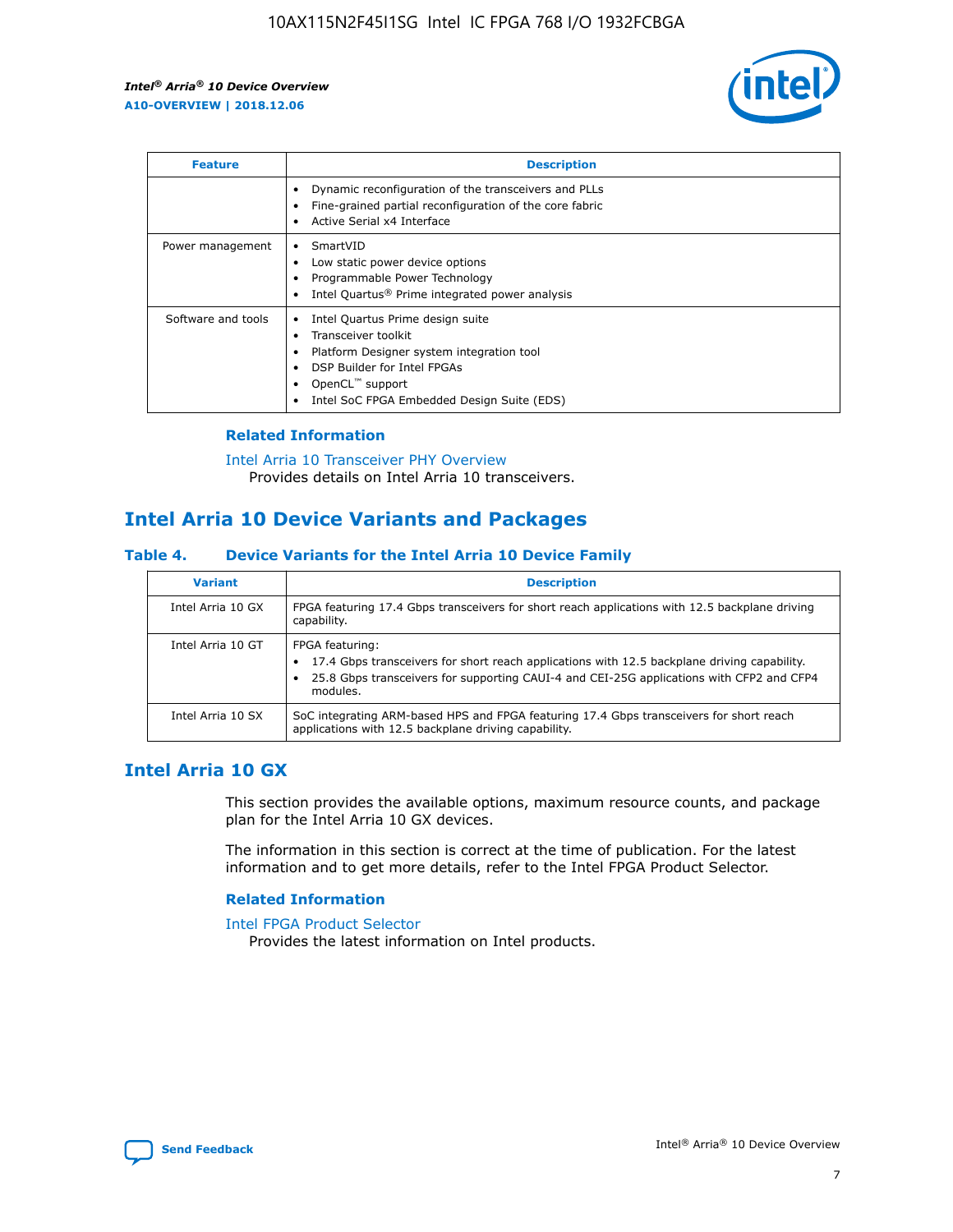

## **Available Options**





#### **Related Information**

[Transceiver Performance for Intel Arria 10 GX/SX Devices](https://www.intel.com/content/www/us/en/programmable/documentation/mcn1413182292568.html#mcn1413213965502) Provides more information about the transceiver speed grade.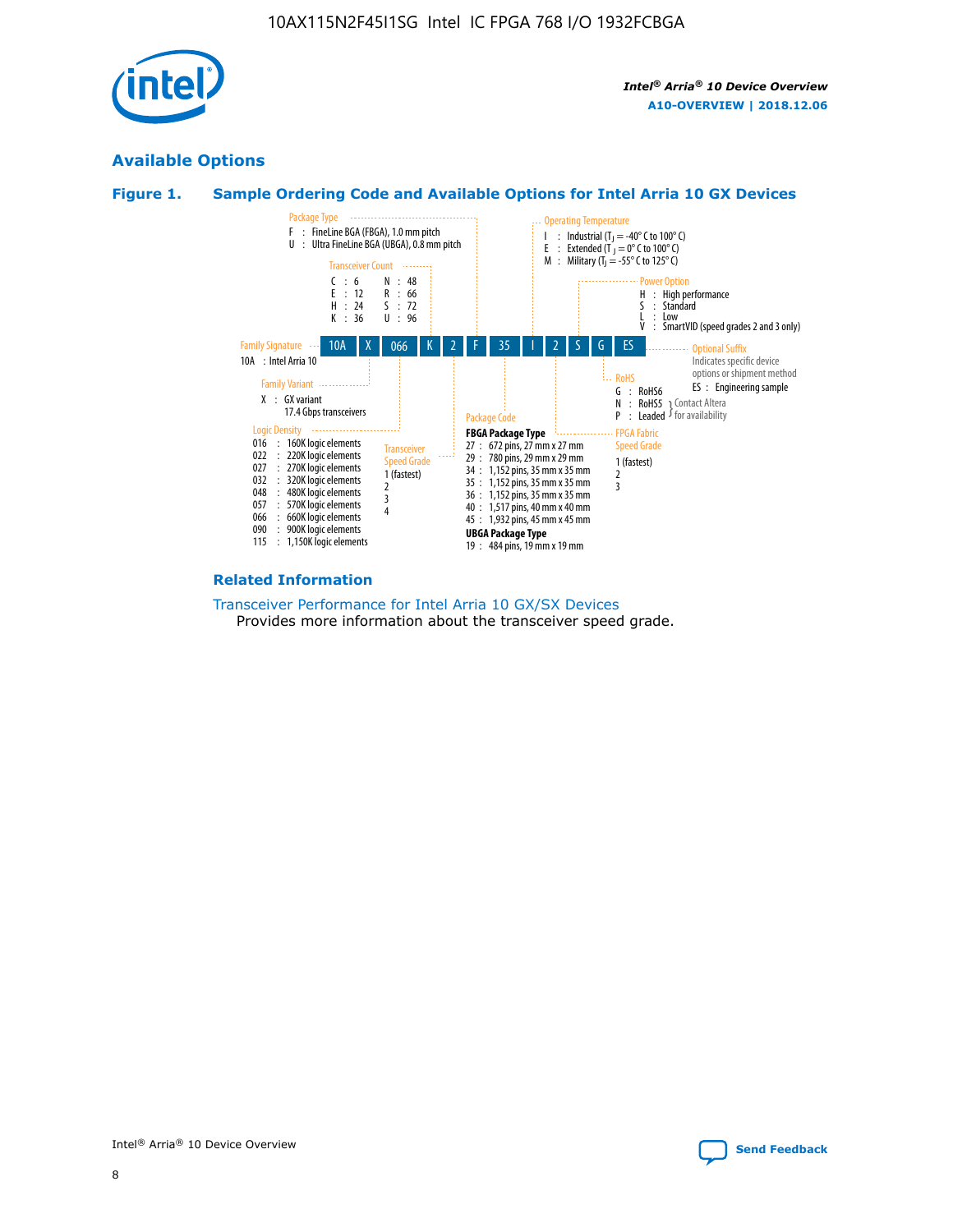

## **Maximum Resources**

#### **Table 5. Maximum Resource Counts for Intel Arria 10 GX Devices (GX 160, GX 220, GX 270, GX 320, and GX 480)**

| <b>Resource</b>         |                                                          | <b>Product Line</b> |                                                 |            |                |                |  |  |  |
|-------------------------|----------------------------------------------------------|---------------------|-------------------------------------------------|------------|----------------|----------------|--|--|--|
|                         |                                                          | <b>GX 160</b>       | <b>GX 220</b><br><b>GX 270</b><br><b>GX 320</b> |            |                | <b>GX 480</b>  |  |  |  |
| Logic Elements (LE) (K) |                                                          | 160                 | 220                                             | 270        | 320            | 480            |  |  |  |
| <b>ALM</b>              |                                                          | 61,510              | 80,330                                          | 101,620    | 119,900        | 183,590        |  |  |  |
| Register                |                                                          | 246,040             | 321,320                                         | 406,480    | 479,600        | 734,360        |  |  |  |
| Memory (Kb)             | M <sub>20</sub> K                                        | 8,800               | 11,740                                          | 15,000     | 17,820         | 28,620         |  |  |  |
| <b>MLAB</b>             |                                                          | 1,050               | 1,690                                           | 2,452      | 2,727          | 4,164          |  |  |  |
|                         | Variable-precision DSP Block<br>156<br>192<br>830<br>985 |                     |                                                 |            | 1,368          |                |  |  |  |
| 18 x 19 Multiplier      |                                                          | 312                 | 384                                             | 1,660      | 1,970          | 2,736          |  |  |  |
| PLL                     | Fractional<br>Synthesis                                  | 6                   | 6                                               | 8          | 8              | 12             |  |  |  |
|                         | I/O                                                      | 6                   | 6                                               | 8          | 8              | 12             |  |  |  |
| 17.4 Gbps Transceiver   |                                                          | 12                  | 12                                              | 24         | 24             |                |  |  |  |
| GPIO <sup>(3)</sup>     |                                                          | 288                 | 288                                             | 384<br>384 |                | 492            |  |  |  |
| LVDS Pair $(4)$         |                                                          | 120                 | 120                                             | 168        | 168            | 222            |  |  |  |
| PCIe Hard IP Block      |                                                          | 1                   | 1                                               | 2          | $\overline{2}$ | $\overline{2}$ |  |  |  |
| Hard Memory Controller  |                                                          | 6                   | 6                                               | 8          | 8              | 12             |  |  |  |

<sup>(4)</sup> Each LVDS I/O pair can be used as differential input or output.



<sup>(3)</sup> The number of GPIOs does not include transceiver I/Os. In the Intel Quartus Prime software, the number of user I/Os includes transceiver I/Os.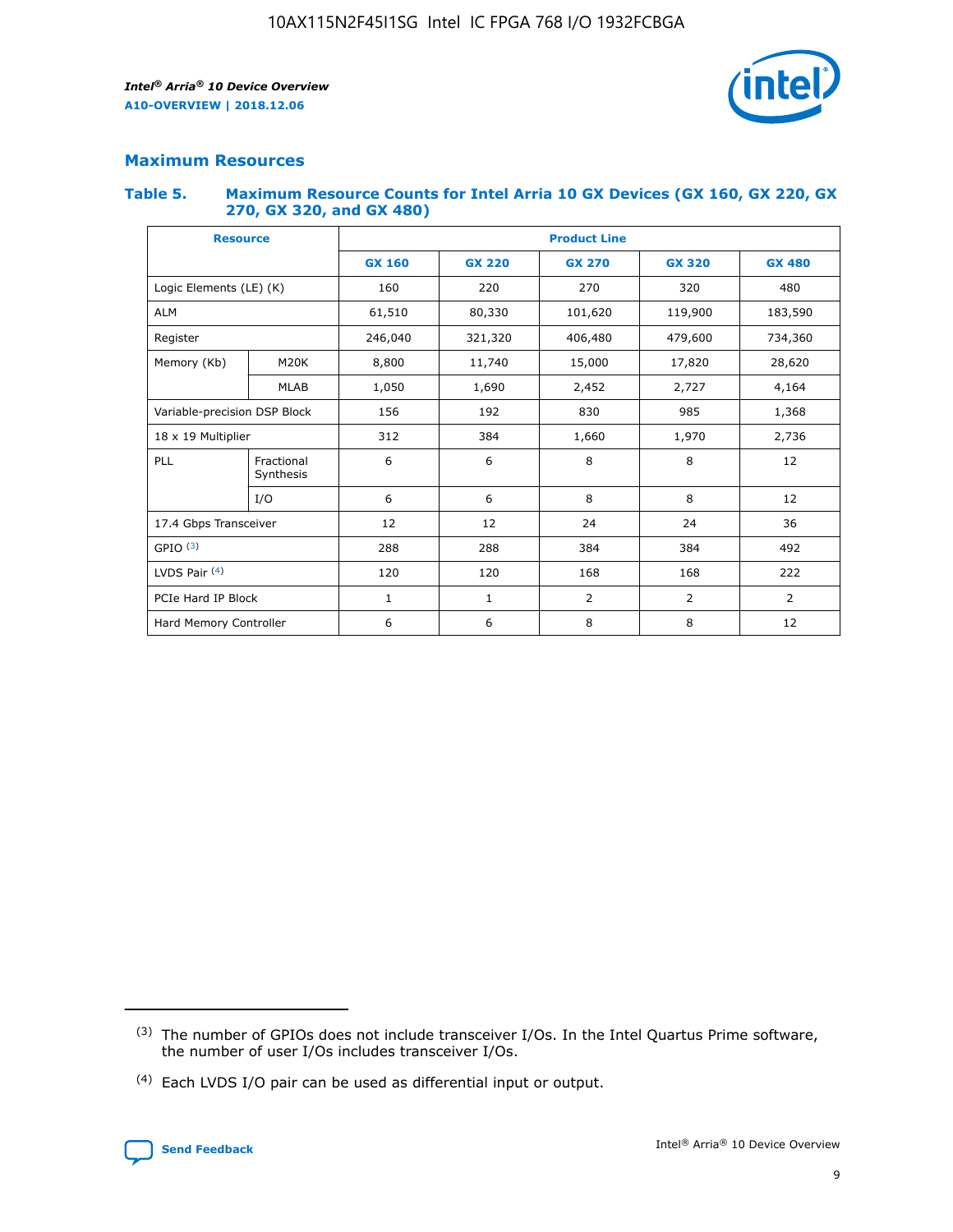

## **Table 6. Maximum Resource Counts for Intel Arria 10 GX Devices (GX 570, GX 660, GX 900, and GX 1150)**

|                              | <b>Resource</b>         | <b>Product Line</b> |                                |                  |                |  |  |  |
|------------------------------|-------------------------|---------------------|--------------------------------|------------------|----------------|--|--|--|
|                              |                         | <b>GX 570</b>       | <b>GX 660</b><br><b>GX 900</b> |                  | <b>GX 1150</b> |  |  |  |
| Logic Elements (LE) (K)      |                         | 570                 | 660                            | 900              | 1,150          |  |  |  |
| <b>ALM</b>                   |                         | 217,080             | 251,680                        | 339,620          | 427,200        |  |  |  |
| Register                     |                         | 868,320             | 1,006,720                      | 1,358,480        | 1,708,800      |  |  |  |
| Memory (Kb)                  | <b>M20K</b>             | 36,000              | 42,620                         | 48,460<br>54,260 |                |  |  |  |
|                              | <b>MLAB</b>             | 5,096               | 5,788                          |                  | 12,984         |  |  |  |
| Variable-precision DSP Block |                         | 1,523               | 1,687                          | 1,518            | 1,518          |  |  |  |
| $18 \times 19$ Multiplier    |                         | 3,046               | 3,374                          | 3,036            | 3,036          |  |  |  |
| PLL                          | Fractional<br>Synthesis | 16                  | 16                             | 32               | 32             |  |  |  |
|                              | I/O                     | 16                  | 16                             | 16               | 16             |  |  |  |
| 17.4 Gbps Transceiver        |                         | 48                  | 48<br>96                       |                  | 96             |  |  |  |
| GPIO <sup>(3)</sup>          |                         | 696                 | 696                            | 768              | 768            |  |  |  |
| LVDS Pair $(4)$              |                         | 324                 | 324                            |                  | 384            |  |  |  |
| PCIe Hard IP Block           |                         | 2                   | $\overline{2}$                 | $\overline{4}$   | 4              |  |  |  |
| Hard Memory Controller       |                         | 16                  | 16                             | 16               | 16             |  |  |  |

## **Package Plan**

## **Table 7. Package Plan for Intel Arria 10 GX Devices (U19, F27, and F29)**

Refer to I/O and High Speed I/O in Intel Arria 10 Devices chapter for the number of 3 V I/O, LVDS I/O, and LVDS channels in each device package.

| <b>Product Line</b> | U <sub>19</sub><br>$(19 \text{ mm} \times 19 \text{ mm})$<br>484-pin UBGA) |          |             |         | <b>F27</b><br>(27 mm × 27 mm,<br>672-pin FBGA) |             | <b>F29</b><br>(29 mm × 29 mm,<br>780-pin FBGA) |          |             |  |
|---------------------|----------------------------------------------------------------------------|----------|-------------|---------|------------------------------------------------|-------------|------------------------------------------------|----------|-------------|--|
|                     | 3 V I/O                                                                    | LVDS I/O | <b>XCVR</b> | 3 V I/O | LVDS I/O                                       | <b>XCVR</b> | 3 V I/O                                        | LVDS I/O | <b>XCVR</b> |  |
| GX 160              | 48                                                                         | 192      | 6           | 48      | 192                                            | 12          | 48                                             | 240      | 12          |  |
| GX 220              | 48                                                                         | 192      | 6           | 48      | 192                                            | 12          | 48                                             | 240      | 12          |  |
| GX 270              |                                                                            |          |             | 48      | 192                                            | 12          | 48                                             | 312      | 12          |  |
| GX 320              |                                                                            |          |             | 48      | 192                                            | 12          | 48                                             | 312      | 12          |  |
| GX 480              |                                                                            |          |             |         |                                                |             | 48                                             | 312      | 12          |  |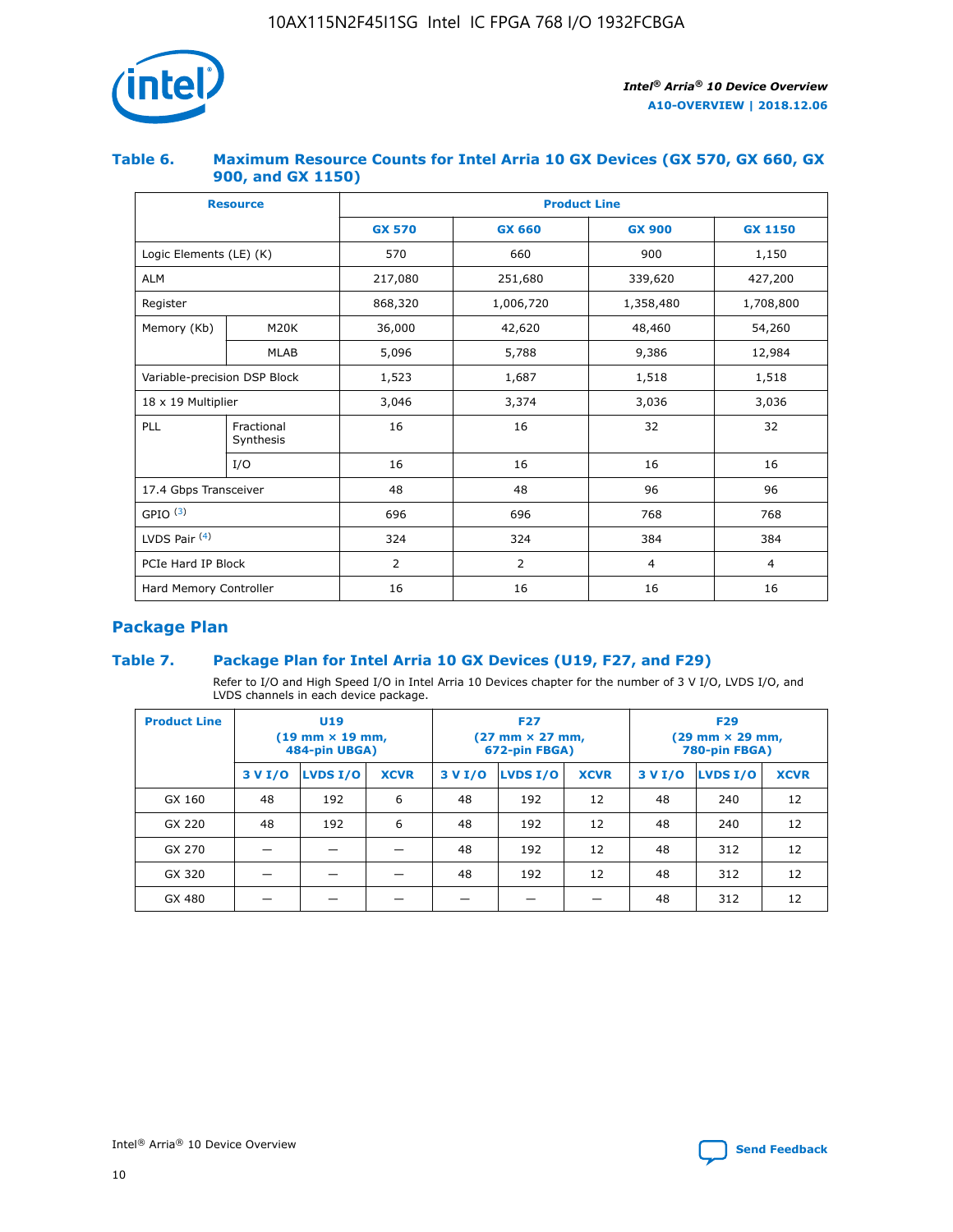

#### **Table 8. Package Plan for Intel Arria 10 GX Devices (F34, F35, NF40, and KF40)**

Refer to I/O and High Speed I/O in Intel Arria 10 Devices chapter for the number of 3 V I/O, LVDS I/O, and LVDS channels in each device package.

| <b>Product Line</b> | <b>F34</b><br>$(35 \text{ mm} \times 35 \text{ mm})$<br>1152-pin FBGA) |                    | <b>F35</b><br>$(35 \text{ mm} \times 35 \text{ mm})$<br><b>1152-pin FBGA)</b> |           | <b>KF40</b><br>$(40$ mm $\times$ 40 mm,<br>1517-pin FBGA) |             |           | <b>NF40</b><br>$(40$ mm $\times$ 40 mm,<br><b>1517-pin FBGA)</b> |             |            |                    |             |
|---------------------|------------------------------------------------------------------------|--------------------|-------------------------------------------------------------------------------|-----------|-----------------------------------------------------------|-------------|-----------|------------------------------------------------------------------|-------------|------------|--------------------|-------------|
|                     | 3V<br>I/O                                                              | <b>LVDS</b><br>I/O | <b>XCVR</b>                                                                   | 3V<br>I/O | <b>LVDS</b><br>I/O                                        | <b>XCVR</b> | 3V<br>I/O | <b>LVDS</b><br>I/O                                               | <b>XCVR</b> | 3 V<br>I/O | <b>LVDS</b><br>I/O | <b>XCVR</b> |
| GX 270              | 48                                                                     | 336                | 24                                                                            | 48        | 336                                                       | 24          |           |                                                                  |             |            |                    |             |
| GX 320              | 48                                                                     | 336                | 24                                                                            | 48        | 336                                                       | 24          |           |                                                                  |             |            |                    |             |
| GX 480              | 48                                                                     | 444                | 24                                                                            | 48        | 348                                                       | 36          |           |                                                                  |             |            |                    |             |
| GX 570              | 48                                                                     | 444                | 24                                                                            | 48        | 348                                                       | 36          | 96        | 600                                                              | 36          | 48         | 540                | 48          |
| GX 660              | 48                                                                     | 444                | 24                                                                            | 48        | 348                                                       | 36          | 96        | 600                                                              | 36          | 48         | 540                | 48          |
| GX 900              |                                                                        | 504                | 24                                                                            | -         |                                                           |             |           |                                                                  |             |            | 600                | 48          |
| GX 1150             |                                                                        | 504                | 24                                                                            |           |                                                           |             |           |                                                                  |             |            | 600                | 48          |

#### **Table 9. Package Plan for Intel Arria 10 GX Devices (RF40, NF45, SF45, and UF45)**

Refer to I/O and High Speed I/O in Intel Arria 10 Devices chapter for the number of 3 V I/O, LVDS I/O, and LVDS channels in each device package.

| <b>Product Line</b> | <b>RF40</b><br>$(40$ mm $\times$ 40 mm,<br>1517-pin FBGA) |                    |             | <b>NF45</b><br>$(45 \text{ mm} \times 45 \text{ mm})$<br><b>1932-pin FBGA)</b> |                    |             | <b>SF45</b><br>$(45 \text{ mm} \times 45 \text{ mm})$<br><b>1932-pin FBGA)</b> |                    |             | <b>UF45</b><br>$(45 \text{ mm} \times 45 \text{ mm})$<br><b>1932-pin FBGA)</b> |                    |             |
|---------------------|-----------------------------------------------------------|--------------------|-------------|--------------------------------------------------------------------------------|--------------------|-------------|--------------------------------------------------------------------------------|--------------------|-------------|--------------------------------------------------------------------------------|--------------------|-------------|
|                     | 3V<br>I/O                                                 | <b>LVDS</b><br>I/O | <b>XCVR</b> | 3 V<br>I/O                                                                     | <b>LVDS</b><br>I/O | <b>XCVR</b> | 3 V<br>I/O                                                                     | <b>LVDS</b><br>I/O | <b>XCVR</b> | 3V<br>I/O                                                                      | <b>LVDS</b><br>I/O | <b>XCVR</b> |
| GX 900              |                                                           | 342                | 66          | _                                                                              | 768                | 48          |                                                                                | 624                | 72          |                                                                                | 480                | 96          |
| GX 1150             |                                                           | 342                | 66          | _                                                                              | 768                | 48          |                                                                                | 624                | 72          |                                                                                | 480                | 96          |

#### **Related Information**

[I/O and High-Speed Differential I/O Interfaces in Intel Arria 10 Devices chapter, Intel](https://www.intel.com/content/www/us/en/programmable/documentation/sam1403482614086.html#sam1403482030321) [Arria 10 Device Handbook](https://www.intel.com/content/www/us/en/programmable/documentation/sam1403482614086.html#sam1403482030321)

Provides the number of 3 V and LVDS I/Os, and LVDS channels for each Intel Arria 10 device package.

## **Intel Arria 10 GT**

This section provides the available options, maximum resource counts, and package plan for the Intel Arria 10 GT devices.

The information in this section is correct at the time of publication. For the latest information and to get more details, refer to the Intel FPGA Product Selector.

#### **Related Information**

#### [Intel FPGA Product Selector](http://www.altera.com/products/selector/psg-selector.html)

Provides the latest information on Intel products.

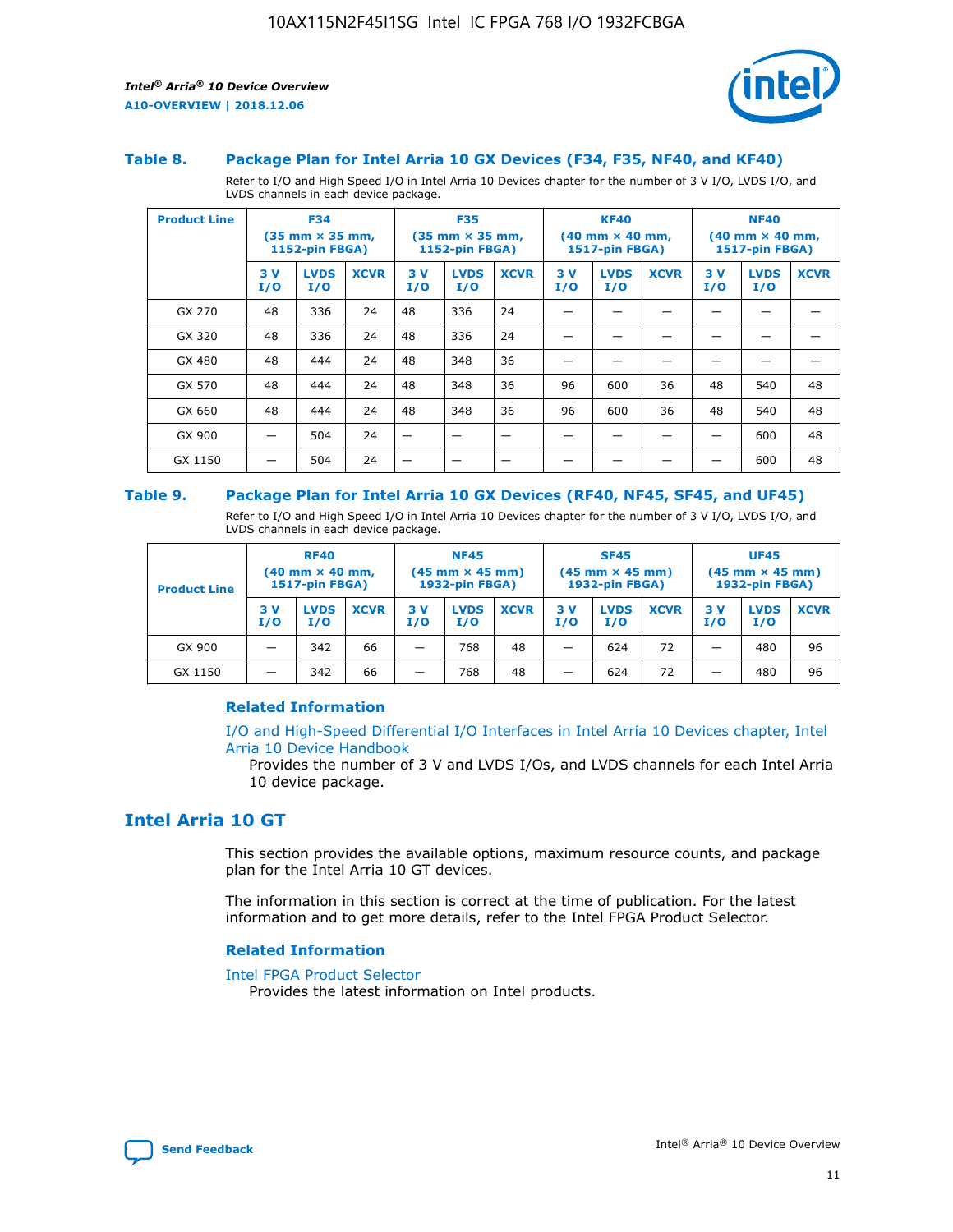

## **Available Options**

## **Figure 2. Sample Ordering Code and Available Options for Intel Arria 10 GT Devices**

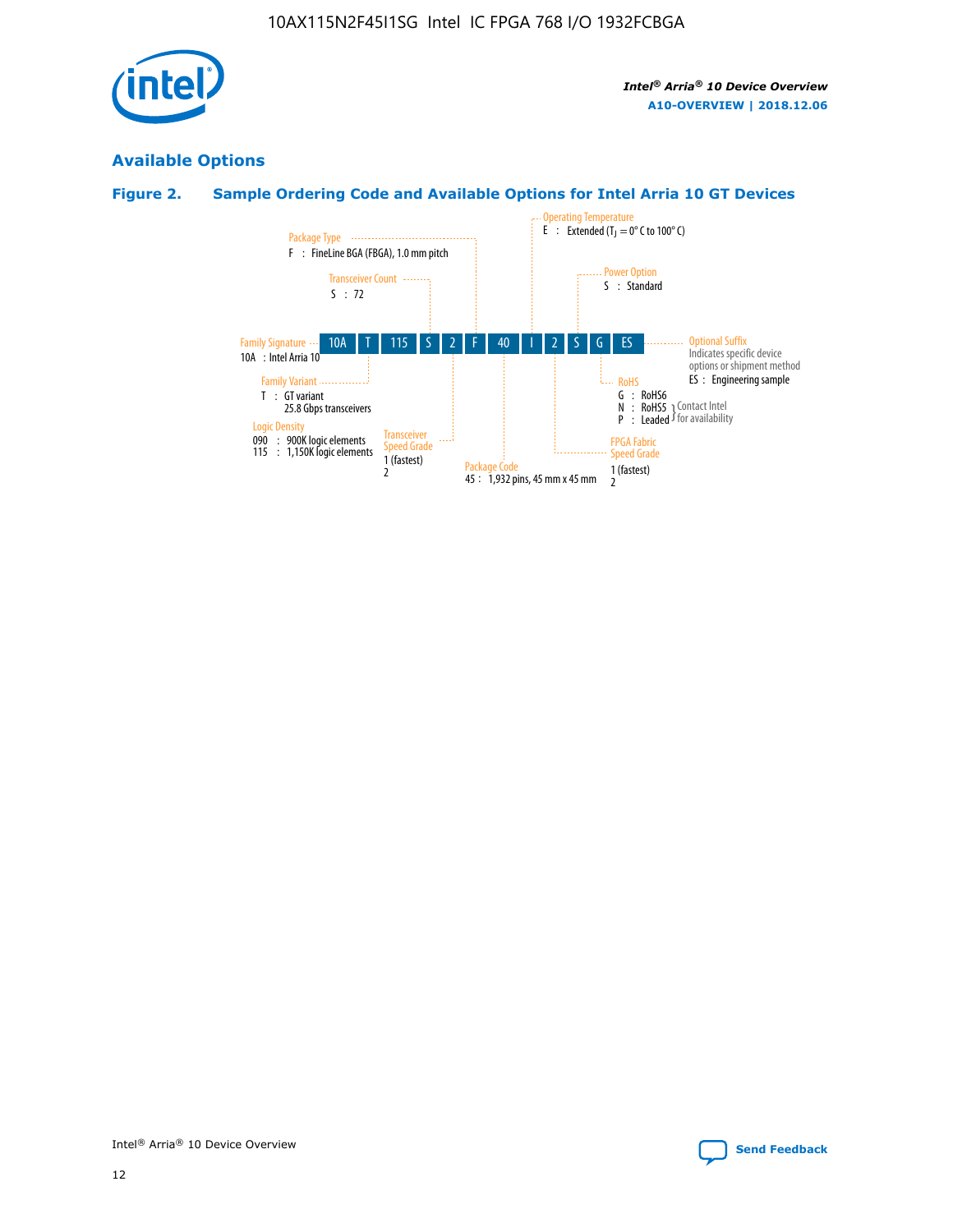

## **Maximum Resources**

#### **Table 10. Maximum Resource Counts for Intel Arria 10 GT Devices**

| <b>Resource</b>              |                      |                | <b>Product Line</b> |  |
|------------------------------|----------------------|----------------|---------------------|--|
|                              |                      | <b>GT 900</b>  | GT 1150             |  |
| Logic Elements (LE) (K)      |                      | 900            | 1,150               |  |
| <b>ALM</b>                   |                      | 339,620        | 427,200             |  |
| Register                     |                      | 1,358,480      | 1,708,800           |  |
| Memory (Kb)                  | M <sub>20</sub> K    | 48,460         | 54,260              |  |
|                              | <b>MLAB</b>          | 9,386          | 12,984              |  |
| Variable-precision DSP Block |                      | 1,518          | 1,518               |  |
| 18 x 19 Multiplier           |                      | 3,036          | 3,036               |  |
| PLL                          | Fractional Synthesis | 32             | 32                  |  |
|                              | I/O                  | 16             | 16                  |  |
| Transceiver                  | 17.4 Gbps            | 72(5)          | 72(5)               |  |
|                              | 25.8 Gbps            | 6              | 6                   |  |
| GPIO <sup>(6)</sup>          |                      | 624            | 624                 |  |
| LVDS Pair $(7)$              |                      | 312            | 312                 |  |
| PCIe Hard IP Block           |                      | $\overline{4}$ | $\overline{4}$      |  |
| Hard Memory Controller       |                      | 16             | 16                  |  |

#### **Related Information**

#### [Intel Arria 10 GT Channel Usage](https://www.intel.com/content/www/us/en/programmable/documentation/nik1398707230472.html#nik1398707008178)

Configuring GT/GX channels in Intel Arria 10 GT devices.

## **Package Plan**

#### **Table 11. Package Plan for Intel Arria 10 GT Devices**

Refer to I/O and High Speed I/O in Intel Arria 10 Devices chapter for the number of 3 V I/O, LVDS I/O, and LVDS channels in each device package.

| <b>Product Line</b> | <b>SF45</b><br>(45 mm × 45 mm, 1932-pin FBGA) |                 |             |  |  |  |  |
|---------------------|-----------------------------------------------|-----------------|-------------|--|--|--|--|
|                     | 3 V I/O                                       | <b>LVDS I/O</b> | <b>XCVR</b> |  |  |  |  |
| GT 900              |                                               | 624             | 72          |  |  |  |  |
| GT 1150             |                                               | 624             | 72          |  |  |  |  |

<sup>(7)</sup> Each LVDS I/O pair can be used as differential input or output.



 $(5)$  If all 6 GT channels are in use, 12 of the GX channels are not usable.

<sup>(6)</sup> The number of GPIOs does not include transceiver I/Os. In the Intel Quartus Prime software, the number of user I/Os includes transceiver I/Os.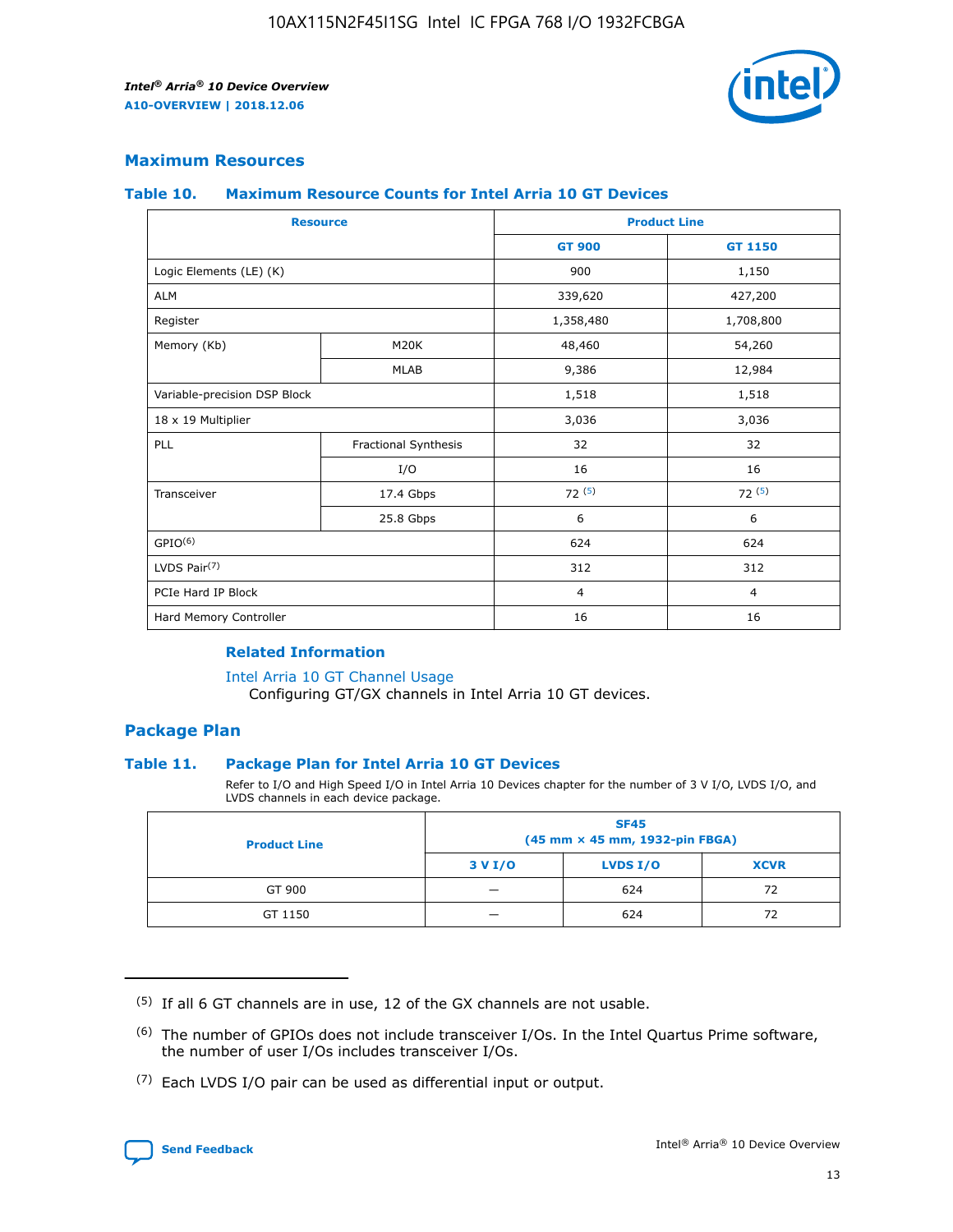

#### **Related Information**

[I/O and High-Speed Differential I/O Interfaces in Intel Arria 10 Devices chapter, Intel](https://www.intel.com/content/www/us/en/programmable/documentation/sam1403482614086.html#sam1403482030321) [Arria 10 Device Handbook](https://www.intel.com/content/www/us/en/programmable/documentation/sam1403482614086.html#sam1403482030321)

Provides the number of 3 V and LVDS I/Os, and LVDS channels for each Intel Arria 10 device package.

## **Intel Arria 10 SX**

This section provides the available options, maximum resource counts, and package plan for the Intel Arria 10 SX devices.

The information in this section is correct at the time of publication. For the latest information and to get more details, refer to the Intel FPGA Product Selector.

#### **Related Information**

[Intel FPGA Product Selector](http://www.altera.com/products/selector/psg-selector.html) Provides the latest information on Intel products.

## **Available Options**

#### **Figure 3. Sample Ordering Code and Available Options for Intel Arria 10 SX Devices**



#### **Related Information**

[Transceiver Performance for Intel Arria 10 GX/SX Devices](https://www.intel.com/content/www/us/en/programmable/documentation/mcn1413182292568.html#mcn1413213965502) Provides more information about the transceiver speed grade.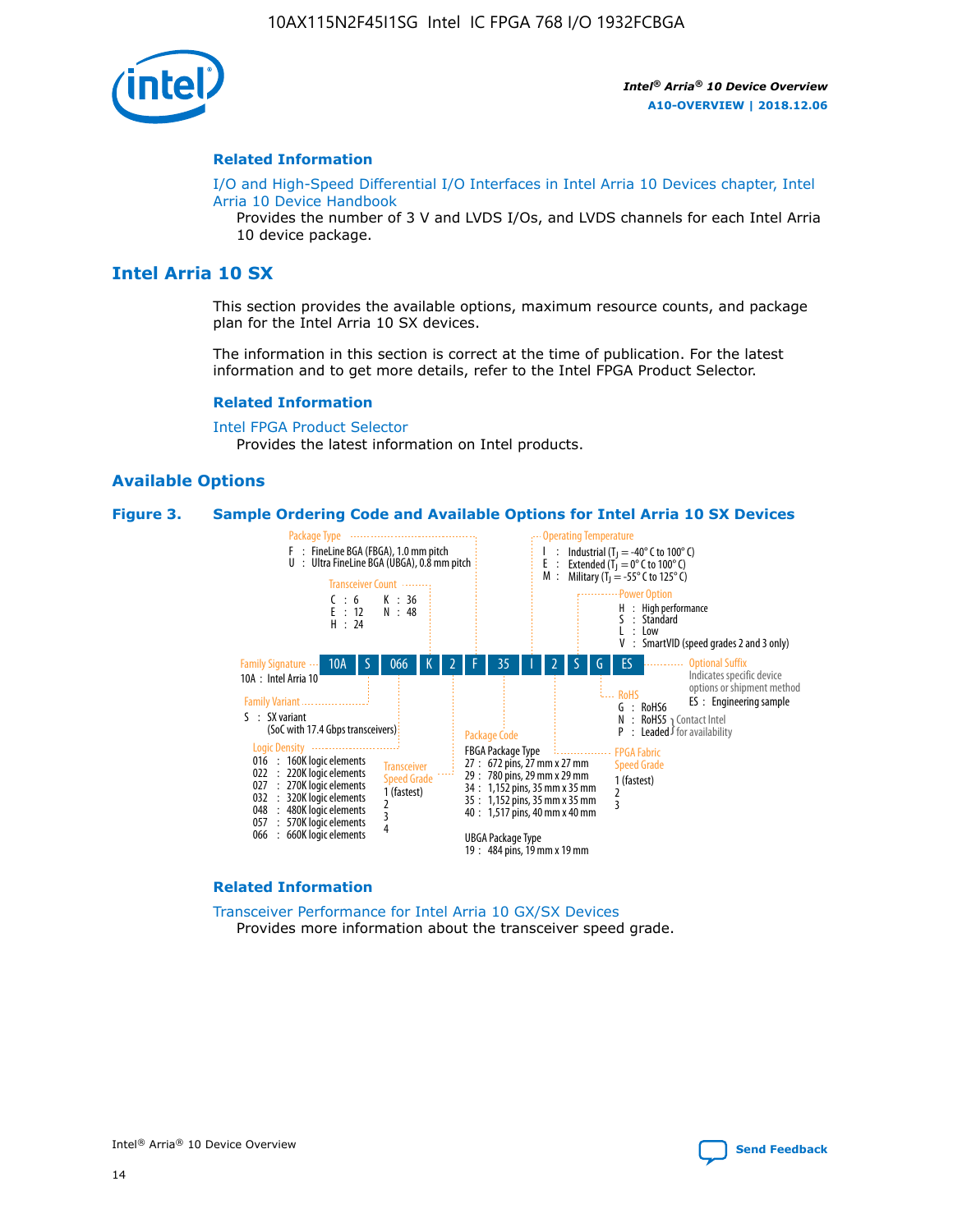

## **Maximum Resources**

#### **Table 12. Maximum Resource Counts for Intel Arria 10 SX Devices**

| <b>Resource</b>                   |                         | <b>Product Line</b> |               |                |                |                |                |                |  |  |  |
|-----------------------------------|-------------------------|---------------------|---------------|----------------|----------------|----------------|----------------|----------------|--|--|--|
|                                   |                         | <b>SX 160</b>       | <b>SX 220</b> | <b>SX 270</b>  | <b>SX 320</b>  | <b>SX 480</b>  | <b>SX 570</b>  | <b>SX 660</b>  |  |  |  |
| Logic Elements (LE) (K)           |                         | 160                 | 220           | 270            | 320            | 480            | 570            | 660            |  |  |  |
| <b>ALM</b>                        |                         | 61,510              | 80,330        | 101,620        | 119,900        | 183,590        | 217,080        | 251,680        |  |  |  |
| Register                          |                         | 246,040             | 321,320       | 406,480        | 479,600        | 734,360        | 868,320        | 1,006,720      |  |  |  |
| Memory (Kb)                       | M <sub>20</sub> K       | 8,800               | 11,740        | 15,000         | 17,820         | 28,620         | 36,000         | 42,620         |  |  |  |
|                                   | <b>MLAB</b>             | 1,050               | 1,690         | 2,452          | 2,727          | 4,164          | 5,096          | 5,788          |  |  |  |
| Variable-precision DSP Block      |                         | 156                 | 192           | 830            | 985            | 1,368          | 1,523          | 1,687          |  |  |  |
| 18 x 19 Multiplier                |                         | 312                 | 384           | 1,660          | 1,970          | 2,736          | 3,046          | 3,374          |  |  |  |
| PLL                               | Fractional<br>Synthesis | 6                   | 6             | 8              | 8              | 12             | 16             | 16             |  |  |  |
|                                   | I/O                     | 6                   | 6             | 8              | 8              | 12             | 16             | 16             |  |  |  |
| 17.4 Gbps Transceiver             |                         | 12                  | 12            | 24             | 24             | 36             | 48             | 48             |  |  |  |
| GPIO <sup>(8)</sup>               |                         | 288                 | 288           | 384            | 384            | 492            | 696            | 696            |  |  |  |
| LVDS Pair $(9)$                   |                         | 120                 | 120           | 168            | 168            | 174            | 324            | 324            |  |  |  |
| PCIe Hard IP Block                |                         | $\mathbf{1}$        | $\mathbf{1}$  | $\overline{2}$ | $\overline{2}$ | $\overline{2}$ | $\overline{2}$ | $\overline{2}$ |  |  |  |
| Hard Memory Controller            |                         | 6                   | 6             | 8              | 8              | 12             | 16             | 16             |  |  |  |
| ARM Cortex-A9 MPCore<br>Processor |                         | Yes                 | Yes           | Yes            | Yes            | Yes            | Yes            | <b>Yes</b>     |  |  |  |

## **Package Plan**

#### **Table 13. Package Plan for Intel Arria 10 SX Devices (U19, F27, F29, and F34)**

Refer to I/O and High Speed I/O in Intel Arria 10 Devices chapter for the number of 3 V I/O, LVDS I/O, and LVDS channels in each device package.

| <b>Product Line</b> | U <sub>19</sub><br>$(19 \text{ mm} \times 19 \text{ mm})$<br>484-pin UBGA) |                    |             | <b>F27</b><br>$(27 \text{ mm} \times 27 \text{ mm})$ .<br>672-pin FBGA) |                    | <b>F29</b><br>$(29 \text{ mm} \times 29 \text{ mm})$ .<br>780-pin FBGA) |            |                    | <b>F34</b><br>$(35 \text{ mm} \times 35 \text{ mm})$<br><b>1152-pin FBGA)</b> |           |                    |             |
|---------------------|----------------------------------------------------------------------------|--------------------|-------------|-------------------------------------------------------------------------|--------------------|-------------------------------------------------------------------------|------------|--------------------|-------------------------------------------------------------------------------|-----------|--------------------|-------------|
|                     | 3V<br>I/O                                                                  | <b>LVDS</b><br>I/O | <b>XCVR</b> | 3V<br>I/O                                                               | <b>LVDS</b><br>I/O | <b>XCVR</b>                                                             | 3 V<br>I/O | <b>LVDS</b><br>I/O | <b>XCVR</b>                                                                   | 3V<br>I/O | <b>LVDS</b><br>I/O | <b>XCVR</b> |
| SX 160              | 48                                                                         | 144                | 6           | 48                                                                      | 192                | 12                                                                      | 48         | 240                | 12                                                                            |           |                    |             |
| SX 220              | 48                                                                         | 144                | 6           | 48                                                                      | 192                | 12                                                                      | 48         | 240                | 12                                                                            |           |                    |             |
| SX 270              |                                                                            |                    |             | 48                                                                      | 192                | 12                                                                      | 48         | 312                | 12                                                                            | 48        | 336                | 24          |
| SX 320              |                                                                            |                    |             | 48                                                                      | 192                | 12                                                                      | 48         | 312                | 12                                                                            | 48        | 336                | 24          |
|                     | continued                                                                  |                    |             |                                                                         |                    |                                                                         |            |                    |                                                                               |           |                    |             |

 $(8)$  The number of GPIOs does not include transceiver I/Os. In the Intel Quartus Prime software, the number of user I/Os includes transceiver I/Os.

 $(9)$  Each LVDS I/O pair can be used as differential input or output.

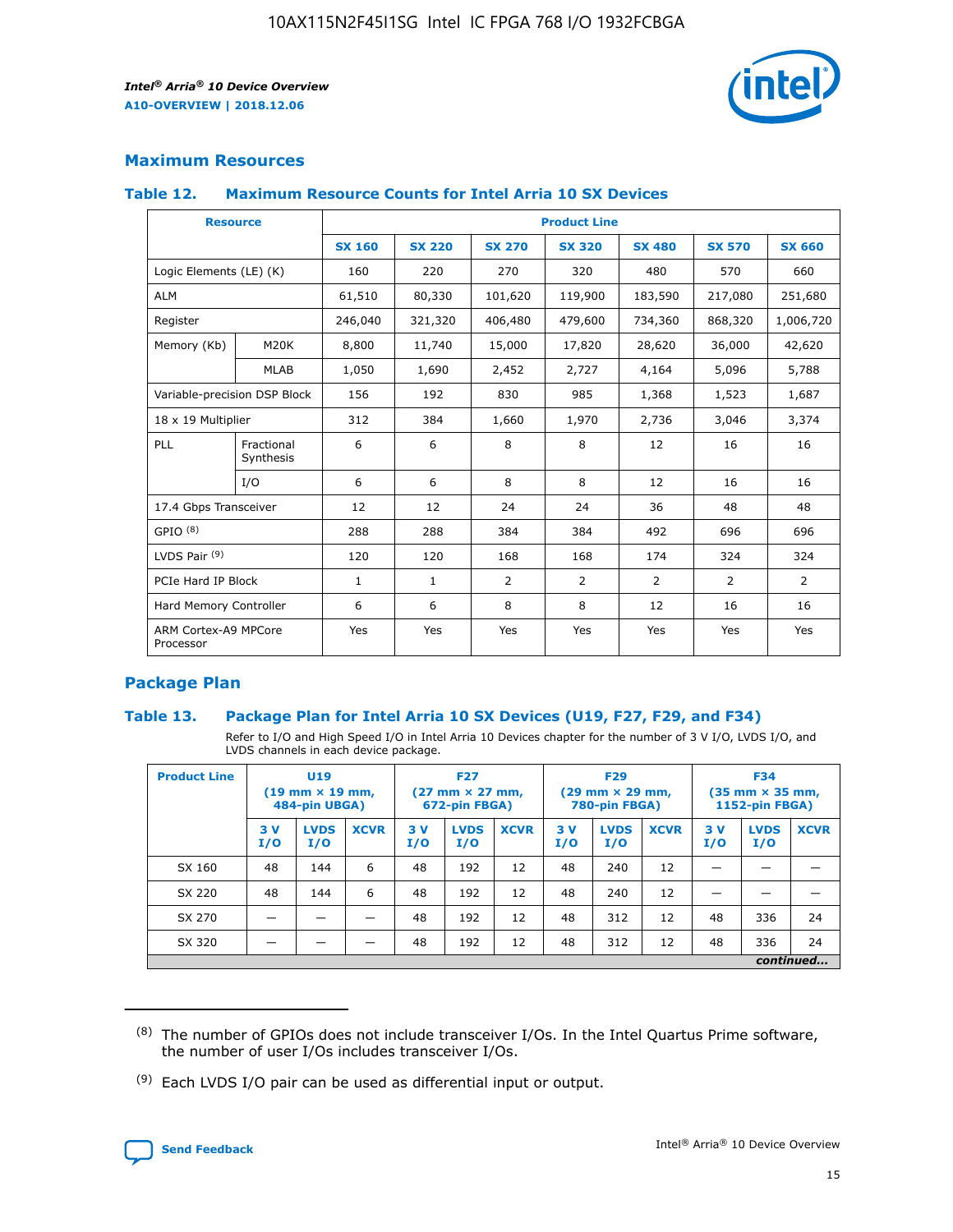

| <b>Product Line</b><br><b>U19</b><br>$(19 \text{ mm} \times 19 \text{ mm})$<br>484-pin UBGA) |            |                    | <b>F27</b><br>$(27 \text{ mm} \times 27 \text{ mm})$<br>672-pin FBGA) |           |                    | <b>F29</b><br>$(29$ mm $\times$ 29 mm,<br>780-pin FBGA) |           |                    | <b>F34</b><br>$(35$ mm $\times$ 35 mm,<br><b>1152-pin FBGA)</b> |           |                    |             |
|----------------------------------------------------------------------------------------------|------------|--------------------|-----------------------------------------------------------------------|-----------|--------------------|---------------------------------------------------------|-----------|--------------------|-----------------------------------------------------------------|-----------|--------------------|-------------|
|                                                                                              | 3 V<br>I/O | <b>LVDS</b><br>I/O | <b>XCVR</b>                                                           | 3V<br>I/O | <b>LVDS</b><br>I/O | <b>XCVR</b>                                             | 3V<br>I/O | <b>LVDS</b><br>I/O | <b>XCVR</b>                                                     | 3V<br>I/O | <b>LVDS</b><br>I/O | <b>XCVR</b> |
| SX 480                                                                                       |            |                    |                                                                       |           |                    |                                                         | 48        | 312                | 12                                                              | 48        | 444                | 24          |
| SX 570                                                                                       |            |                    |                                                                       |           |                    |                                                         |           |                    |                                                                 | 48        | 444                | 24          |
| SX 660                                                                                       |            |                    |                                                                       |           |                    |                                                         |           |                    |                                                                 | 48        | 444                | 24          |

## **Table 14. Package Plan for Intel Arria 10 SX Devices (F35, KF40, and NF40)**

Refer to I/O and High Speed I/O in Intel Arria 10 Devices chapter for the number of 3 V I/O, LVDS I/O, and LVDS channels in each device package.

| <b>Product Line</b> | <b>F35</b><br>(35 mm × 35 mm,<br><b>1152-pin FBGA)</b> |          |             |                                           | <b>KF40</b><br>(40 mm × 40 mm,<br>1517-pin FBGA) |    | <b>NF40</b><br>$(40 \text{ mm} \times 40 \text{ mm})$<br>1517-pin FBGA) |          |             |  |
|---------------------|--------------------------------------------------------|----------|-------------|-------------------------------------------|--------------------------------------------------|----|-------------------------------------------------------------------------|----------|-------------|--|
|                     | 3 V I/O                                                | LVDS I/O | <b>XCVR</b> | <b>LVDS I/O</b><br>3 V I/O<br><b>XCVR</b> |                                                  |    | 3 V I/O                                                                 | LVDS I/O | <b>XCVR</b> |  |
| SX 270              | 48                                                     | 336      | 24          |                                           |                                                  |    |                                                                         |          |             |  |
| SX 320              | 48                                                     | 336      | 24          |                                           |                                                  |    |                                                                         |          |             |  |
| SX 480              | 48                                                     | 348      | 36          |                                           |                                                  |    |                                                                         |          |             |  |
| SX 570              | 48                                                     | 348      | 36          | 96                                        | 600                                              | 36 | 48                                                                      | 540      | 48          |  |
| SX 660              | 48                                                     | 348      | 36          | 96                                        | 600                                              | 36 | 48                                                                      | 540      | 48          |  |

## **Related Information**

[I/O and High-Speed Differential I/O Interfaces in Intel Arria 10 Devices chapter, Intel](https://www.intel.com/content/www/us/en/programmable/documentation/sam1403482614086.html#sam1403482030321) [Arria 10 Device Handbook](https://www.intel.com/content/www/us/en/programmable/documentation/sam1403482614086.html#sam1403482030321)

Provides the number of 3 V and LVDS I/Os, and LVDS channels for each Intel Arria 10 device package.

Intel<sup>®</sup> Arria<sup>®</sup> 10 Device Overview **[Send Feedback](mailto:FPGAtechdocfeedback@intel.com?subject=Feedback%20on%20Intel%20Arria%2010%20Device%20Overview%20(A10-OVERVIEW%202018.12.06)&body=We%20appreciate%20your%20feedback.%20In%20your%20comments,%20also%20specify%20the%20page%20number%20or%20paragraph.%20Thank%20you.)** Send Feedback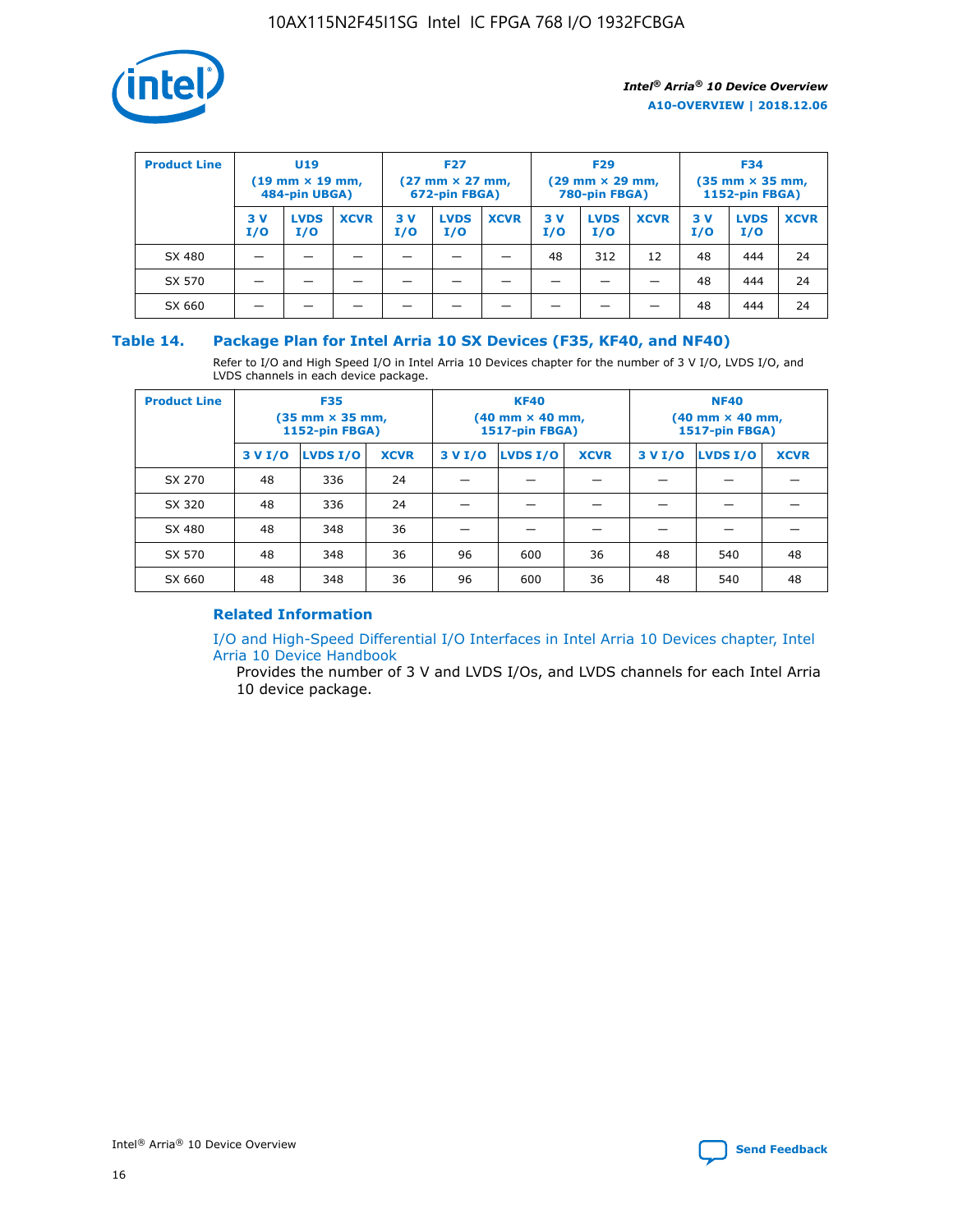

# **I/O Vertical Migration for Intel Arria 10 Devices**

#### **Figure 4. Migration Capability Across Intel Arria 10 Product Lines**

- The arrows indicate the migration paths. The devices included in each vertical migration path are shaded. Devices with fewer resources in the same path have lighter shades.
- To achieve the full I/O migration across product lines in the same migration path, restrict I/Os and transceivers usage to match the product line with the lowest I/O and transceiver counts.
- An LVDS I/O bank in the source device may be mapped to a 3 V I/O bank in the target device. To use memory interface clock frequency higher than 533 MHz, assign external memory interface pins only to banks that are LVDS I/O in both devices.
- There may be nominal 0.15 mm package height difference between some product lines in the same package type.
	- **Variant Product Line Package U19 F27 F29 F34 F35 KF40 NF40 RF40 NF45 SF45 UF45** Intel® Arria® 10 GX GX 160 GX 220 GX 270 GX 320 GX 480 GX 570 GX 660 GX 900 GX 1150 Intel Arria 10 GT GT 900 GT 1150 Intel Arria 10 SX SX 160 SX 220 SX 270 SX 320 SX 480 SX 570 SX 660
- Some migration paths are not shown in the Intel Quartus Prime software **Pin Migration View**.

*Note:* To verify the pin migration compatibility, use the **Pin Migration View** window in the Intel Quartus Prime software Pin Planner.

# **Adaptive Logic Module**

Intel Arria 10 devices use a 20 nm ALM as the basic building block of the logic fabric.

The ALM architecture is the same as the previous generation FPGAs, allowing for efficient implementation of logic functions and easy conversion of IP between the device generations.

The ALM, as shown in following figure, uses an 8-input fracturable look-up table (LUT) with four dedicated registers to help improve timing closure in register-rich designs and achieve an even higher design packing capability than the traditional two-register per LUT architecture.

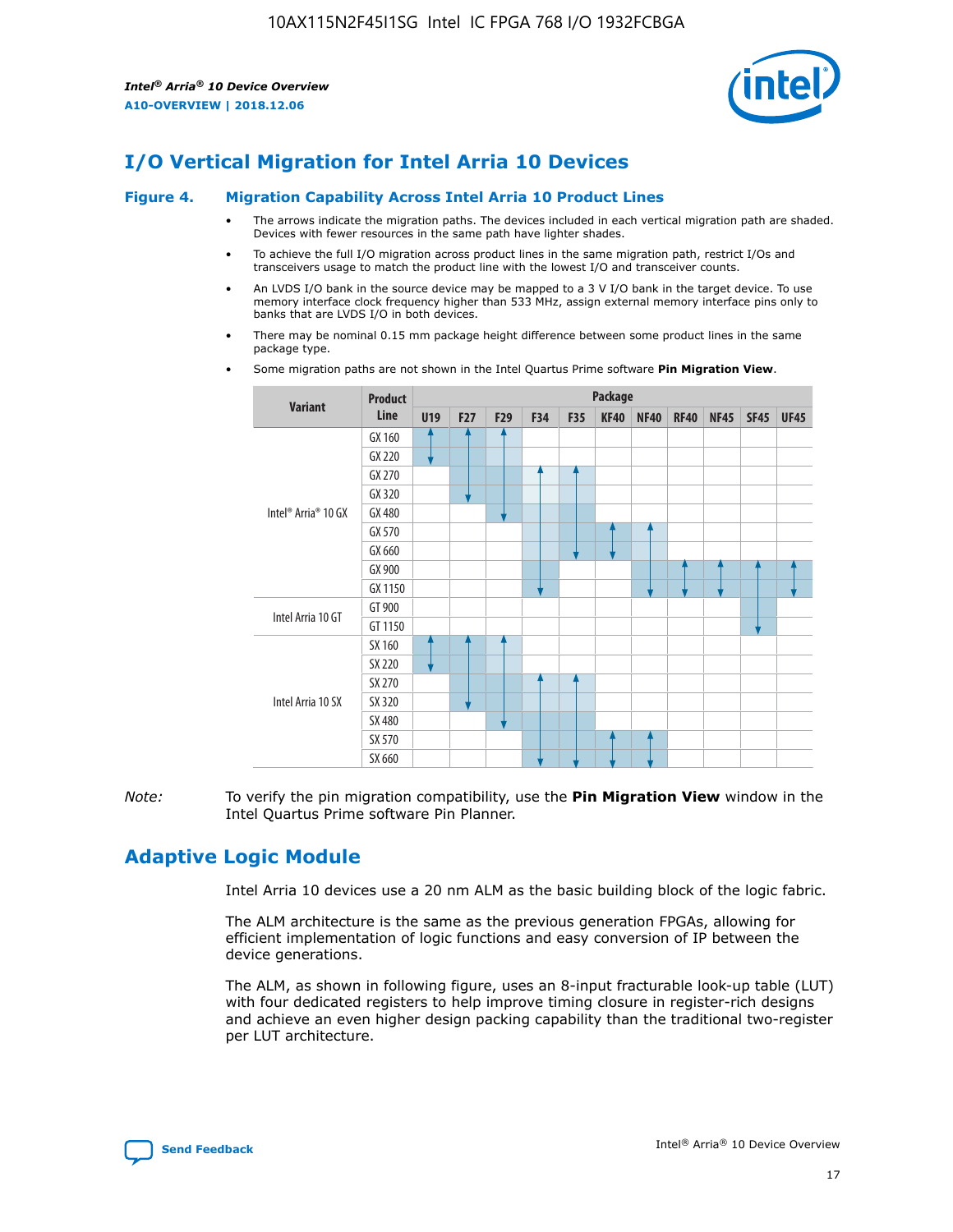

**Figure 5. ALM for Intel Arria 10 Devices**



The Intel Quartus Prime software optimizes your design according to the ALM logic structure and automatically maps legacy designs into the Intel Arria 10 ALM architecture.

## **Variable-Precision DSP Block**

The Intel Arria 10 variable precision DSP blocks support fixed-point arithmetic and floating-point arithmetic.

Features for fixed-point arithmetic:

- High-performance, power-optimized, and fully registered multiplication operations
- 18-bit and 27-bit word lengths
- Two 18 x 19 multipliers or one 27 x 27 multiplier per DSP block
- Built-in addition, subtraction, and 64-bit double accumulation register to combine multiplication results
- Cascading 19-bit or 27-bit when pre-adder is disabled and cascading 18-bit when pre-adder is used to form the tap-delay line for filtering applications
- Cascading 64-bit output bus to propagate output results from one block to the next block without external logic support
- Hard pre-adder supported in 19-bit and 27-bit modes for symmetric filters
- Internal coefficient register bank in both 18-bit and 27-bit modes for filter implementation
- 18-bit and 27-bit systolic finite impulse response (FIR) filters with distributed output adder
- Biased rounding support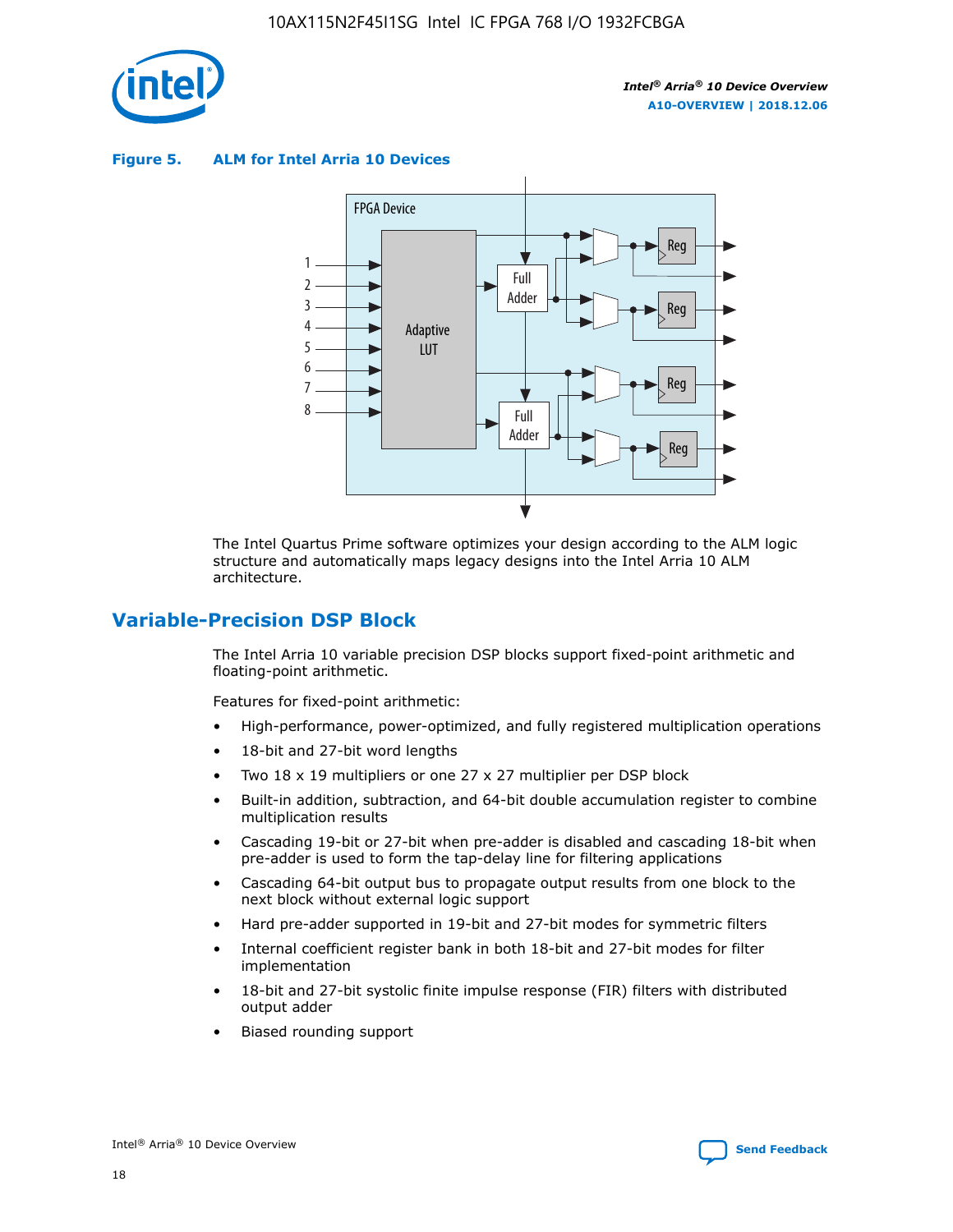

Features for floating-point arithmetic:

- A completely hardened architecture that supports multiplication, addition, subtraction, multiply-add, and multiply-subtract
- Multiplication with accumulation capability and a dynamic accumulator reset control
- Multiplication with cascade summation capability
- Multiplication with cascade subtraction capability
- Complex multiplication
- Direct vector dot product
- Systolic FIR filter

#### **Table 15. Variable-Precision DSP Block Configurations for Intel Arria 10 Devices**

| <b>Usage Example</b>                                       | <b>Multiplier Size (Bit)</b>    | <b>DSP Block Resources</b> |
|------------------------------------------------------------|---------------------------------|----------------------------|
| Medium precision fixed point                               | Two 18 x 19                     |                            |
| High precision fixed or Single precision<br>floating point | One 27 x 27                     |                            |
| Fixed point FFTs                                           | One 19 x 36 with external adder |                            |
| Very high precision fixed point                            | One 36 x 36 with external adder |                            |
| Double precision floating point                            | One 54 x 54 with external adder | 4                          |

#### **Table 16. Resources for Fixed-Point Arithmetic in Intel Arria 10 Devices**

The table lists the variable-precision DSP resources by bit precision for each Intel Arria 10 device.

| <b>Variant</b>  | <b>Product Line</b> | <b>Variable-</b><br>precision<br><b>DSP Block</b> | <b>Independent Input and Output</b><br><b>Multiplications Operator</b> |                                     | 18 x 19<br><b>Multiplier</b><br><b>Adder Sum</b> | $18 \times 18$<br><b>Multiplier</b><br><b>Adder</b> |
|-----------------|---------------------|---------------------------------------------------|------------------------------------------------------------------------|-------------------------------------|--------------------------------------------------|-----------------------------------------------------|
|                 |                     |                                                   | 18 x 19<br><b>Multiplier</b>                                           | $27 \times 27$<br><b>Multiplier</b> | <b>Mode</b>                                      | <b>Summed with</b><br>36 bit Input                  |
| AIntel Arria 10 | GX 160              | 156                                               | 312                                                                    | 156                                 | 156                                              | 156                                                 |
| GX              | GX 220              | 192                                               | 384                                                                    | 192                                 | 192                                              | 192                                                 |
|                 | GX 270              | 830                                               | 1,660                                                                  | 830                                 | 830                                              | 830                                                 |
|                 | GX 320              | 984                                               | 1,968                                                                  | 984                                 | 984                                              | 984                                                 |
|                 | GX 480              | 1,368                                             | 2,736                                                                  | 1,368                               | 1,368                                            | 1,368                                               |
|                 | GX 570              | 1,523                                             | 3,046                                                                  | 1,523                               | 1,523                                            | 1,523                                               |
|                 | GX 660              | 1,687                                             | 3,374                                                                  | 1,687                               | 1,687                                            | 1,687                                               |
|                 | GX 900              | 1,518                                             | 3,036                                                                  | 1,518                               | 1,518                                            | 1,518                                               |
|                 | GX 1150             | 1,518                                             | 3,036                                                                  | 1,518                               | 1,518                                            | 1,518                                               |
| Intel Arria 10  | GT 900              | 1,518                                             | 3,036                                                                  | 1,518                               | 1,518                                            | 1,518                                               |
| GT              | GT 1150             | 1,518                                             | 3,036                                                                  | 1,518                               | 1,518                                            | 1,518                                               |
| Intel Arria 10  | SX 160              | 156                                               | 312                                                                    | 156                                 | 156                                              | 156                                                 |
| <b>SX</b>       | SX 220              | 192                                               | 384                                                                    | 192                                 | 192                                              | 192                                                 |
|                 | SX 270              | 830                                               | 1,660                                                                  | 830                                 | 830                                              | 830                                                 |
|                 |                     |                                                   |                                                                        |                                     |                                                  | continued                                           |

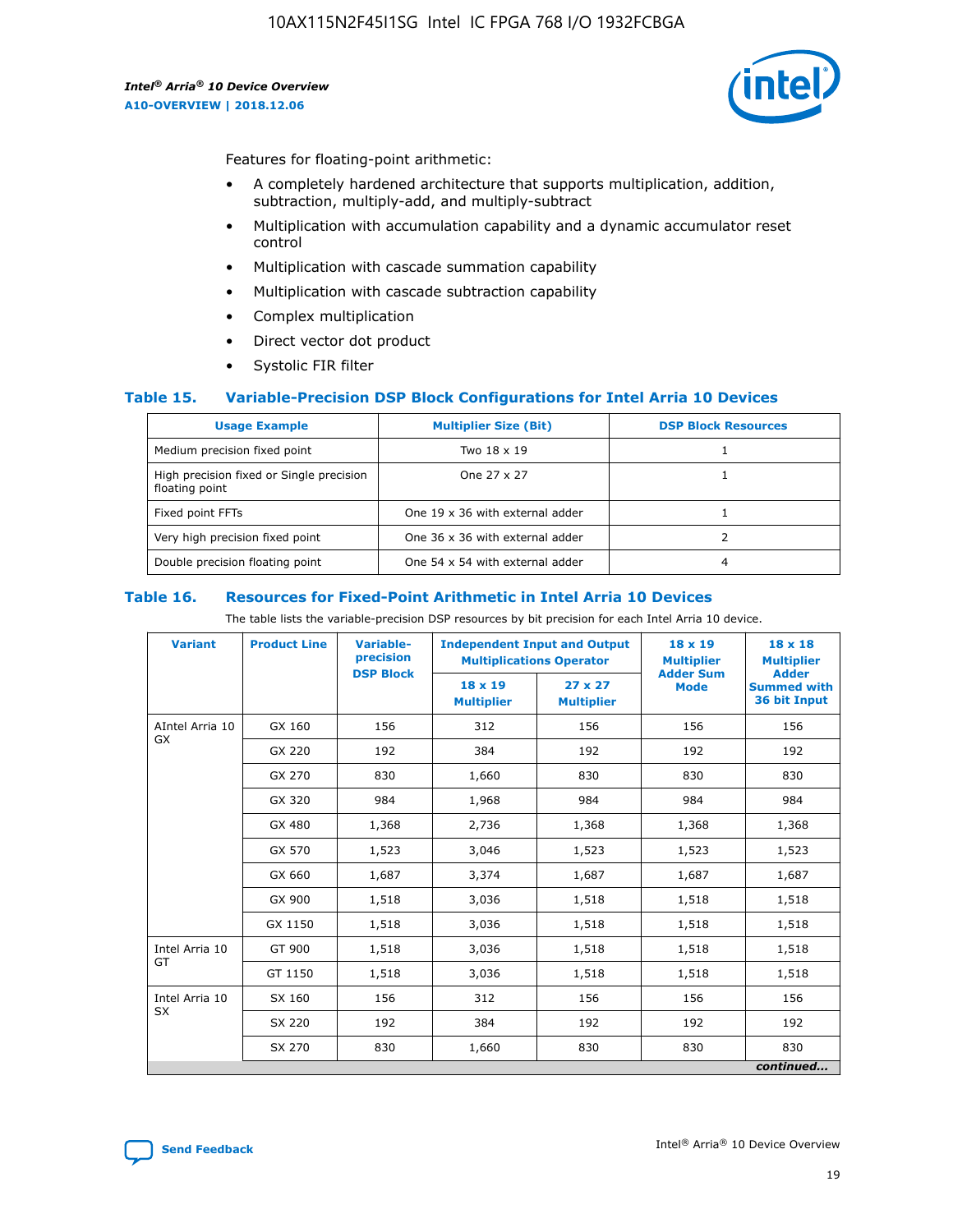

| <b>Variant</b> | <b>Product Line</b> | Variable-<br>precision | <b>Independent Input and Output</b><br><b>Multiplications Operator</b> |                                     | $18 \times 19$<br><b>Multiplier</b> | $18 \times 18$<br><b>Multiplier</b><br><b>Adder</b> |  |
|----------------|---------------------|------------------------|------------------------------------------------------------------------|-------------------------------------|-------------------------------------|-----------------------------------------------------|--|
|                |                     | <b>DSP Block</b>       | $18 \times 19$<br><b>Multiplier</b>                                    | $27 \times 27$<br><b>Multiplier</b> | <b>Adder Sum</b><br><b>Mode</b>     | <b>Summed with</b><br>36 bit Input                  |  |
|                | SX 320              | 984                    | 1,968                                                                  | 984                                 | 984                                 | 984                                                 |  |
|                | SX 480              | 1,368                  | 2,736                                                                  | 1,368                               | 1,368                               | 1,368                                               |  |
|                | SX 570              | 1,523                  | 3,046                                                                  | 1,523                               | 1,523                               | 1,523                                               |  |
|                | SX 660              | 1,687                  | 3,374                                                                  | 1,687                               | 1,687                               | 1,687                                               |  |

## **Table 17. Resources for Floating-Point Arithmetic in Intel Arria 10 Devices**

The table lists the variable-precision DSP resources by bit precision for each Intel Arria 10 device.

| <b>Variant</b> | <b>Product Line</b> | <b>Variable-</b><br>precision<br><b>DSP Block</b> | <b>Single</b><br><b>Precision</b><br><b>Floating-Point</b><br><b>Multiplication</b><br><b>Mode</b> | <b>Single-Precision</b><br><b>Floating-Point</b><br><b>Adder Mode</b> | Single-<br><b>Precision</b><br><b>Floating-Point</b><br><b>Multiply</b><br><b>Accumulate</b><br><b>Mode</b> | <b>Peak</b><br><b>Giga Floating-</b><br><b>Point</b><br><b>Operations</b><br>per Second<br>(GFLOPs) |
|----------------|---------------------|---------------------------------------------------|----------------------------------------------------------------------------------------------------|-----------------------------------------------------------------------|-------------------------------------------------------------------------------------------------------------|-----------------------------------------------------------------------------------------------------|
| Intel Arria 10 | GX 160              | 156                                               | 156                                                                                                | 156                                                                   | 156                                                                                                         | 140                                                                                                 |
| GX             | GX 220              | 192                                               | 192                                                                                                | 192                                                                   | 192                                                                                                         | 173                                                                                                 |
|                | GX 270              | 830                                               | 830                                                                                                | 830                                                                   | 830                                                                                                         | 747                                                                                                 |
|                | GX 320              | 984                                               | 984                                                                                                | 984                                                                   | 984                                                                                                         | 886                                                                                                 |
|                | GX 480              | 1,369                                             | 1,368                                                                                              | 1,368                                                                 | 1,368                                                                                                       | 1,231                                                                                               |
|                | GX 570              | 1,523                                             | 1,523                                                                                              | 1,523                                                                 | 1,523                                                                                                       | 1,371                                                                                               |
|                | GX 660              | 1,687                                             | 1,687                                                                                              | 1,687                                                                 | 1,687                                                                                                       | 1,518                                                                                               |
|                | GX 900              | 1,518                                             | 1,518                                                                                              | 1,518                                                                 | 1,518                                                                                                       | 1,366                                                                                               |
|                | GX 1150             | 1,518                                             | 1,518                                                                                              | 1,518                                                                 | 1,518                                                                                                       | 1,366                                                                                               |
| Intel Arria 10 | GT 900              | 1,518                                             | 1,518                                                                                              | 1,518                                                                 | 1,518                                                                                                       | 1,366                                                                                               |
| GT             | GT 1150             | 1,518                                             | 1,518                                                                                              | 1,518                                                                 | 1,518                                                                                                       | 1,366                                                                                               |
| Intel Arria 10 | SX 160              | 156                                               | 156                                                                                                | 156                                                                   | 156                                                                                                         | 140                                                                                                 |
| SX             | SX 220              | 192                                               | 192                                                                                                | 192                                                                   | 192                                                                                                         | 173                                                                                                 |
|                | SX 270              | 830                                               | 830                                                                                                | 830                                                                   | 830                                                                                                         | 747                                                                                                 |
|                | SX 320              | 984                                               | 984                                                                                                | 984                                                                   | 984                                                                                                         | 886                                                                                                 |
|                | SX 480              | 1,369                                             | 1,368                                                                                              | 1,368                                                                 | 1,368                                                                                                       | 1,231                                                                                               |
|                | SX 570              | 1,523                                             | 1,523                                                                                              | 1,523                                                                 | 1,523                                                                                                       | 1,371                                                                                               |
|                | SX 660              | 1,687                                             | 1,687                                                                                              | 1,687                                                                 | 1,687                                                                                                       | 1,518                                                                                               |

# **Embedded Memory Blocks**

The embedded memory blocks in the devices are flexible and designed to provide an optimal amount of small- and large-sized memory arrays to fit your design requirements.

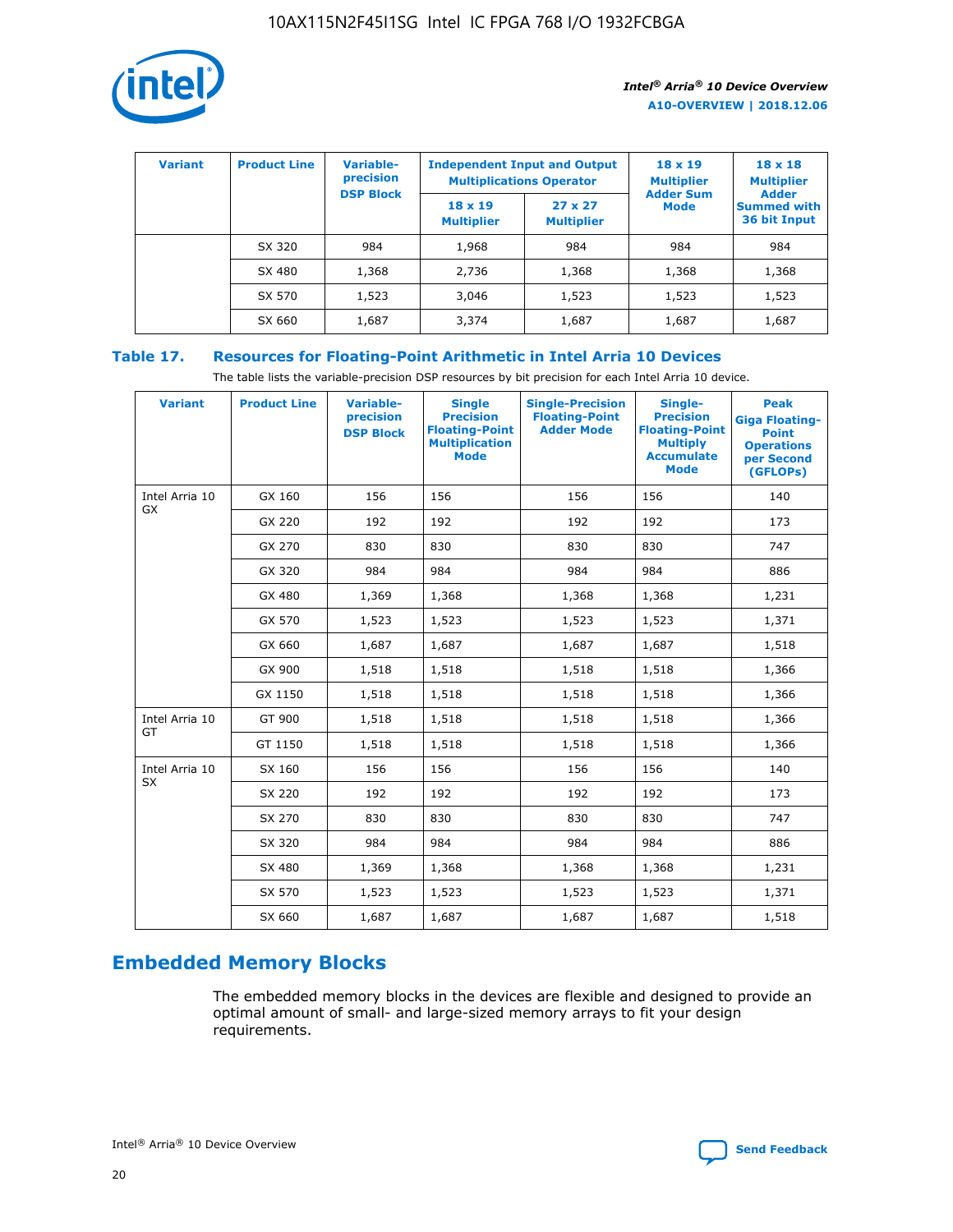

# **Types of Embedded Memory**

The Intel Arria 10 devices contain two types of memory blocks:

- 20 Kb M20K blocks—blocks of dedicated memory resources. The M20K blocks are ideal for larger memory arrays while still providing a large number of independent ports.
- 640 bit memory logic array blocks (MLABs)—enhanced memory blocks that are configured from dual-purpose logic array blocks (LABs). The MLABs are ideal for wide and shallow memory arrays. The MLABs are optimized for implementation of shift registers for digital signal processing (DSP) applications, wide and shallow FIFO buffers, and filter delay lines. Each MLAB is made up of ten adaptive logic modules (ALMs). In the Intel Arria 10 devices, you can configure these ALMs as ten 32 x 2 blocks, giving you one 32 x 20 simple dual-port SRAM block per MLAB.

# **Embedded Memory Capacity in Intel Arria 10 Devices**

|                   | <b>Product</b> |              | <b>M20K</b>         |              | <b>MLAB</b>         | <b>Total RAM Bit</b> |
|-------------------|----------------|--------------|---------------------|--------------|---------------------|----------------------|
| <b>Variant</b>    | Line           | <b>Block</b> | <b>RAM Bit (Kb)</b> | <b>Block</b> | <b>RAM Bit (Kb)</b> | (Kb)                 |
| Intel Arria 10 GX | GX 160         | 440          | 8,800               | 1,680        | 1,050               | 9,850                |
|                   | GX 220         | 587          | 11,740              | 2,703        | 1,690               | 13,430               |
|                   | GX 270         | 750          | 15,000              | 3,922        | 2,452               | 17,452               |
|                   | GX 320         | 891          | 17,820              | 4,363        | 2,727               | 20,547               |
|                   | GX 480         | 1,431        | 28,620              | 6,662        | 4,164               | 32,784               |
|                   | GX 570         | 1,800        | 36,000              | 8,153        | 5,096               | 41,096               |
|                   | GX 660         | 2,131        | 42,620              | 9,260        | 5,788               | 48,408               |
|                   | GX 900         | 2,423        | 48,460              | 15,017       | 9,386               | 57,846               |
|                   | GX 1150        | 2,713        | 54,260              | 20,774       | 12,984              | 67,244               |
| Intel Arria 10 GT | GT 900         | 2,423        | 48,460              | 15,017       | 9,386               | 57,846               |
|                   | GT 1150        | 2,713        | 54,260              | 20,774       | 12,984              | 67,244               |
| Intel Arria 10 SX | SX 160         | 440          | 8,800               | 1,680        | 1,050               | 9,850                |
|                   | SX 220         | 587          | 11,740              | 2,703        | 1,690               | 13,430               |
|                   | SX 270         | 750          | 15,000              | 3,922        | 2,452               | 17,452               |
|                   | SX 320         | 891          | 17,820              | 4,363        | 2,727               | 20,547               |
|                   | SX 480         | 1,431        | 28,620              | 6,662        | 4,164               | 32,784               |
|                   | SX 570         | 1,800        | 36,000              | 8,153        | 5,096               | 41,096               |
|                   | SX 660         | 2,131        | 42,620              | 9,260        | 5,788               | 48,408               |

#### **Table 18. Embedded Memory Capacity and Distribution in Intel Arria 10 Devices**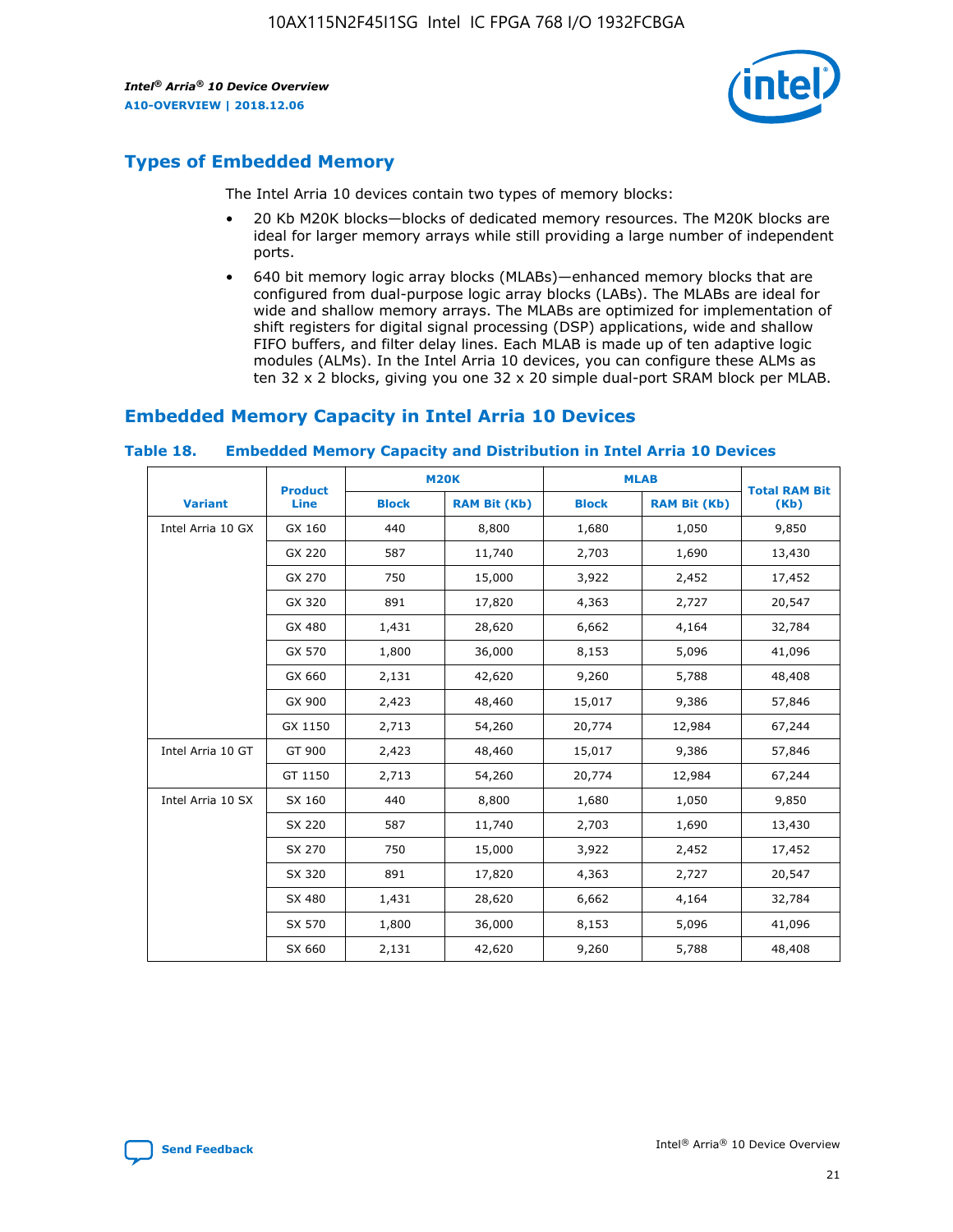

## **Embedded Memory Configurations for Single-port Mode**

#### **Table 19. Single-port Embedded Memory Configurations for Intel Arria 10 Devices**

This table lists the maximum configurations supported for single-port RAM and ROM modes.

| <b>Memory Block</b> | Depth (bits) | <b>Programmable Width</b> |
|---------------------|--------------|---------------------------|
| MLAB                | 32           | x16, x18, or x20          |
|                     | 64(10)       | x8, x9, x10               |
| M20K                | 512          | x40, x32                  |
|                     | 1K           | x20, x16                  |
|                     | 2K           | x10, x8                   |
|                     | 4K           | x5, x4                    |
|                     | 8K           | x2                        |
|                     | 16K          | x1                        |

# **Clock Networks and PLL Clock Sources**

The clock network architecture is based on Intel's global, regional, and peripheral clock structure. This clock structure is supported by dedicated clock input pins, fractional clock synthesis PLLs, and integer I/O PLLs.

## **Clock Networks**

The Intel Arria 10 core clock networks are capable of up to 800 MHz fabric operation across the full industrial temperature range. For the external memory interface, the clock network supports the hard memory controller with speeds up to 2,400 Mbps in a quarter-rate transfer.

To reduce power consumption, the Intel Quartus Prime software identifies all unused sections of the clock network and powers them down.

## **Fractional Synthesis and I/O PLLs**

Intel Arria 10 devices contain up to 32 fractional synthesis PLLs and up to 16 I/O PLLs that are available for both specific and general purpose uses in the core:

- Fractional synthesis PLLs—located in the column adjacent to the transceiver blocks
- I/O PLLs—located in each bank of the 48 I/Os

## **Fractional Synthesis PLLs**

You can use the fractional synthesis PLLs to:

- Reduce the number of oscillators that are required on your board
- Reduce the number of clock pins that are used in the device by synthesizing multiple clock frequencies from a single reference clock source

<sup>(10)</sup> Supported through software emulation and consumes additional MLAB blocks.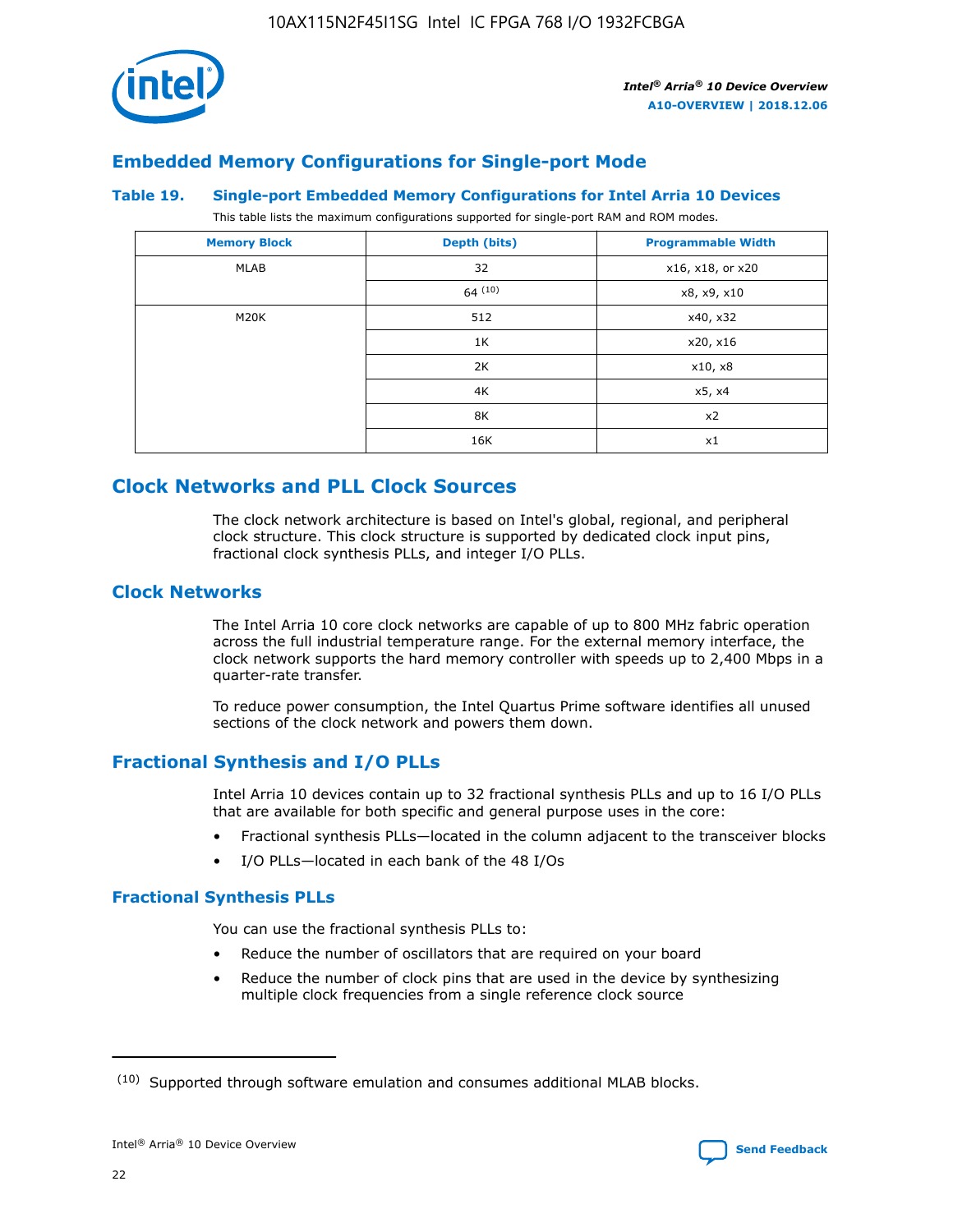10AX115N2F45I1SG Intel IC FPGA 768 I/O 1932FCBGA

*Intel® Arria® 10 Device Overview* **A10-OVERVIEW | 2018.12.06**



The fractional synthesis PLLs support the following features:

- Reference clock frequency synthesis for transceiver CMU and Advanced Transmit (ATX) PLLs
- Clock network delay compensation
- Zero-delay buffering
- Direct transmit clocking for transceivers
- Independently configurable into two modes:
	- Conventional integer mode equivalent to the general purpose PLL
	- Enhanced fractional mode with third order delta-sigma modulation
- PLL cascading

## **I/O PLLs**

The integer mode I/O PLLs are located in each bank of 48 I/Os. You can use the I/O PLLs to simplify the design of external memory and high-speed LVDS interfaces.

In each I/O bank, the I/O PLLs are adjacent to the hard memory controllers and LVDS SERDES. Because these PLLs are tightly coupled with the I/Os that need to use them, it makes it easier to close timing.

You can use the I/O PLLs for general purpose applications in the core such as clock network delay compensation and zero-delay buffering.

Intel Arria 10 devices support PLL-to-PLL cascading.

# **FPGA General Purpose I/O**

Intel Arria 10 devices offer highly configurable GPIOs. Each I/O bank contains 48 general purpose I/Os and a high-efficiency hard memory controller.

The following list describes the features of the GPIOs:

- Consist of 3 V I/Os for high-voltage application and LVDS I/Os for differential signaling
	- Up to two 3 V I/O banks, available in some devices, that support up to 3 V I/O standards
	- LVDS I/O banks that support up to 1.8 V I/O standards
- Support a wide range of single-ended and differential I/O interfaces
- LVDS speeds up to 1.6 Gbps
- Each LVDS pair of pins has differential input and output buffers, allowing you to configure the LVDS direction for each pair.
- Programmable bus hold and weak pull-up
- Programmable differential output voltage  $(V_{OD})$  and programmable pre-emphasis

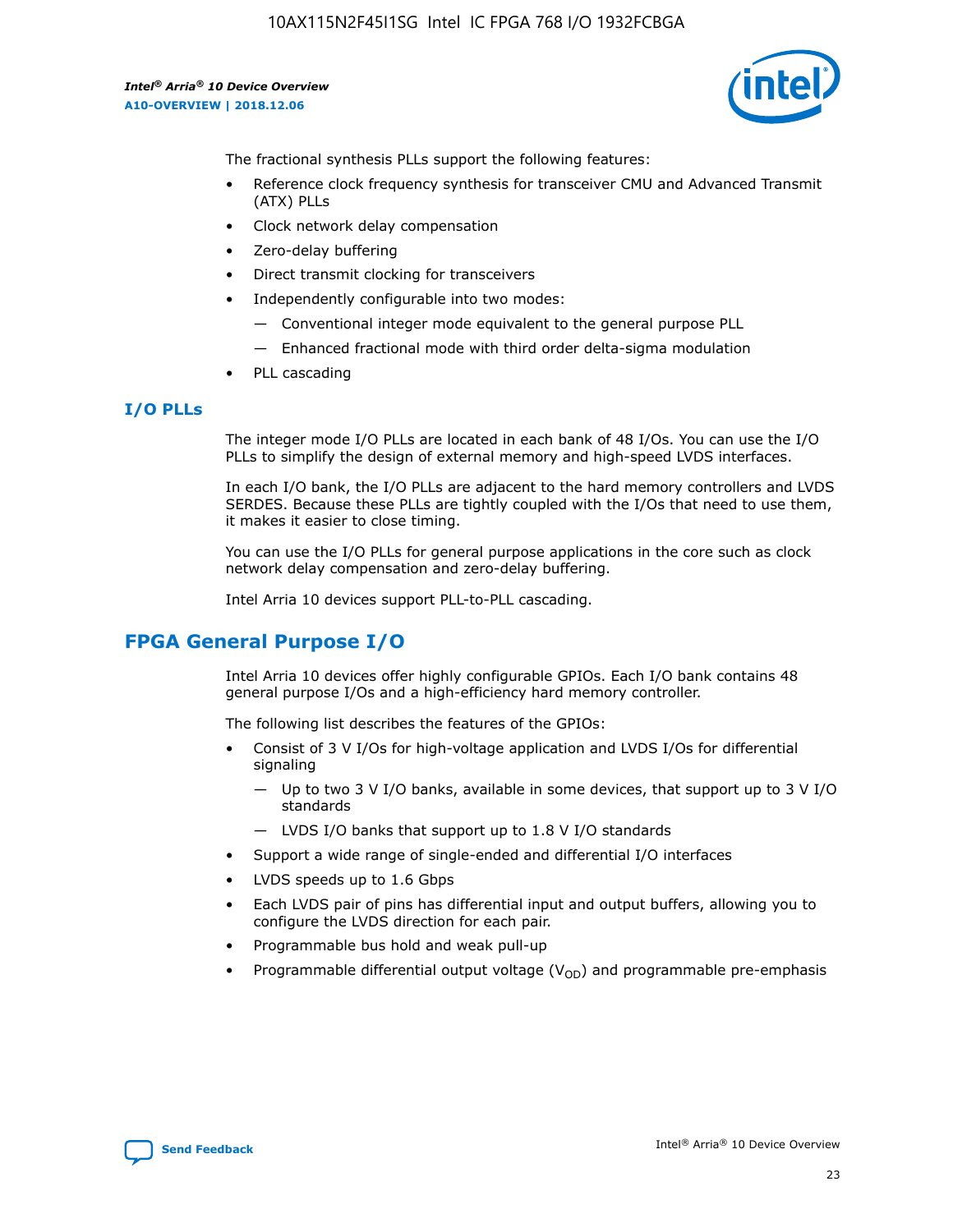

- Series (R<sub>S</sub>) and parallel (R<sub>T</sub>) on-chip termination (OCT) for all I/O banks with OCT calibration to limit the termination impedance variation
- On-chip dynamic termination that has the ability to swap between series and parallel termination, depending on whether there is read or write on a common bus for signal integrity
- Easy timing closure support using the hard read FIFO in the input register path, and delay-locked loop (DLL) delay chain with fine and coarse architecture

# **External Memory Interface**

Intel Arria 10 devices offer massive external memory bandwidth, with up to seven 32 bit DDR4 memory interfaces running at up to 2,400 Mbps. This bandwidth provides additional ease of design, lower power, and resource efficiencies of hardened highperformance memory controllers.

The memory interface within Intel Arria 10 FPGAs and SoCs delivers the highest performance and ease of use. You can configure up to a maximum width of 144 bits when using the hard or soft memory controllers. If required, you can bypass the hard memory controller and use a soft controller implemented in the user logic.

Each I/O contains a hardened DDR read/write path (PHY) capable of performing key memory interface functionality such as read/write leveling, FIFO buffering to lower latency and improve margin, timing calibration, and on-chip termination.

The timing calibration is aided by the inclusion of hard microcontrollers based on Intel's Nios® II technology, specifically tailored to control the calibration of multiple memory interfaces. This calibration allows the Intel Arria 10 device to compensate for any changes in process, voltage, or temperature either within the Intel Arria 10 device itself, or within the external memory device. The advanced calibration algorithms ensure maximum bandwidth and robust timing margin across all operating conditions.

In addition to parallel memory interfaces, Intel Arria 10 devices support serial memory technologies such as the Hybrid Memory Cube (HMC). The HMC is supported by the Intel Arria 10 high-speed serial transceivers which connect up to four HMC links, with each link running at data rates up to 15 Gbps.

#### **Related Information**

#### [External Memory Interface Spec Estimator](http://www.altera.com/technology/memory/estimator/mem-emif-index.html)

Provides a parametric tool that allows you to find and compare the performance of the supported external memory interfaces in IntelFPGAs.

## **Memory Standards Supported by Intel Arria 10 Devices**

The I/Os are designed to provide high performance support for existing and emerging external memory standards.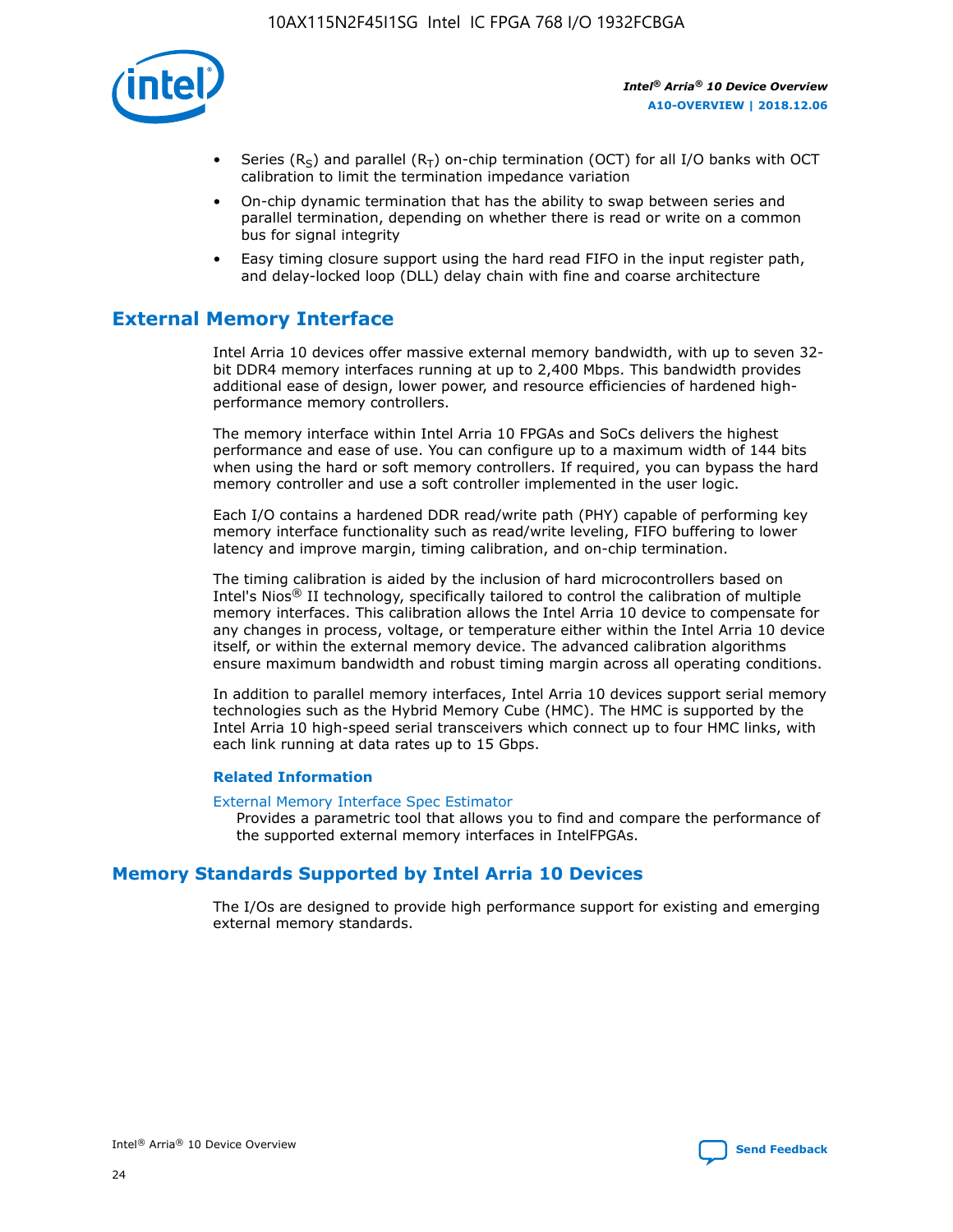

#### **Table 20. Memory Standards Supported by the Hard Memory Controller**

This table lists the overall capability of the hard memory controller. For specific details, refer to the External Memory Interface Spec Estimator and Intel Arria 10 Device Datasheet.

| <b>Memory Standard</b> | <b>Rate Support</b> | <b>Ping Pong PHY Support</b> | <b>Maximum Frequency</b><br>(MHz) |
|------------------------|---------------------|------------------------------|-----------------------------------|
| <b>DDR4 SDRAM</b>      | Quarter rate        | Yes                          | 1,067                             |
|                        |                     |                              | 1,200                             |
| DDR3 SDRAM             | Half rate           | Yes                          | 533                               |
|                        |                     |                              | 667                               |
|                        | Quarter rate        | Yes                          | 1,067                             |
|                        |                     |                              | 1,067                             |
| <b>DDR3L SDRAM</b>     | Half rate           | Yes                          | 533                               |
|                        |                     |                              | 667                               |
|                        | Quarter rate        | Yes                          | 933                               |
|                        |                     |                              | 933                               |
| LPDDR3 SDRAM           | Half rate           |                              | 533                               |
|                        | Quarter rate        |                              | 800                               |

#### **Table 21. Memory Standards Supported by the Soft Memory Controller**

| <b>Memory Standard</b>      | <b>Rate Support</b> | <b>Maximum Frequency</b><br>(MHz) |
|-----------------------------|---------------------|-----------------------------------|
| <b>RLDRAM 3 (11)</b>        | Quarter rate        | 1,200                             |
| ODR IV SRAM <sup>(11)</sup> | Quarter rate        | 1,067                             |
| <b>ODR II SRAM</b>          | Full rate           | 333                               |
|                             | Half rate           | 633                               |
| <b>ODR II+ SRAM</b>         | Full rate           | 333                               |
|                             | Half rate           | 633                               |
| <b>ODR II+ Xtreme SRAM</b>  | Full rate           | 333                               |
|                             | Half rate           | 633                               |

#### **Table 22. Memory Standards Supported by the HPS Hard Memory Controller**

The hard processor system (HPS) is available in Intel Arria 10 SoC devices only.

| <b>Memory Standard</b> | <b>Rate Support</b> | <b>Maximum Frequency</b><br>(MHz) |
|------------------------|---------------------|-----------------------------------|
| <b>DDR4 SDRAM</b>      | Half rate           | 1,200                             |
| <b>DDR3 SDRAM</b>      | Half rate           | 1,067                             |
| <b>DDR3L SDRAM</b>     | Half rate           | 933                               |

<sup>(11)</sup> Intel Arria 10 devices support this external memory interface using hard PHY with soft memory controller.

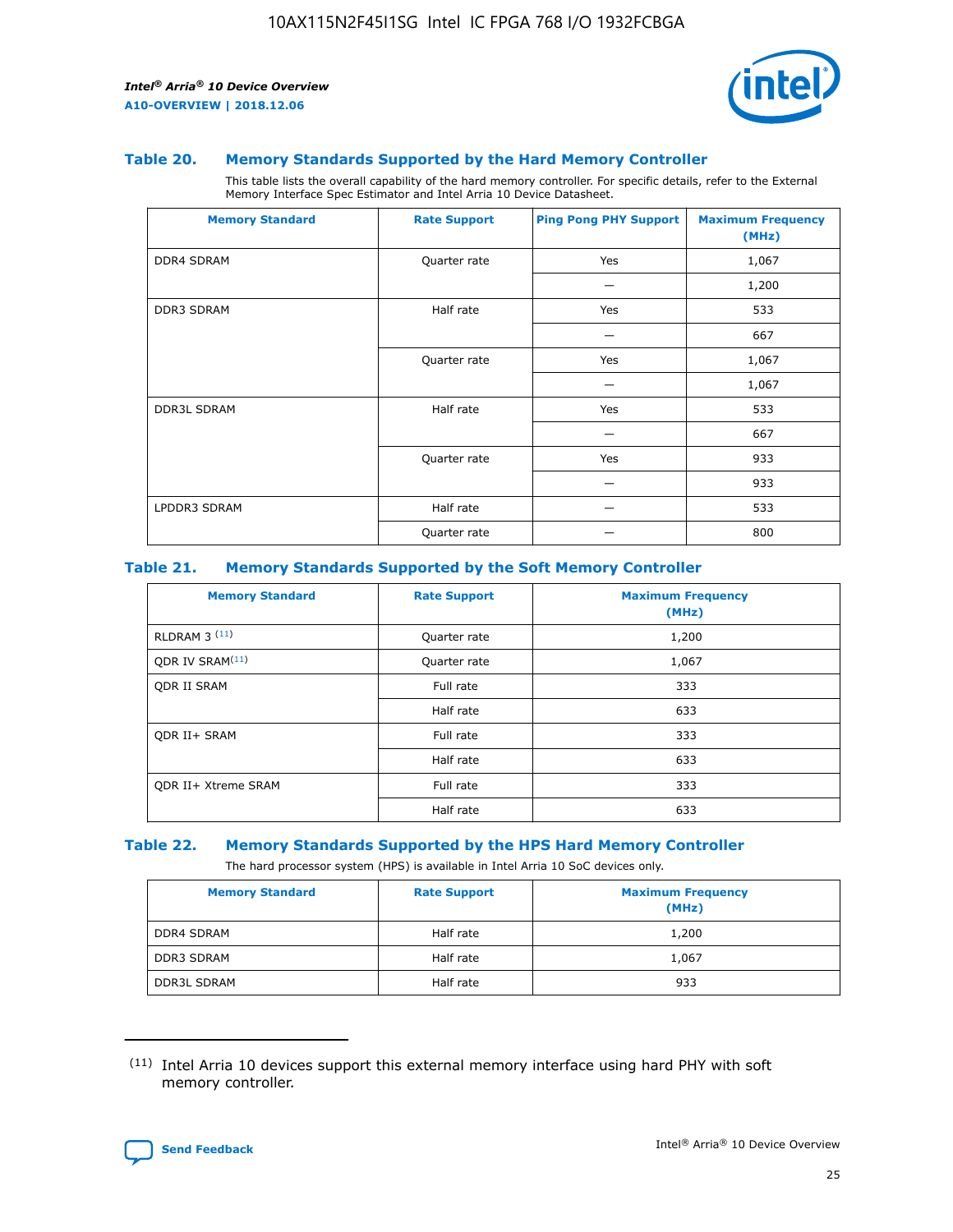

#### **Related Information**

#### [Intel Arria 10 Device Datasheet](https://www.intel.com/content/www/us/en/programmable/documentation/mcn1413182292568.html#mcn1413182153340)

Lists the memory interface performance according to memory interface standards, rank or chip select configurations, and Intel Arria 10 device speed grades.

# **PCIe Gen1, Gen2, and Gen3 Hard IP**

Intel Arria 10 devices contain PCIe hard IP that is designed for performance and ease-of-use:

- Includes all layers of the PCIe stack—transaction, data link and physical layers.
- Supports PCIe Gen3, Gen2, and Gen1 Endpoint and Root Port in x1, x2, x4, or x8 lane configuration.
- Operates independently from the core logic—optional configuration via protocol (CvP) allows the PCIe link to power up and complete link training in less than 100 ms while the Intel Arria 10 device completes loading the programming file for the rest of the FPGA.
- Provides added functionality that makes it easier to support emerging features such as Single Root I/O Virtualization (SR-IOV) and optional protocol extensions.
- Provides improved end-to-end datapath protection using ECC.
- Supports FPGA configuration via protocol (CvP) using PCIe at Gen3, Gen2, or Gen1 speed.

#### **Related Information**

PCS Features on page 30

# **Enhanced PCS Hard IP for Interlaken and 10 Gbps Ethernet**

## **Interlaken Support**

The Intel Arria 10 enhanced PCS hard IP provides integrated Interlaken PCS supporting rates up to 25.8 Gbps per lane.

The Interlaken PCS is based on the proven functionality of the PCS developed for Intel's previous generation FPGAs, which demonstrated interoperability with Interlaken ASSP vendors and third-party IP suppliers. The Interlaken PCS is present in every transceiver channel in Intel Arria 10 devices.

#### **Related Information**

PCS Features on page 30

## **10 Gbps Ethernet Support**

The Intel Arria 10 enhanced PCS hard IP supports 10GBASE-R PCS compliant with IEEE 802.3 10 Gbps Ethernet (10GbE). The integrated hard IP support for 10GbE and the 10 Gbps transceivers save external PHY cost, board space, and system power.

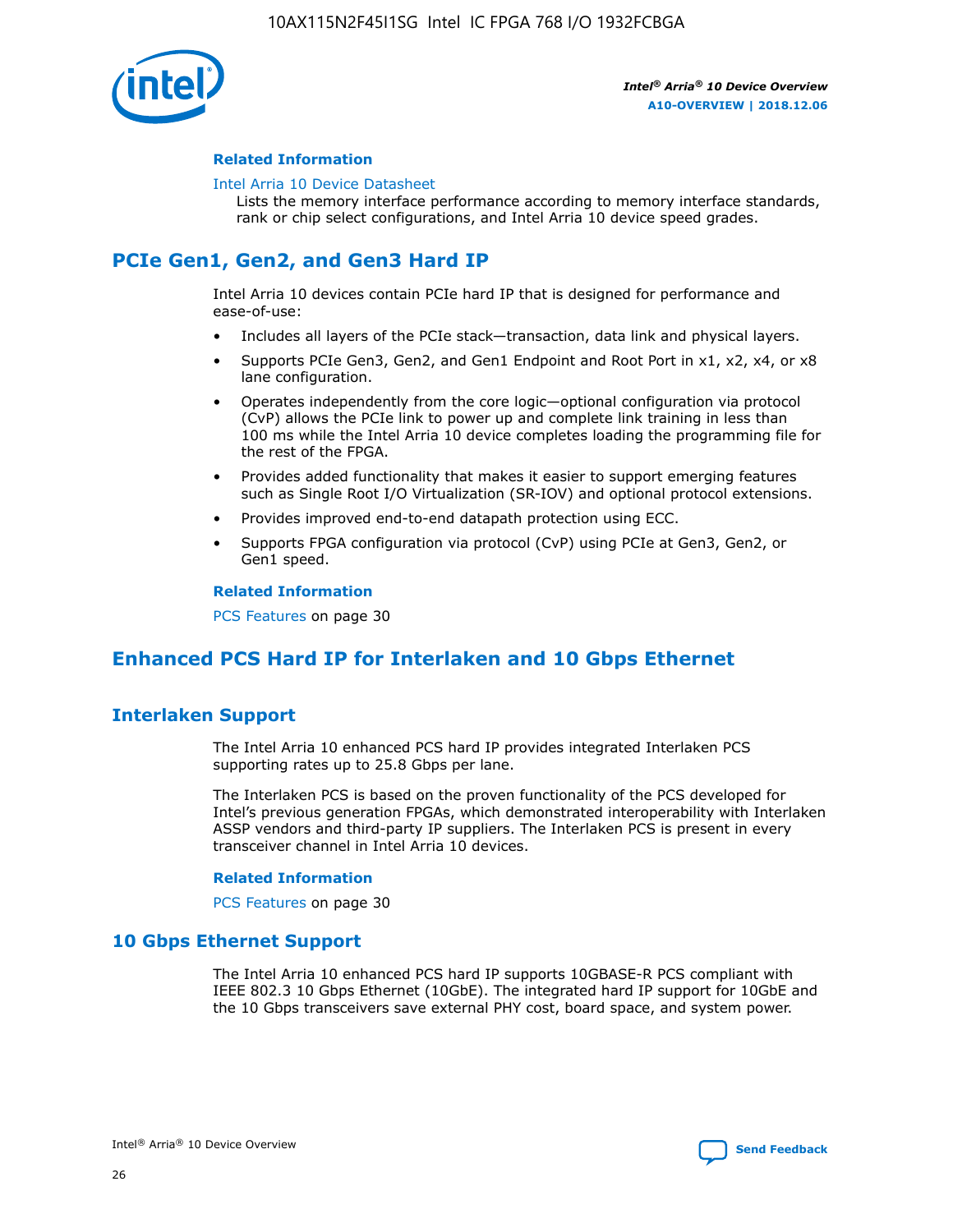

The scalable hard IP supports multiple independent 10GbE ports while using a single PLL for all the 10GBASE-R PCS instantiations, which saves on core logic resources and clock networks:

- Simplifies multiport 10GbE systems compared to XAUI interfaces that require an external XAUI-to-10G PHY.
- Incorporates Electronic Dispersion Compensation (EDC), which enables direct connection to standard 10 Gbps XFP and SFP+ pluggable optical modules.
- Supports backplane Ethernet applications and includes a hard 10GBASE-KR Forward Error Correction (FEC) circuit that you can use for 10 Gbps and 40 Gbps applications.

The 10 Gbps Ethernet PCS hard IP and 10GBASE-KR FEC are present in every transceiver channel.

#### **Related Information**

PCS Features on page 30

# **Low Power Serial Transceivers**

Intel Arria 10 FPGAs and SoCs include lowest power transceivers that deliver high bandwidth, throughput and low latency.

Intel Arria 10 devices deliver the industry's lowest power consumption per transceiver channel:

- 12.5 Gbps transceivers at as low as 242 mW
- 10 Gbps transceivers at as low as 168 mW
- 6 Gbps transceivers at as low as 117 mW

Intel Arria 10 transceivers support various data rates according to application:

- Chip-to-chip and chip-to-module applications—from 1 Gbps up to 25.8 Gbps
- Long reach and backplane applications—from 1 Gbps up to 12.5 with advanced adaptive equalization
- Critical power sensitive applications—from 1 Gbps up to 11.3 Gbps using lower power modes

The combination of 20 nm process technology and architectural advances provide the following benefits:

- Significant reduction in die area and power consumption
- Increase of up to two times in transceiver I/O density compared to previous generation devices while maintaining optimal signal integrity
- Up to 72 total transceiver channels—you can configure up to 6 of these channels to run as fast as 25.8 Gbps
- All channels feature continuous data rate support up to the maximum rated speed

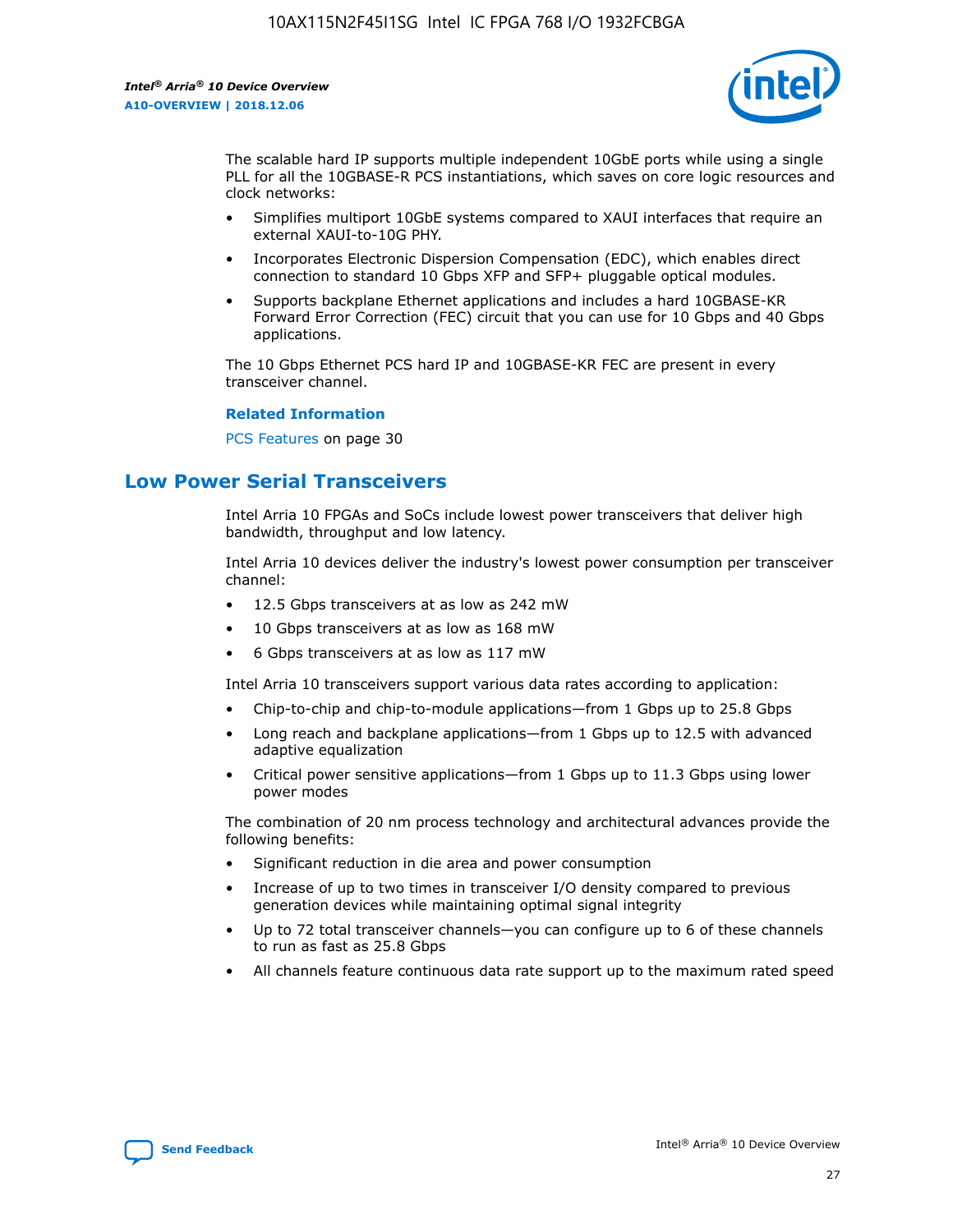



## **Figure 6. Intel Arria 10 Transceiver Block Architecture**

## **Transceiver Channels**

All transceiver channels feature a dedicated Physical Medium Attachment (PMA) and a hardened Physical Coding Sublayer (PCS).

- The PMA provides primary interfacing capabilities to physical channels.
- The PCS typically handles encoding/decoding, word alignment, and other preprocessing functions before transferring data to the FPGA core fabric.

A transceiver channel consists of a PMA and a PCS block. Most transceiver banks have 6 channels. There are some transceiver banks that contain only 3 channels.

A wide variety of bonded and non-bonded data rate configurations is possible using a highly configurable clock distribution network. Up to 80 independent transceiver data rates can be configured.

The following figures are graphical representations of top views of the silicon die, which correspond to reverse views for flip chip packages. Different Intel Arria 10 devices may have different floorplans than the ones shown in the figures.

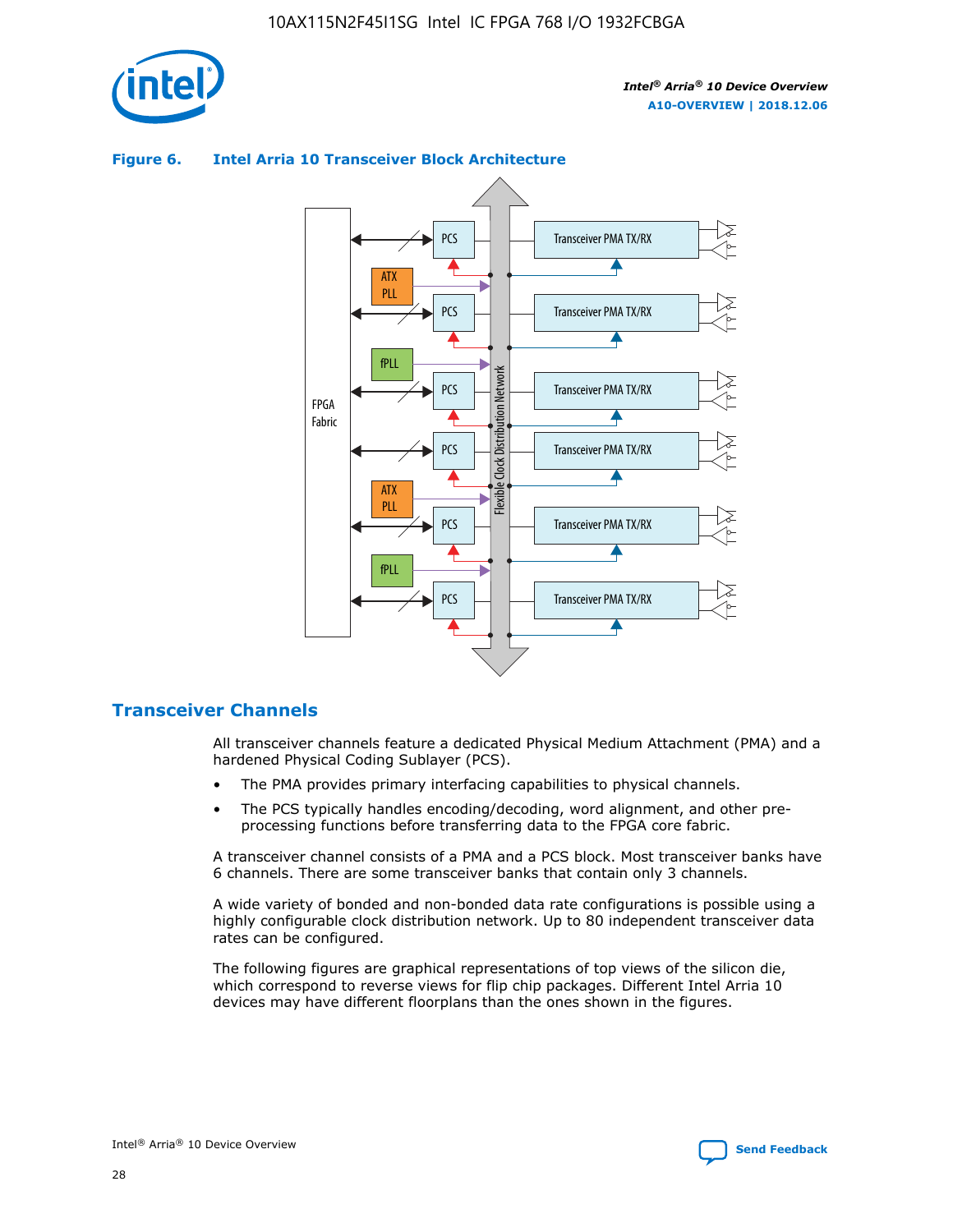

## **Figure 7. Device Chip Overview for Intel Arria 10 GX and GT Devices**





## **PMA Features**

Intel Arria 10 transceivers provide exceptional signal integrity at data rates up to 25.8 Gbps. Clocking options include ultra-low jitter ATX PLLs (LC tank based), clock multiplier unit (CMU) PLLs, and fractional PLLs.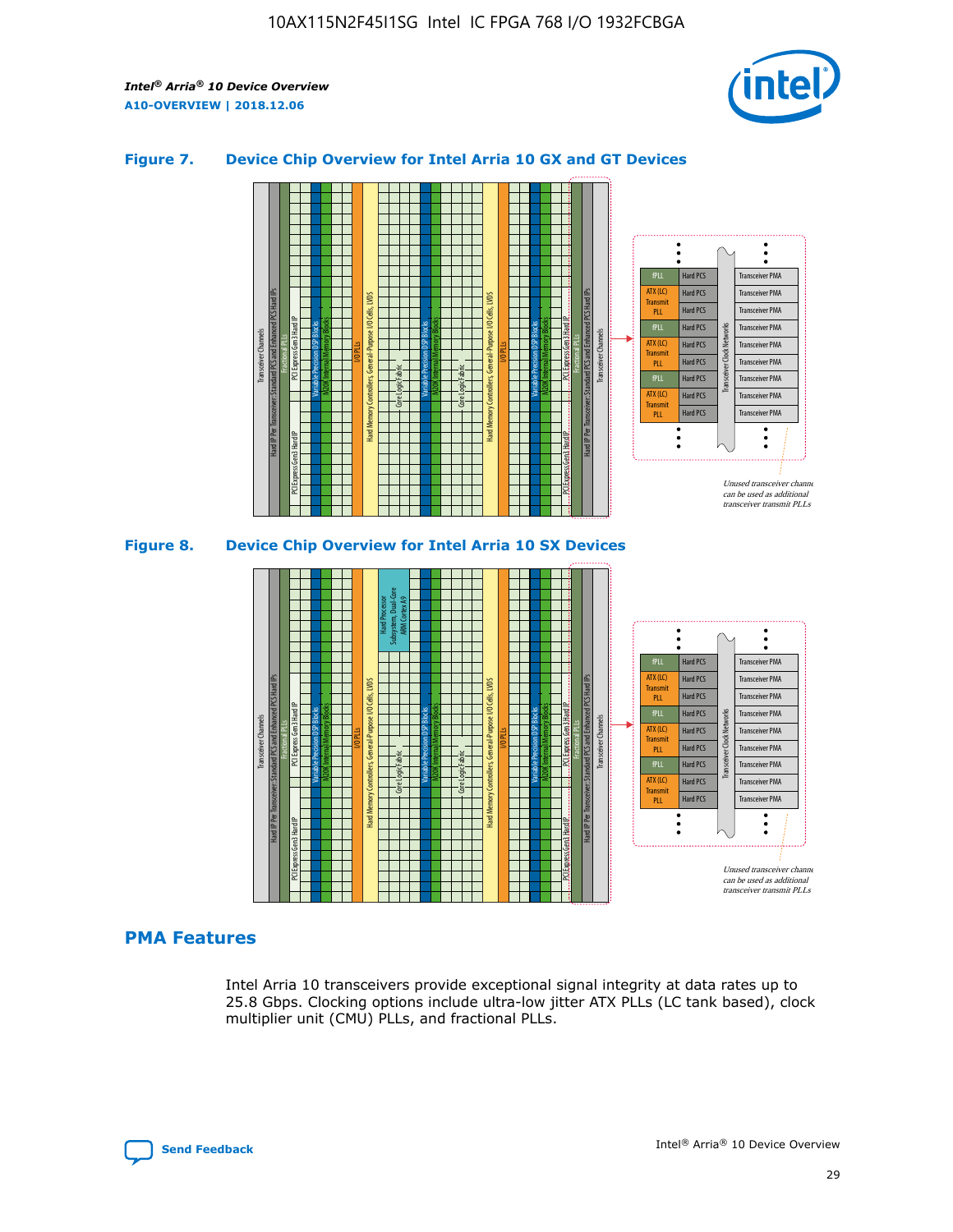

Each transceiver channel contains a channel PLL that can be used as the CMU PLL or clock data recovery (CDR) PLL. In CDR mode, the channel PLL recovers the receiver clock and data in the transceiver channel. Up to 80 independent data rates can be configured on a single Intel Arria 10 device.

## **Table 23. PMA Features of the Transceivers in Intel Arria 10 Devices**

| <b>Feature</b>                                             | <b>Capability</b>                                                                                                                                                                                                             |
|------------------------------------------------------------|-------------------------------------------------------------------------------------------------------------------------------------------------------------------------------------------------------------------------------|
| Chip-to-Chip Data Rates                                    | 1 Gbps to 17.4 Gbps (Intel Arria 10 GX devices)<br>1 Gbps to 25.8 Gbps (Intel Arria 10 GT devices)                                                                                                                            |
| Backplane Support                                          | Drive backplanes at data rates up to 12.5 Gbps                                                                                                                                                                                |
| Optical Module Support                                     | SFP+/SFP, XFP, CXP, QSFP/QSFP28, CFP/CFP2/CFP4                                                                                                                                                                                |
| Cable Driving Support                                      | SFP+ Direct Attach, PCI Express over cable, eSATA                                                                                                                                                                             |
| Transmit Pre-Emphasis                                      | 4-tap transmit pre-emphasis and de-emphasis to compensate for system channel loss                                                                                                                                             |
| Continuous Time Linear<br>Equalizer (CTLE)                 | Dual mode, high-gain, and high-data rate, linear receive equalization to compensate for<br>system channel loss                                                                                                                |
| Decision Feedback Equalizer<br>(DFE)                       | 7-fixed and 4-floating tap DFE to equalize backplane channel loss in the presence of<br>crosstalk and noisy environments                                                                                                      |
| Variable Gain Amplifier                                    | Optimizes the signal amplitude prior to the CDR sampling and operates in fixed and<br>adaptive modes                                                                                                                          |
| Altera Digital Adaptive<br>Parametric Tuning (ADAPT)       | Fully digital adaptation engine to automatically adjust all link equalization parameters-<br>including CTLE, DFE, and variable gain amplifier blocks—that provide optimal link margin<br>without intervention from user logic |
| Precision Signal Integrity<br>Calibration Engine (PreSICE) | Hardened calibration controller to quickly calibrate all transceiver control parameters on<br>power-up, which provides the optimal signal integrity and jitter performance                                                    |
| Advanced Transmit (ATX)<br><b>PLL</b>                      | Low jitter ATX (LC tank based) PLLs with continuous tuning range to cover a wide range of<br>standard and proprietary protocols                                                                                               |
| <b>Fractional PLLs</b>                                     | On-chip fractional frequency synthesizers to replace on-board crystal oscillators and reduce<br>system cost                                                                                                                   |
| Digitally Assisted Analog<br><b>CDR</b>                    | Superior jitter tolerance with fast lock time                                                                                                                                                                                 |
| Dynamic Partial<br>Reconfiguration                         | Allows independent control of the Avalon memory-mapped interface of each transceiver<br>channel for the highest transceiver flexibility                                                                                       |
| Multiple PCS-PMA and PCS-<br>PLD interface widths          | 8-, 10-, 16-, 20-, 32-, 40-, or 64-bit interface widths for flexibility of deserialization width,<br>encoding, and reduced latency                                                                                            |

## **PCS Features**

This table summarizes the Intel Arria 10 transceiver PCS features. You can use the transceiver PCS to support a wide range of protocols ranging from 1 Gbps to 25.8 Gbps.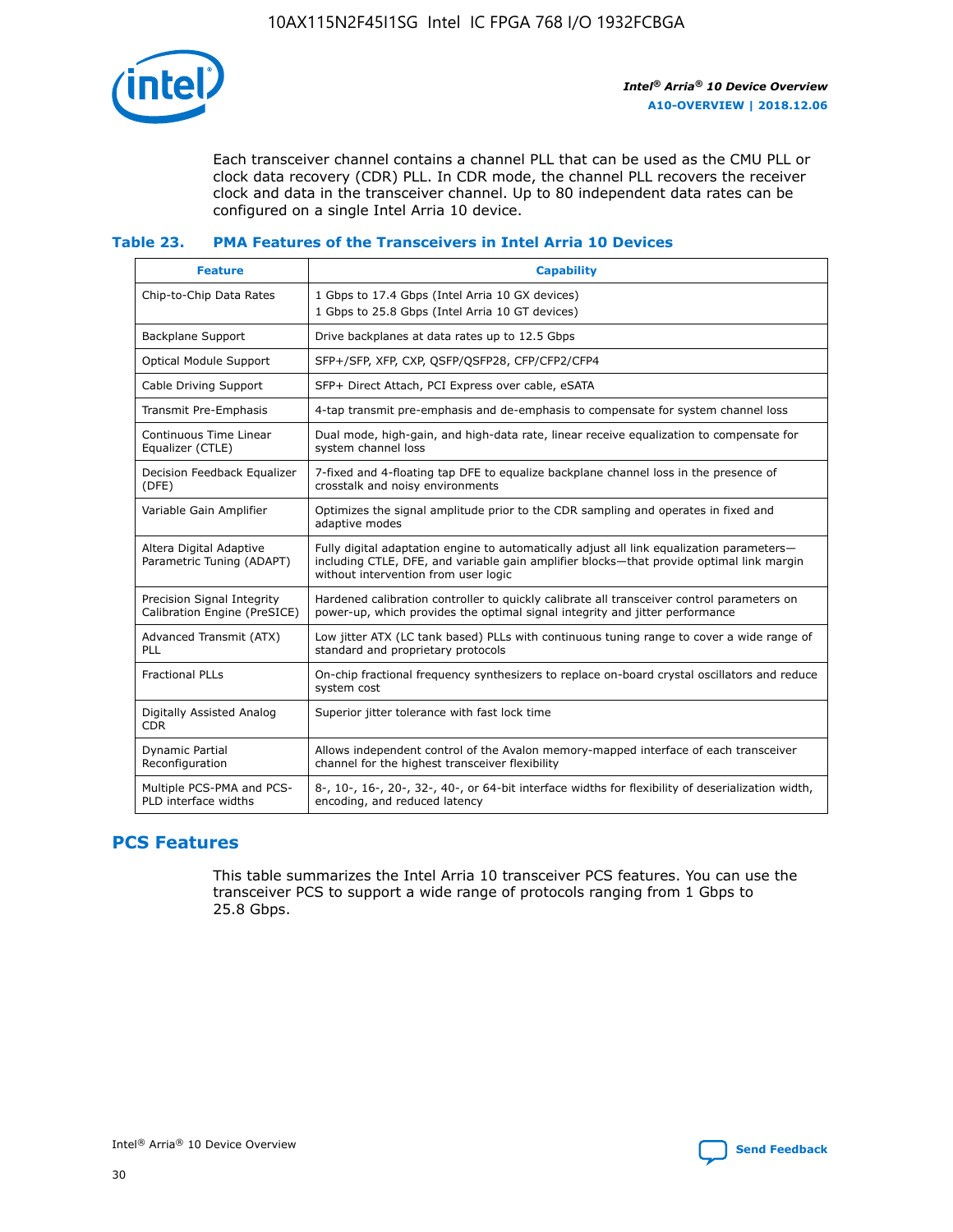

| <b>PCS</b>    | <b>Description</b>                                                                                                                                                                                                                                                                                                                                                                                                          |
|---------------|-----------------------------------------------------------------------------------------------------------------------------------------------------------------------------------------------------------------------------------------------------------------------------------------------------------------------------------------------------------------------------------------------------------------------------|
| Standard PCS  | Operates at a data rate up to 12 Gbps<br>Supports protocols such as PCI-Express, CPRI 4.2+, GigE, IEEE 1588 in Hard PCS<br>Implements other protocols using Basic/Custom (Standard PCS) transceiver<br>configuration rules.                                                                                                                                                                                                 |
| Enhanced PCS  | Performs functions common to most serial data industry standards, such as word<br>$\bullet$<br>alignment, encoding/decoding, and framing, before data is sent or received off-chip<br>through the PMA<br>• Handles data transfer to and from the FPGA fabric<br>Handles data transfer internally to and from the PMA<br>Provides frequency compensation<br>Performs channel bonding for multi-channel low skew applications |
| PCIe Gen3 PCS | Supports the seamless switching of Data and Clock between the Gen1, Gen2, and Gen3<br>data rates<br>Provides support for PIPE 3.0 features<br>Supports the PIPE interface with the Hard IP enabled, as well as with the Hard IP<br>bypassed                                                                                                                                                                                 |

#### **Related Information**

- PCIe Gen1, Gen2, and Gen3 Hard IP on page 26
- Interlaken Support on page 26
- 10 Gbps Ethernet Support on page 26

## **PCS Protocol Support**

This table lists some of the protocols supported by the Intel Arria 10 transceiver PCS. For more information about the blocks in the transmitter and receiver data paths, refer to the related information.

| <b>Protocol</b>                                 | <b>Data Rate</b><br>(Gbps) | <b>Transceiver IP</b>       | <b>PCS Support</b>                      |
|-------------------------------------------------|----------------------------|-----------------------------|-----------------------------------------|
| PCIe Gen3 x1, x2, x4, x8                        | 8.0                        | Native PHY (PIPE)           | Standard PCS and PCIe<br>Gen3 PCS       |
| PCIe Gen2 x1, x2, x4, x8                        | 5.0                        | Native PHY (PIPE)           | <b>Standard PCS</b>                     |
| PCIe Gen1 x1, x2, x4, x8                        | 2.5                        | Native PHY (PIPE)           | Standard PCS                            |
| 1000BASE-X Gigabit Ethernet                     | 1.25                       | Native PHY                  | <b>Standard PCS</b>                     |
| 1000BASE-X Gigabit Ethernet with<br>IEEE 1588v2 | 1.25                       | Native PHY                  | Standard PCS                            |
| 10GBASE-R                                       | 10.3125                    | Native PHY                  | <b>Enhanced PCS</b>                     |
| 10GBASE-R with IEEE 1588v2                      | 10.3125                    | Native PHY                  | <b>Enhanced PCS</b>                     |
| 10GBASE-R with KR FEC                           | 10.3125                    | Native PHY                  | <b>Enhanced PCS</b>                     |
| 10GBASE-KR and 1000BASE-X                       | 10.3125                    | 1G/10GbE and 10GBASE-KR PHY | Standard PCS and<br><b>Enhanced PCS</b> |
| Interlaken (CEI-6G/11G)                         | 3.125 to 17.4              | Native PHY                  | <b>Enhanced PCS</b>                     |
| SFI-S/SFI-5.2                                   | 11.2                       | Native PHY                  | <b>Enhanced PCS</b>                     |
| 10G SDI                                         | 10.692                     | Native PHY                  | <b>Enhanced PCS</b>                     |
|                                                 |                            |                             | continued                               |

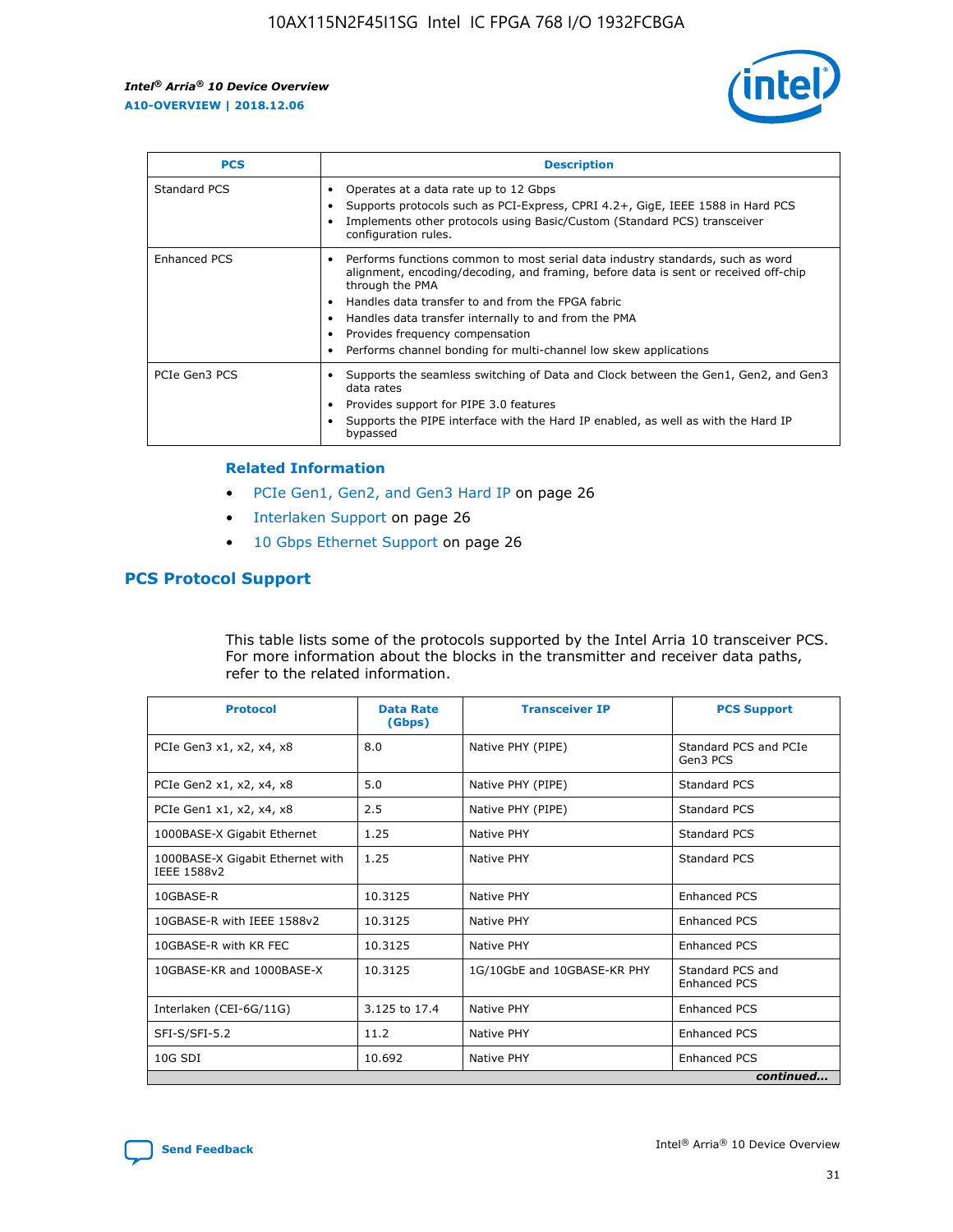

| <b>Protocol</b>      | <b>Data Rate</b><br>(Gbps) | <b>Transceiver IP</b> | <b>PCS Support</b> |
|----------------------|----------------------------|-----------------------|--------------------|
| CPRI 6.0 (64B/66B)   | 0.6144 to<br>10.1376       | Native PHY            | Enhanced PCS       |
| CPRI 4.2 (8B/10B)    | 0.6144 to<br>9.8304        | Native PHY            | Standard PCS       |
| OBSAI RP3 v4.2       | 0.6144 to 6.144            | Native PHY            | Standard PCS       |
| SD-SDI/HD-SDI/3G-SDI | $0.143(12)$ to<br>2.97     | Native PHY            | Standard PCS       |

## **Related Information**

#### [Intel Arria 10 Transceiver PHY User Guide](https://www.intel.com/content/www/us/en/programmable/documentation/nik1398707230472.html#nik1398707091164)

Provides more information about the supported transceiver protocols and PHY IP, the PMA architecture, and the standard, enhanced, and PCIe Gen3 PCS architecture.

# **SoC with Hard Processor System**

Each SoC device combines an FPGA fabric and a hard processor system (HPS) in a single device. This combination delivers the flexibility of programmable logic with the power and cost savings of hard IP in these ways:

- Reduces board space, system power, and bill of materials cost by eliminating a discrete embedded processor
- Allows you to differentiate the end product in both hardware and software, and to support virtually any interface standard
- Extends the product life and revenue through in-field hardware and software updates

 $(12)$  The 0.143 Gbps data rate is supported using oversampling of user logic that you must implement in the FPGA fabric.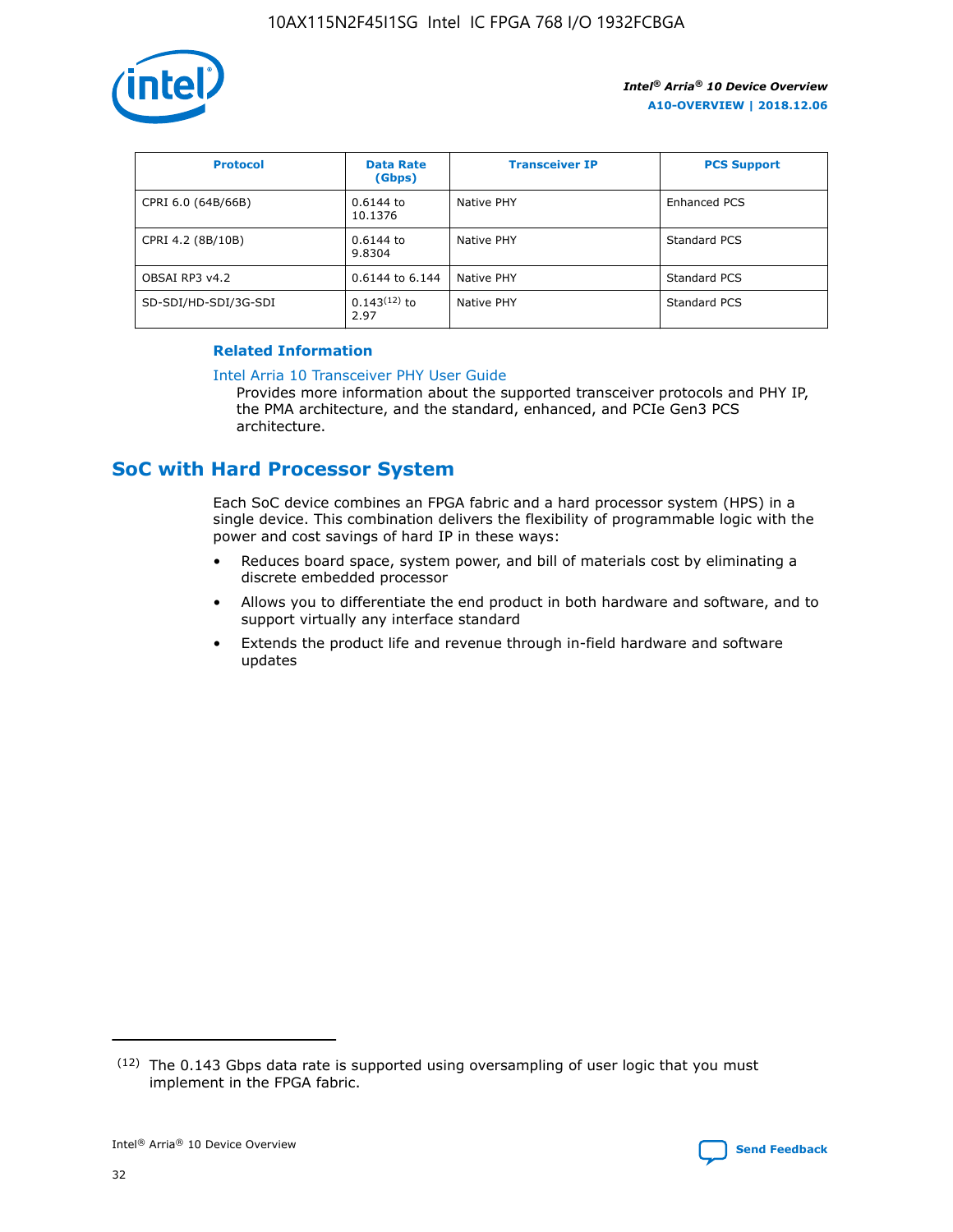

#### **Figure 9. HPS Block Diagram**

This figure shows a block diagram of the HPS with the dual ARM Cortex-A9 MPCore processor.



## **Key Advantages of 20-nm HPS**

The 20-nm HPS strikes a balance between enabling maximum software compatibility with 28-nm SoCs while still improving upon the 28-nm HPS architecture. These improvements address the requirements of the next generation target markets such as wireless and wireline communications, compute and storage equipment, broadcast and military in terms of performance, memory bandwidth, connectivity via backplane and security.

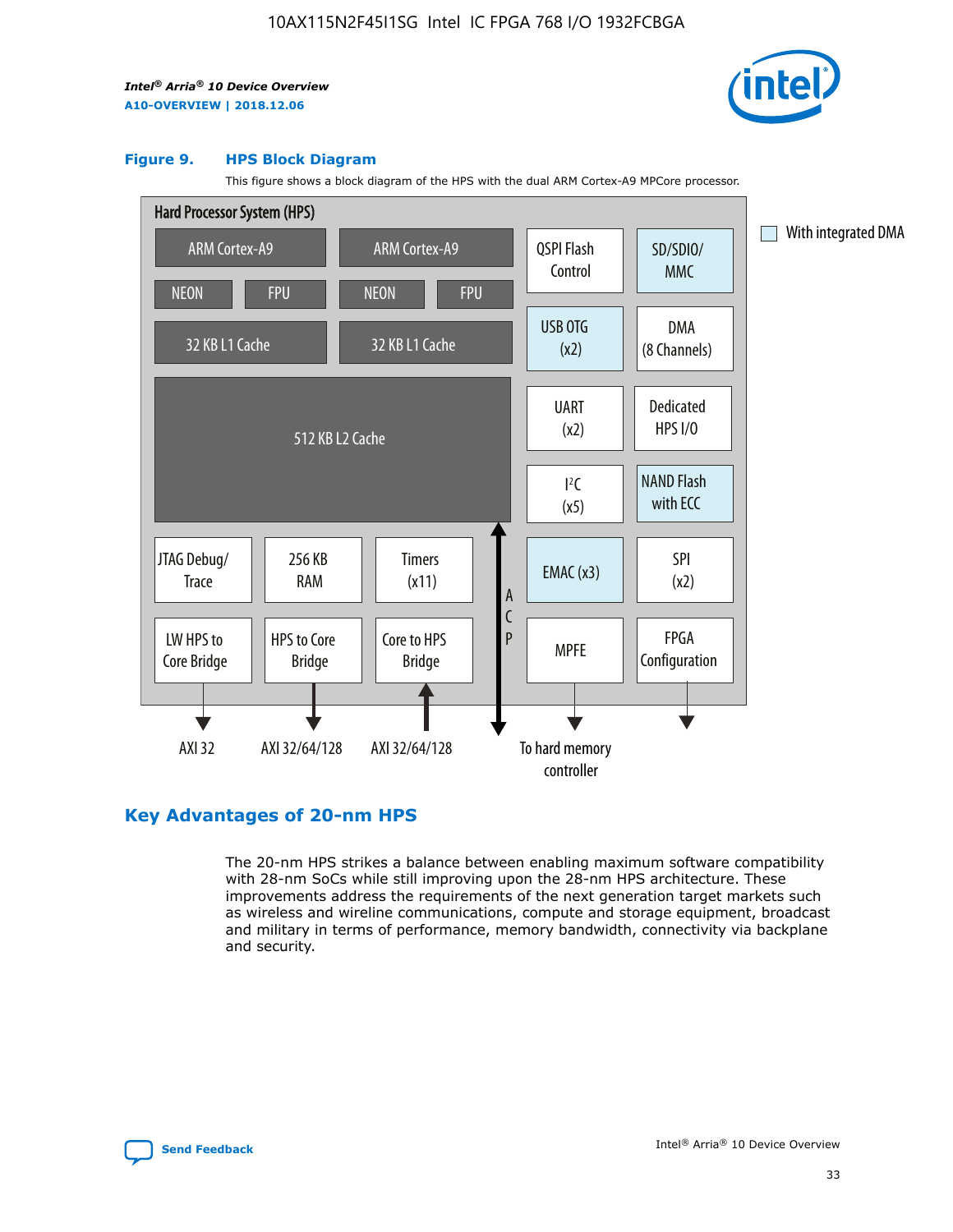

## **Table 24. Improvements in 20 nm HPS**

This table lists the key improvements of the 20 nm HPS compared to the 28 nm HPS.

| Advantages/<br><b>Improvements</b>                          | <b>Description</b>                                                                                                                                                                                                                                                                                                                                                                                                                                                                                                                                                                                                                                                                                                                                                                                                                                                                                                      |
|-------------------------------------------------------------|-------------------------------------------------------------------------------------------------------------------------------------------------------------------------------------------------------------------------------------------------------------------------------------------------------------------------------------------------------------------------------------------------------------------------------------------------------------------------------------------------------------------------------------------------------------------------------------------------------------------------------------------------------------------------------------------------------------------------------------------------------------------------------------------------------------------------------------------------------------------------------------------------------------------------|
| Increased performance and<br>overdrive capability           | While the nominal processor frequency is 1.2 GHz, the 20 nm HPS offers an "overdrive"<br>feature which enables a higher processor operating frequency. This requires a higher supply<br>voltage value that is unique to the HPS and may require a separate regulator.                                                                                                                                                                                                                                                                                                                                                                                                                                                                                                                                                                                                                                                   |
| Increased processor memory<br>bandwidth and DDR4<br>support | Up to 64-bit DDR4 memory at 2,400 Mbps support is available for the processor. The hard<br>memory controller for the HPS comprises a multi-port front end that manages connections<br>to a single port memory controller. The multi-port front end allows logic core and the HPS<br>to share ports and thereby the available bandwidth of the memory controller.                                                                                                                                                                                                                                                                                                                                                                                                                                                                                                                                                        |
| Flexible I/O sharing                                        | An advanced I/O pin muxing scheme allows improved sharing of I/O between the HPS and<br>the core logic. The following types of I/O are available for SoC:<br>17 dedicated I/Os-physically located inside the HPS block and are not accessible to<br>logic within the core. The 17 dedicated I/Os are used for HPS clock, resets, and<br>interfacing with boot devices, QSPI, and SD/MMC.<br>48 direct shared I/O-located closest to the HPS block and are ideal for high speed HPS<br>peripherals such as EMAC, USB, and others. There is one bank of 48 I/Os that supports<br>direct sharing where the 48 I/Os can be shared 12 I/Os at a time.<br>Standard (shared) I/O—all standard I/Os can be shared by the HPS peripherals and any<br>logic within the core. For designs where more than 48 I/Os are required to fully use all<br>the peripherals in the HPS, these I/Os can be connected through the core logic. |
| <b>EMAC</b> core                                            | Three EMAC cores are available in the HPS. The EMAC cores enable an application to<br>support two redundant Ethernet connections; for example, backplane, or two EMAC cores<br>for managing IEEE 1588 time stamp information while allowing a third EMAC core for debug<br>and configuration. All three EMACs can potentially share the same time stamps, simplifying<br>the 1588 time stamping implementation. A new serial time stamp interface allows core<br>logic to access and read the time stamp values. The integrated EMAC controllers can be<br>connected to external Ethernet PHY through the provided MDIO or I <sup>2</sup> C interface.                                                                                                                                                                                                                                                                  |
| On-chip memory                                              | The on-chip memory is updated to 256 KB support and can support larger data sets and<br>real time algorithms.                                                                                                                                                                                                                                                                                                                                                                                                                                                                                                                                                                                                                                                                                                                                                                                                           |
| <b>ECC</b> enhancements                                     | Improvements in L2 Cache ECC management allow identification of errors down to the<br>address level. ECC enhancements also enable improved error injection and status reporting<br>via the introduction of new memory mapped access to syndrome and data signals.                                                                                                                                                                                                                                                                                                                                                                                                                                                                                                                                                                                                                                                       |
| HPS to FPGA Interconnect<br>Backbone                        | Although the HPS and the Logic Core can operate independently, they are tightly coupled<br>via a high-bandwidth system interconnect built from high-performance ARM AMBA AXI bus<br>bridges. IP bus masters in the FPGA fabric have access to HPS bus slaves via the FPGA-to-<br>HPS interconnect. Similarly, HPS bus masters have access to bus slaves in the core fabric<br>via the HPS-to-FPGA bridge. Both bridges are AMBA AXI-3 compliant and support<br>simultaneous read and write transactions. Up to three masters within the core fabric can<br>share the HPS SDRAM controller with the processor. Additionally, the processor can be used<br>to configure the core fabric under program control via a dedicated 32-bit configuration port.                                                                                                                                                                  |
| FPGA configuration and HPS<br>booting                       | The FPGA fabric and HPS in the SoCs are powered independently. You can reduce the clock<br>frequencies or gate the clocks to reduce dynamic power.<br>You can configure the FPGA fabric and boot the HPS independently, in any order, providing<br>you with more design flexibility.                                                                                                                                                                                                                                                                                                                                                                                                                                                                                                                                                                                                                                    |
| Security                                                    | New security features have been introduced for anti-tamper management, secure boot,<br>encryption (AES), and authentication (SHA).                                                                                                                                                                                                                                                                                                                                                                                                                                                                                                                                                                                                                                                                                                                                                                                      |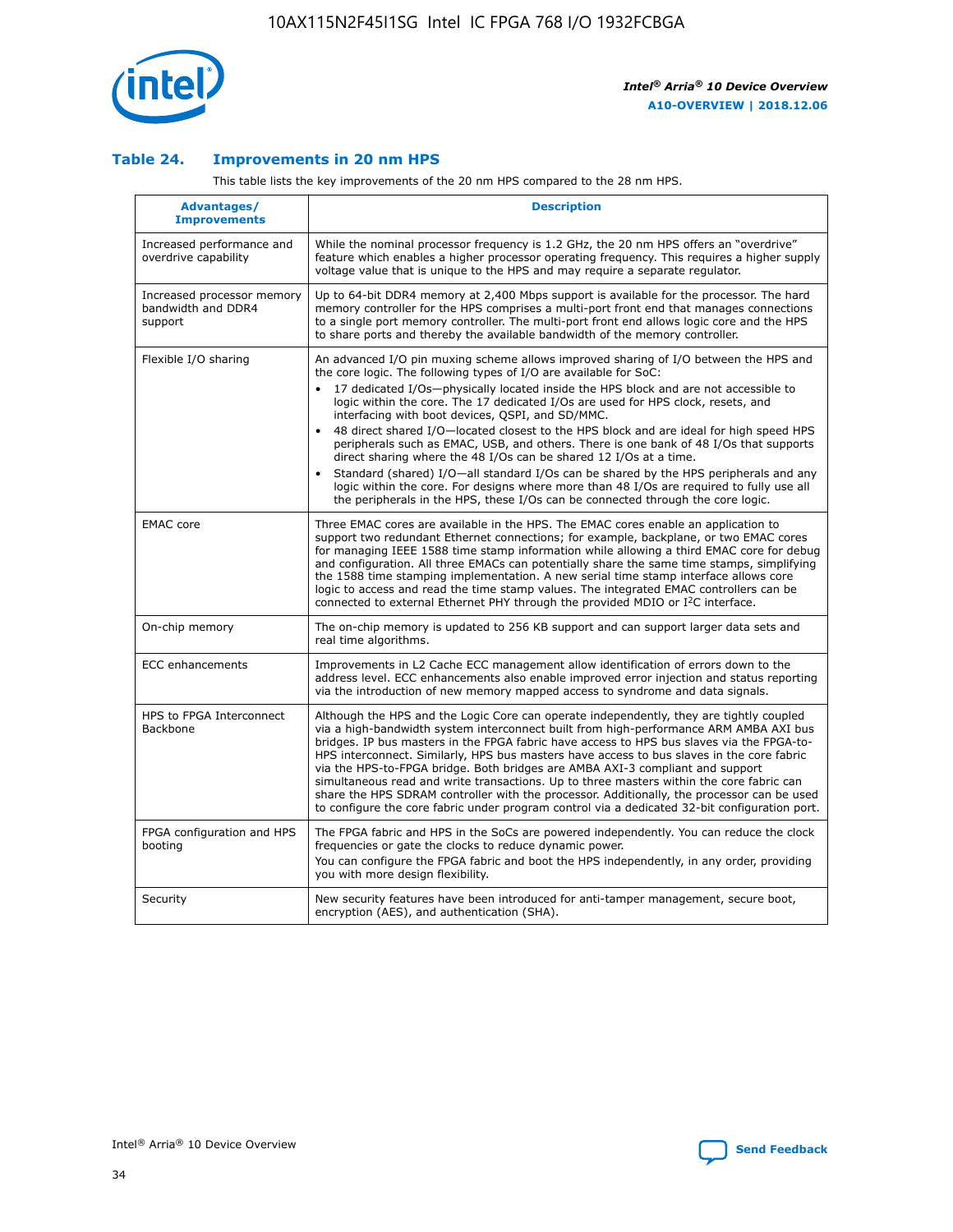

## **Features of the HPS**

The HPS has the following features:

- 1.2-GHz, dual-core ARM Cortex-A9 MPCore processor with up to 1.5-GHz via overdrive
	- ARMv7-A architecture that runs 32-bit ARM instructions, 16-bit and 32-bit Thumb instructions, and 8-bit Java byte codes in Jazelle style
	- Superscalar, variable length, out-of-order pipeline with dynamic branch prediction
	- Instruction Efficiency 2.5 MIPS/MHz, which provides total performance of 7500 MIPS at 1.5 GHz
- Each processor core includes:
	- 32 KB of L1 instruction cache, 32 KB of L1 data cache
	- Single- and double-precision floating-point unit and NEON media engine
	- CoreSight debug and trace technology
	- Snoop Control Unit (SCU) and Acceleration Coherency Port (ACP)
- 512 KB of shared L2 cache
- 256 KB of scratch RAM
- Hard memory controller with support for DDR3, DDR4 and optional error correction code (ECC) support
- Multiport Front End (MPFE) Scheduler interface to the hard memory controller
- 8-channel direct memory access (DMA) controller
- QSPI flash controller with SIO, DIO, QIO SPI Flash support
- NAND flash controller (ONFI 1.0 or later) with DMA and ECC support, updated to support 8 and 16-bit Flash devices and new command DMA to offload CPU for fast power down recovery
- Updated SD/SDIO/MMC controller to eMMC 4.5 with DMA with CE-ATA digital command support
- 3 10/100/1000 Ethernet media access control (MAC) with DMA
- 2 USB On-the-Go (OTG) controllers with DMA
- $\bullet$  5 I<sup>2</sup>C controllers (3 can be used by EMAC for MIO to external PHY)
- 2 UART 16550 Compatible controllers
- 4 serial peripheral interfaces (SPI) (2 Master, 2 Slaves)
- 62 programmable general-purpose I/Os, which includes 48 direct share I/Os that allows the HPS peripherals to connect directly to the FPGA I/Os
- 7 general-purpose timers
- 4 watchdog timers
- Anti-tamper, Secure Boot, Encryption (AES) and Authentication (SHA)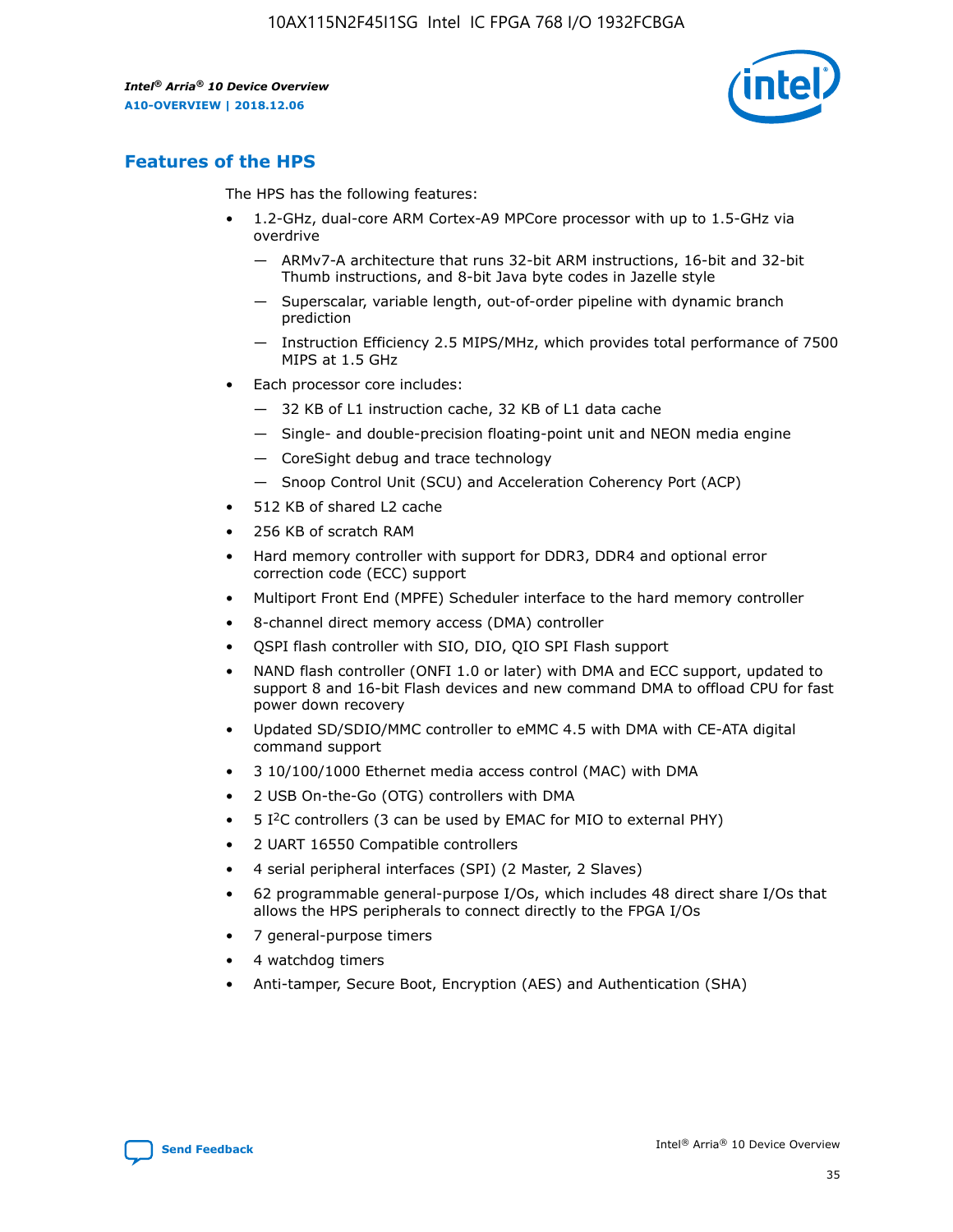

## **System Peripherals and Debug Access Port**

Each Ethernet MAC, USB OTG, NAND flash controller, and SD/MMC controller module has an integrated DMA controller. For modules without an integrated DMA controller, an additional DMA controller module provides up to eight channels of high-bandwidth data transfers. Peripherals that communicate off-chip are multiplexed with other peripherals at the HPS pin level. This allows you to choose which peripherals interface with other devices on your PCB.

The debug access port provides interfaces to industry standard JTAG debug probes and supports ARM CoreSight debug and core traces to facilitate software development.

## **HPS–FPGA AXI Bridges**

The HPS–FPGA bridges, which support the Advanced Microcontroller Bus Architecture (AMBA) Advanced eXtensible Interface (AXI™) specifications, consist of the following bridges:

- FPGA-to-HPS AMBA AXI bridge—a high-performance bus supporting 32, 64, and 128 bit data widths that allows the FPGA fabric to issue transactions to slaves in the HPS.
- HPS-to-FPGA Avalon/AMBA AXI bridge—a high-performance bus supporting 32, 64, and 128 bit data widths that allows the HPS to issue transactions to slaves in the FPGA fabric.
- Lightweight HPS-to-FPGA AXI bridge—a lower latency 32 bit width bus that allows the HPS to issue transactions to soft peripherals in the FPGA fabric. This bridge is primarily used for control and status register (CSR) accesses to peripherals in the FPGA fabric.

The HPS–FPGA AXI bridges allow masters in the FPGA fabric to communicate with slaves in the HPS logic, and vice versa. For example, the HPS-to-FPGA AXI bridge allows you to share memories instantiated in the FPGA fabric with one or both microprocessors in the HPS, while the FPGA-to-HPS AXI bridge allows logic in the FPGA fabric to access the memory and peripherals in the HPS.

Each HPS–FPGA bridge also provides asynchronous clock crossing for data transferred between the FPGA fabric and the HPS.

#### **HPS SDRAM Controller Subsystem**

The HPS SDRAM controller subsystem contains a multiport SDRAM controller and DDR PHY that are shared between the FPGA fabric (through the FPGA-to-HPS SDRAM interface), the level 2 (L2) cache, and the level 3 (L3) system interconnect. The FPGA-to-HPS SDRAM interface supports AMBA AXI and Avalon® Memory-Mapped (Avalon-MM) interface standards, and provides up to six individual ports for access by masters implemented in the FPGA fabric.

The HPS SDRAM controller supports up to 3 masters (command ports), 3x 64-bit read data ports and 3x 64-bit write data ports.

To maximize memory performance, the SDRAM controller subsystem supports command and data reordering, deficit round-robin arbitration with aging, and high-priority bypass features.

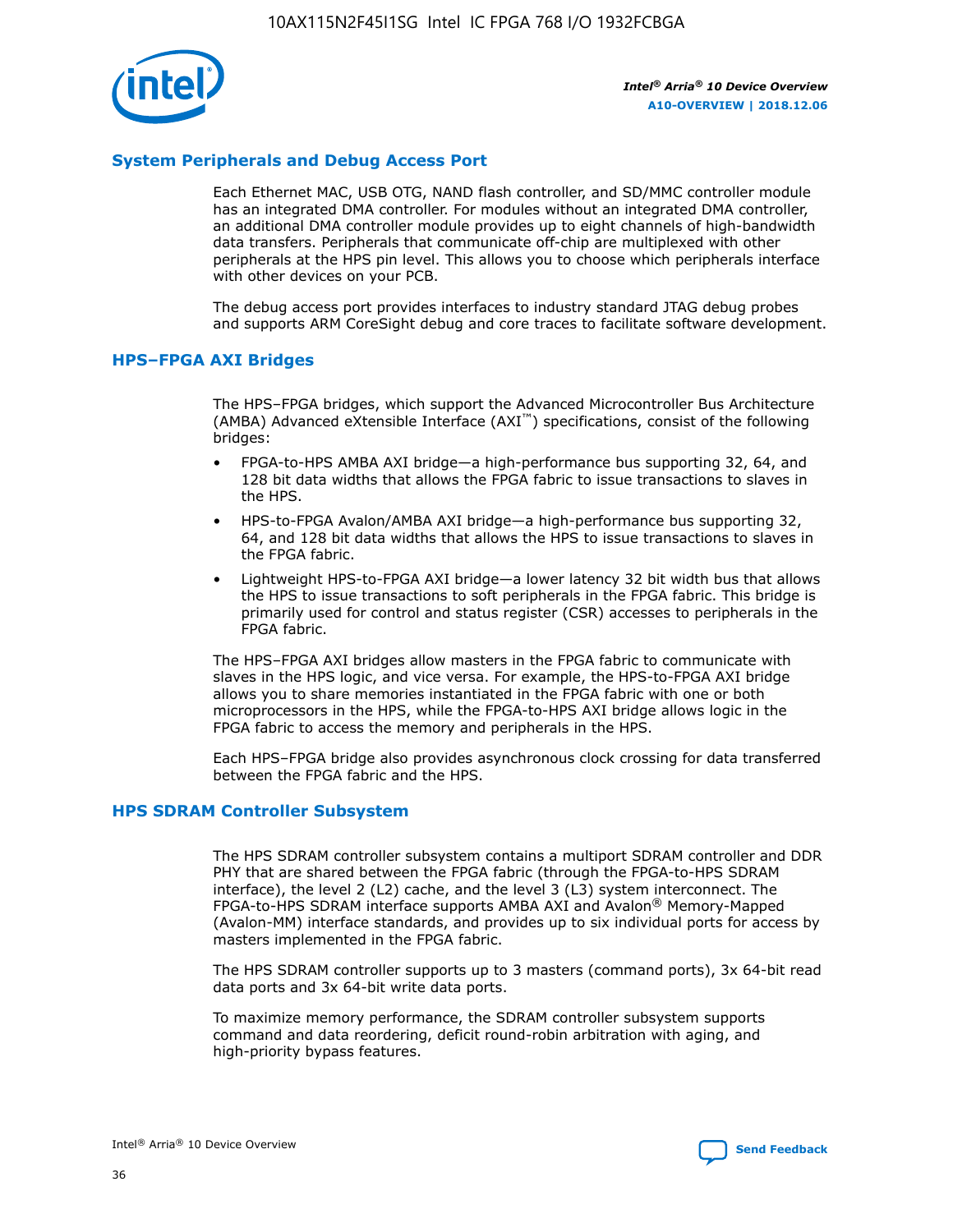

## **FPGA Configuration and HPS Booting**

The FPGA fabric and HPS in the SoC FPGA must be powered at the same time. You can reduce the clock frequencies or gate the clocks to reduce dynamic power.

Once powered, the FPGA fabric and HPS can be configured independently thus providing you with more design flexibility:

- You can boot the HPS independently. After the HPS is running, the HPS can fully or partially reconfigure the FPGA fabric at any time under software control. The HPS can also configure other FPGAs on the board through the FPGA configuration controller.
- Configure the FPGA fabric first, and then boot the HPS from memory accessible to the FPGA fabric.

## **Hardware and Software Development**

For hardware development, you can configure the HPS and connect your soft logic in the FPGA fabric to the HPS interfaces using the Platform Designer system integration tool in the Intel Quartus Prime software.

For software development, the ARM-based SoC FPGA devices inherit the rich software development ecosystem available for the ARM Cortex-A9 MPCore processor. The software development process for Intel SoC FPGAs follows the same steps as those for other SoC devices from other manufacturers. Support for Linux\*, VxWorks\*, and other operating systems are available for the SoC FPGAs. For more information on the operating systems support availability, contact the Intel FPGA sales team.

You can begin device-specific firmware and software development on the Intel SoC FPGA Virtual Target. The Virtual Target is a fast PC-based functional simulation of a target development system—a model of a complete development board. The Virtual Target enables the development of device-specific production software that can run unmodified on actual hardware.

## **Dynamic and Partial Reconfiguration**

The Intel Arria 10 devices support dynamic and partial reconfiguration. You can use dynamic and partial reconfiguration simultaneously to enable seamless reconfiguration of both the device core and transceivers.

## **Dynamic Reconfiguration**

You can reconfigure the PMA and PCS blocks while the device continues to operate. This feature allows you to change the data rates, protocol, and analog settings of a channel in a transceiver bank without affecting on-going data transfer in other transceiver banks. This feature is ideal for applications that require dynamic multiprotocol or multirate support.

## **Partial Reconfiguration**

Using partial reconfiguration, you can reconfigure some parts of the device while keeping the device in operation.

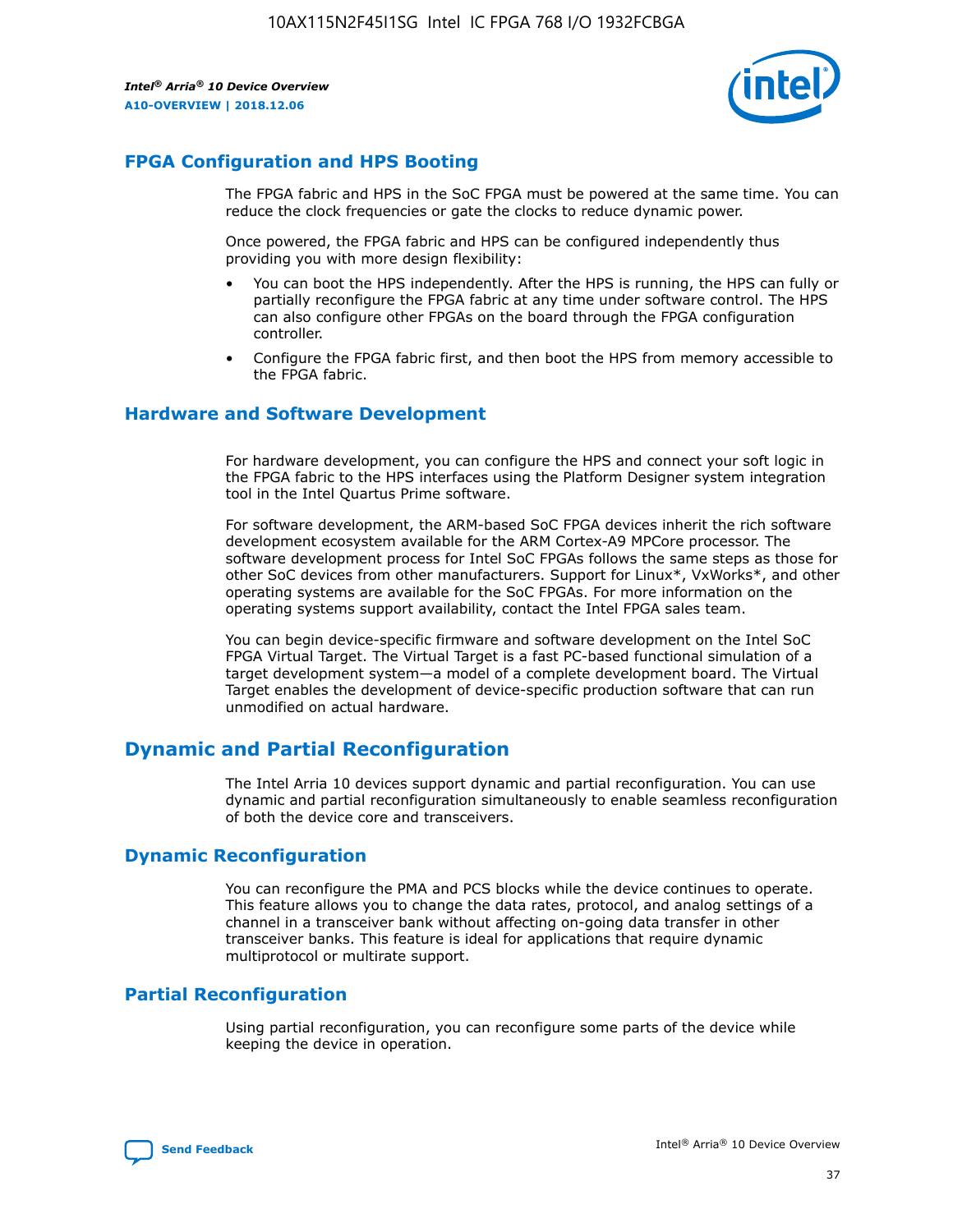

Instead of placing all device functions in the FPGA fabric, you can store some functions that do not run simultaneously in external memory and load them only when required. This capability increases the effective logic density of the device, and lowers cost and power consumption.

In the Intel solution, you do not have to worry about intricate device architecture to perform a partial reconfiguration. The partial reconfiguration capability is built into the Intel Quartus Prime design software, making such time-intensive task simple.

Intel Arria 10 devices support partial reconfiguration in the following configuration options:

- Using an internal host:
	- All supported configuration modes where the FPGA has access to external memory devices such as serial and parallel flash memory.
	- Configuration via Protocol [CvP (PCIe)]
- Using an external host—passive serial (PS), fast passive parallel (FPP) x8, FPP x16, and FPP x32 I/O interface.

# **Enhanced Configuration and Configuration via Protocol**

## **Table 25. Configuration Schemes and Features of Intel Arria 10 Devices**

Intel Arria 10 devices support 1.8 V programming voltage and several configuration schemes.

| <b>Scheme</b>                                                          | <b>Data</b><br><b>Width</b> | <b>Max Clock</b><br>Rate<br>(MHz) | <b>Max Data</b><br>Rate<br>(Mbps)<br>(13) | <b>Decompression</b> | <b>Design</b><br>Security <sup>(1</sup><br>4) | <b>Partial</b><br><b>Reconfiguration</b><br>(15) | <b>Remote</b><br><b>System</b><br><b>Update</b> |
|------------------------------------------------------------------------|-----------------------------|-----------------------------------|-------------------------------------------|----------------------|-----------------------------------------------|--------------------------------------------------|-------------------------------------------------|
| <b>JTAG</b>                                                            | 1 bit                       | 33                                | 33                                        |                      |                                               | Yes(16)                                          |                                                 |
| Active Serial (AS)<br>through the<br>EPCO-L<br>configuration<br>device | 1 bit,<br>4 bits            | 100                               | 400                                       | Yes                  | Yes                                           | $Y_{PS}(16)$                                     | Yes                                             |
| Passive serial (PS)<br>through CPLD or<br>external<br>microcontroller  | 1 bit                       | 100                               | 100                                       | Yes                  | Yes                                           | Yes(16)                                          | Parallel<br>Flash<br>Loader<br>(PFL) IP<br>core |
|                                                                        |                             |                                   |                                           |                      |                                               |                                                  | continued                                       |

<sup>(13)</sup> Enabling either compression or design security features affects the maximum data rate. Refer to the Intel Arria 10 Device Datasheet for more information.

<sup>(14)</sup> Encryption and compression cannot be used simultaneously.

 $(15)$  Partial reconfiguration is an advanced feature of the device family. If you are interested in using partial reconfiguration, contact Intel for support.

 $(16)$  Partial configuration can be performed only when it is configured as internal host.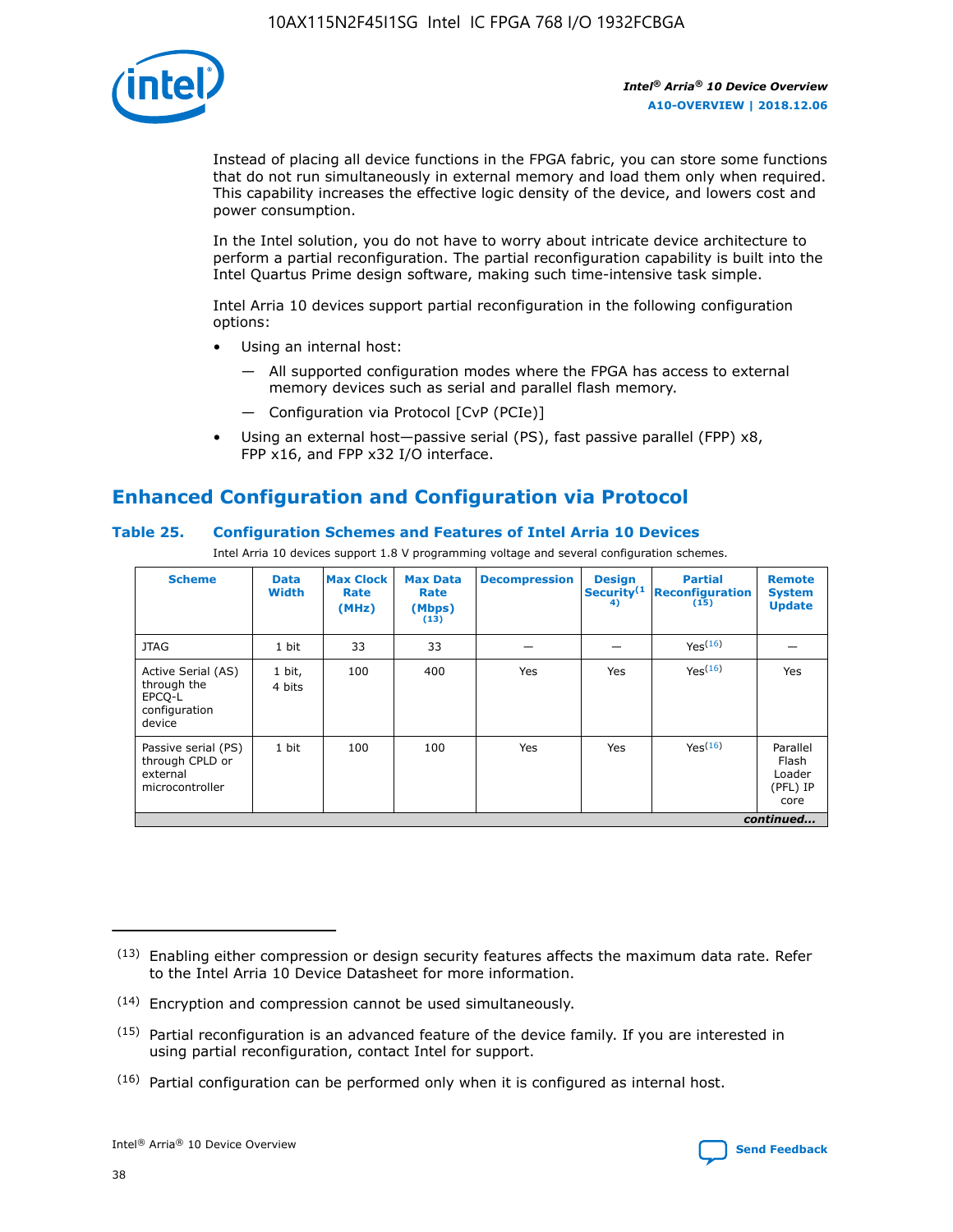

| <b>Scheme</b>                                   | <b>Data</b><br><b>Width</b> | <b>Max Clock</b><br>Rate<br>(MHz) | <b>Max Data</b><br>Rate<br>(Mbps)<br>(13) | <b>Decompression</b> | <b>Design</b><br>Security <sup>(1</sup><br>4) | <b>Partial</b><br><b>Reconfiguration</b><br>(15) | <b>Remote</b><br><b>System</b><br><b>Update</b> |
|-------------------------------------------------|-----------------------------|-----------------------------------|-------------------------------------------|----------------------|-----------------------------------------------|--------------------------------------------------|-------------------------------------------------|
| Fast passive                                    | 8 bits                      | 100                               | 3200                                      | Yes                  | Yes                                           | Yes(17)                                          | PFL IP                                          |
| parallel (FPP)<br>through CPLD or               | 16 bits                     |                                   |                                           | Yes                  | Yes                                           |                                                  | core                                            |
| external<br>microcontroller                     | 32 bits                     |                                   |                                           | Yes                  | Yes                                           |                                                  |                                                 |
| Configuration via                               | 16 bits                     | 100                               | 3200                                      | Yes                  | Yes                                           | Yes <sup>(17)</sup>                              |                                                 |
| <b>HPS</b>                                      | 32 bits                     |                                   |                                           | Yes                  | Yes                                           |                                                  |                                                 |
| Configuration via<br>Protocol [CvP<br>$(PCIe*)$ | x1, x2,<br>x4, x8<br>lanes  |                                   | 8000                                      | Yes                  | Yes                                           | Yes(16)                                          |                                                 |

You can configure Intel Arria 10 devices through PCIe using Configuration via Protocol (CvP). The Intel Arria 10 CvP implementation conforms to the PCIe 100 ms power-up-to-active time requirement.

#### **Related Information**

[Configuration via Protocol \(CvP\) Implementation in Intel FPGAs User Guide](https://www.intel.com/content/www/us/en/programmable/documentation/dsu1441819344145.html#dsu1442269728522) Provides more information about the CvP configuration scheme.

# **SEU Error Detection and Correction**

Intel Arria 10 devices offer robust and easy-to-use single-event upset (SEU) error detection and correction circuitry.

The detection and correction circuitry includes protection for Configuration RAM (CRAM) programming bits and user memories. The CRAM is protected by a continuously running CRC error detection circuit with integrated ECC that automatically corrects one or two errors and detects higher order multi-bit errors. When more than two errors occur, correction is available through reloading of the core programming file, providing a complete design refresh while the FPGA continues to operate.

The physical layout of the Intel Arria 10 CRAM array is optimized to make the majority of multi-bit upsets appear as independent single-bit or double-bit errors which are automatically corrected by the integrated CRAM ECC circuitry. In addition to the CRAM protection, the M20K memory blocks also include integrated ECC circuitry and are layout-optimized for error detection and correction. The MLAB does not have ECC.

(14) Encryption and compression cannot be used simultaneously.

<sup>(17)</sup> Supported at a maximum clock rate of 100 MHz.



 $(13)$  Enabling either compression or design security features affects the maximum data rate. Refer to the Intel Arria 10 Device Datasheet for more information.

 $(15)$  Partial reconfiguration is an advanced feature of the device family. If you are interested in using partial reconfiguration, contact Intel for support.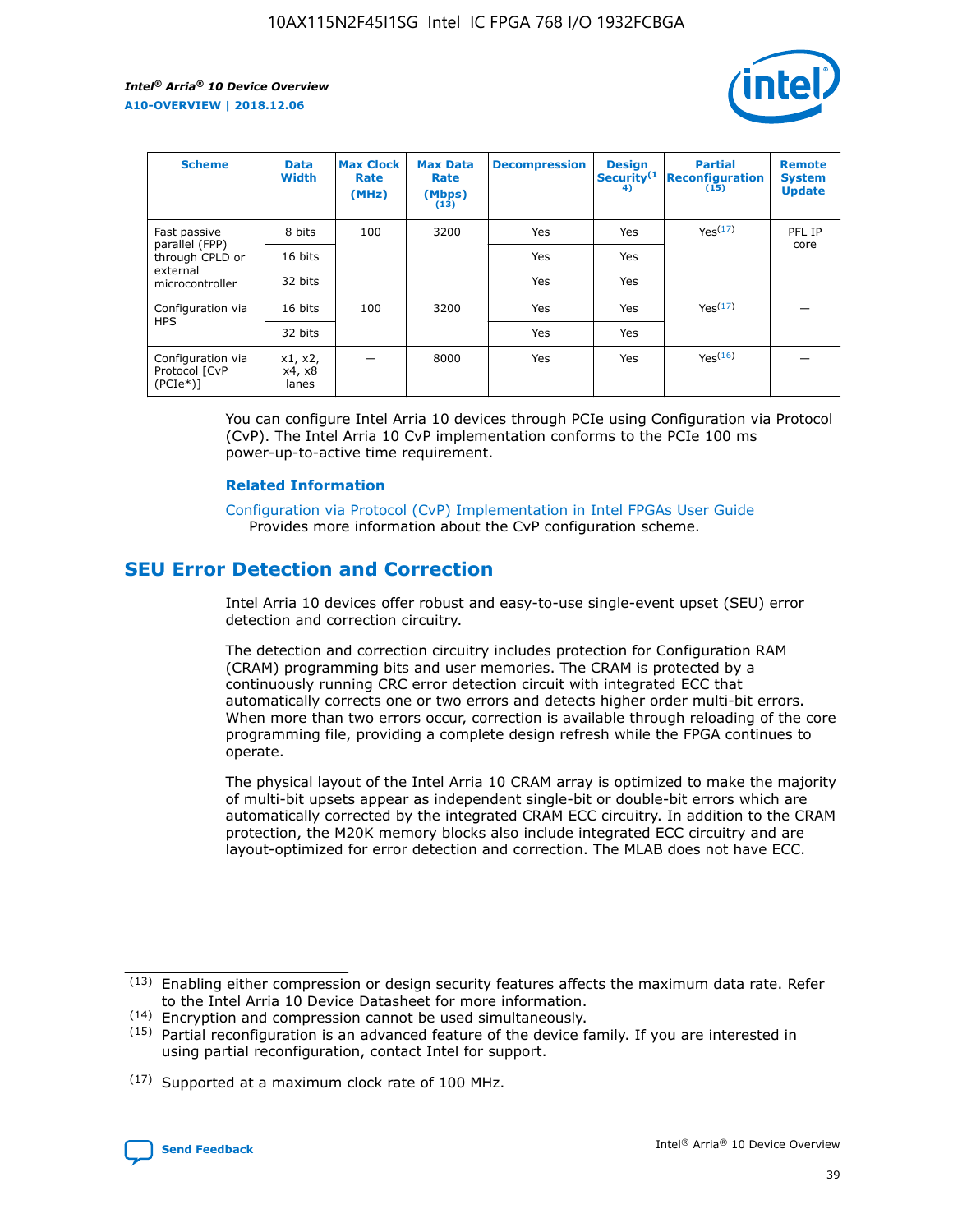

## **Power Management**

Intel Arria 10 devices leverage the advanced 20 nm process technology, a low 0.9 V core power supply, an enhanced core architecture, and several optional power reduction techniques to reduce total power consumption by as much as 40% compared to Arria V devices and as much as 60% compared to Stratix V devices.

The optional power reduction techniques in Intel Arria 10 devices include:

- **SmartVID**—a code is programmed into each device during manufacturing that allows a smart regulator to operate the device at lower core  $V_{CC}$  while maintaining performance
- **Programmable Power Technology**—non-critical timing paths are identified by the Intel Quartus Prime software and the logic in these paths is biased for low power instead of high performance
- **Low Static Power Options**—devices are available with either standard static power or low static power while maintaining performance

Furthermore, Intel Arria 10 devices feature Intel's industry-leading low power transceivers and include a number of hard IP blocks that not only reduce logic resources but also deliver substantial power savings compared to soft implementations. In general, hard IP blocks consume up to 90% less power than the equivalent soft logic implementations.

# **Incremental Compilation**

The Intel Quartus Prime software incremental compilation feature reduces compilation time and helps preserve performance to ease timing closure. The incremental compilation feature enables the partial reconfiguration flow for Intel Arria 10 devices.

Incremental compilation supports top-down, bottom-up, and team-based design flows. This feature facilitates modular, hierarchical, and team-based design flows where different designers compile their respective design sections in parallel. Furthermore, different designers or IP providers can develop and optimize different blocks of the design independently. These blocks can then be imported into the top level project.

# **Document Revision History for Intel Arria 10 Device Overview**

| <b>Document</b><br><b>Version</b> | <b>Changes</b>                                                                                                                                                                                                                                                              |
|-----------------------------------|-----------------------------------------------------------------------------------------------------------------------------------------------------------------------------------------------------------------------------------------------------------------------------|
| 2018.12.06                        | Added links to Intel Arria 10 device errata documents.<br>Removed automotive temperature option from the Intel Arria 10 GX devices.<br>Removed -3 fabric speed grade from the Intel Arria 10 GT devices.<br>Updated power options for the Intel Arria 10 GX and GT devices. |
| 2018.04.09                        | Updated the lowest $V_{CC}$ from 0.83 V to 0.82 V in the topic listing a summary of the device features.                                                                                                                                                                    |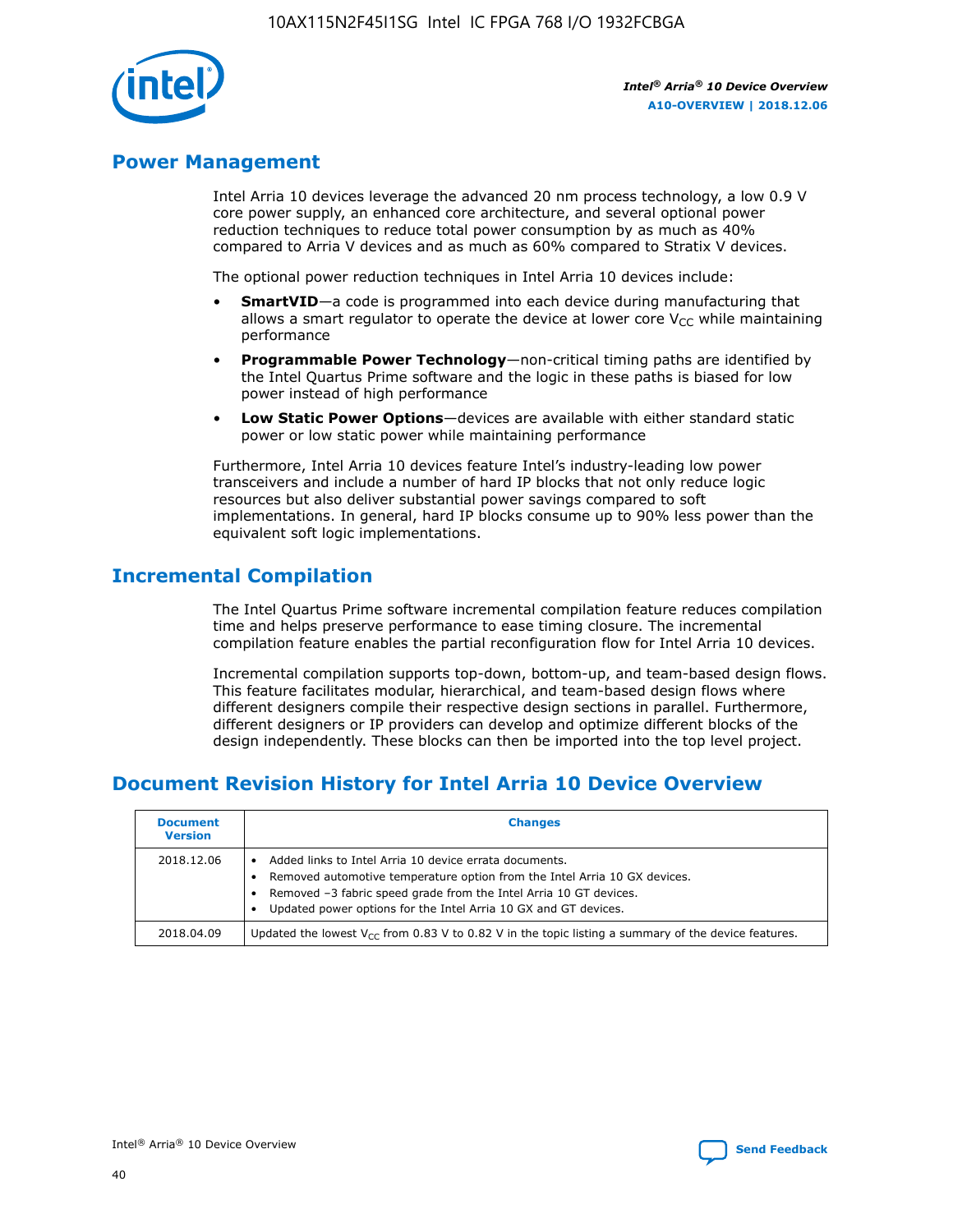*Intel® Arria® 10 Device Overview* **A10-OVERVIEW | 2018.12.06**



| <b>Date</b>    | <b>Version</b> | <b>Changes</b>                                                                                                                                                                                                                                                                                                                                                                                                                                                                                                                                                                                                                                                                                                                                                                                                                                                                                                                                                            |
|----------------|----------------|---------------------------------------------------------------------------------------------------------------------------------------------------------------------------------------------------------------------------------------------------------------------------------------------------------------------------------------------------------------------------------------------------------------------------------------------------------------------------------------------------------------------------------------------------------------------------------------------------------------------------------------------------------------------------------------------------------------------------------------------------------------------------------------------------------------------------------------------------------------------------------------------------------------------------------------------------------------------------|
| January 2018   | 2018.01.17     | Updated the maximum data rate for HPS (Intel Arria 10 SX devices<br>external memory interface DDR3 controller from 2,166 Mbps to 2,133<br>Mbps.<br>Updated maximum frequency supported for half rate QDRII and QDRII<br>+ SRAM to 633 MHz in Memory Standards Supported by the Soft<br>Memory Controller table.<br>Updated transceiver backplane capability to 12.5 Gbps.<br>$\bullet$<br>Removed transceiver speed grade 5 in Sample Ordering Core and<br>Available Options for Intel Arria 10 GX Devices figure.<br>Removed package code 40, low static power, SmartVID, industrial, and<br>military operating temperature support from Sample Ordering Core and<br>Available Options for Intel Arria 10 GT Devices figure.<br>Updated short reach transceiver rate for Intel Arria 10 GT devices to<br>25.8 Gbps.<br>Removed On-Die Instrumentation - EyeQ and Jitter Margin Tool<br>support from PMA Features of the Transceivers in Intel Arria 10 Devices<br>table. |
| September 2017 | 2017.09.20     | Updated the maximum speed of the DDR4 external memory interface from<br>1,333 MHz/2,666 Mbps to 1,200 MHz/2,400 Mbps.                                                                                                                                                                                                                                                                                                                                                                                                                                                                                                                                                                                                                                                                                                                                                                                                                                                     |
| July 2017      | 2017.07.13     | Corrected the automotive temperature range in the figure showing the<br>available options for the Intel Arria 10 GX devices from "-40°C to 100°C"<br>to "-40°C to 125°C".                                                                                                                                                                                                                                                                                                                                                                                                                                                                                                                                                                                                                                                                                                                                                                                                 |
| July 2017      | 2017.07.06     | Added automotive temperature option to Intel Arria 10 GX device family.                                                                                                                                                                                                                                                                                                                                                                                                                                                                                                                                                                                                                                                                                                                                                                                                                                                                                                   |
| May 2017       | 2017.05.08     | Corrected protocol names with "1588" to "IEEE 1588v2".<br>$\bullet$<br>Updated the vertical migration table to remove vertical migration<br>$\bullet$<br>between Intel Arria 10 GX and Intel Arria 10 SX device variants.<br>Removed all "Preliminary" marks.<br>$\bullet$                                                                                                                                                                                                                                                                                                                                                                                                                                                                                                                                                                                                                                                                                                |
| March 2017     | 2017.03.15     | Removed the topic about migration from Intel Arria 10 to Intel Stratix<br>10 devices.<br>Rebranded as Intel.<br>$\bullet$                                                                                                                                                                                                                                                                                                                                                                                                                                                                                                                                                                                                                                                                                                                                                                                                                                                 |
| October 2016   | 2016.10.31     | Removed package F36 from Intel Arria 10 GX devices.<br>Updated Intel Arria 10 GT sample ordering code and maximum GX<br>$\bullet$<br>transceiver count. Intel Arria 10 GT devices are available only in the<br>SF45 package option with a maximum of 72 transceivers.                                                                                                                                                                                                                                                                                                                                                                                                                                                                                                                                                                                                                                                                                                     |
| May 2016       | 2016.05.02     | Updated the FPGA Configuration and HPS Booting topic.<br>$\bullet$<br>Remove V <sub>CC</sub> PowerManager from the Summary of Features, Power<br>Management and Arria 10 Device Variants and packages topics. This<br>feature is no longer supported in Arria 10 devices.<br>Removed LPDDR3 from the Memory Standards Supported by the HPS<br>Hard Memory Controller table in the Memory Standards Supported by<br>Intel Arria 10 Devices topic. This standard is only supported by the<br>FPGA.<br>Removed transceiver speed grade 5 from the Device Variants and<br>Packages topic for Arria 10 GX and SX devices.                                                                                                                                                                                                                                                                                                                                                      |
| February 2016  | 2016.02.11     | Changed the maximum Arria 10 GT datarate to 25.8 Gbps and the<br>minimum datarate to 1 Gbps globally.<br>Revised the state for Core clock networks in the Summary of Features<br>$\bullet$<br>topic.<br>Changed the transceiver parameters in the "Summary of Features for<br>$\bullet$<br>Arria 10 Devices" table.<br>• Changed the transceiver parameters in the "Maximum Resource Counts<br>for Arria 10 GT Devices" table.<br>Changed the package availability for GT devices in the "Package Plan<br>for Arria 10 GT Devices" table.<br>Changed the package configurations for GT devices in the "Migration"<br>Capability Across Arria 10 Product Lines" figure.<br>continued                                                                                                                                                                                                                                                                                       |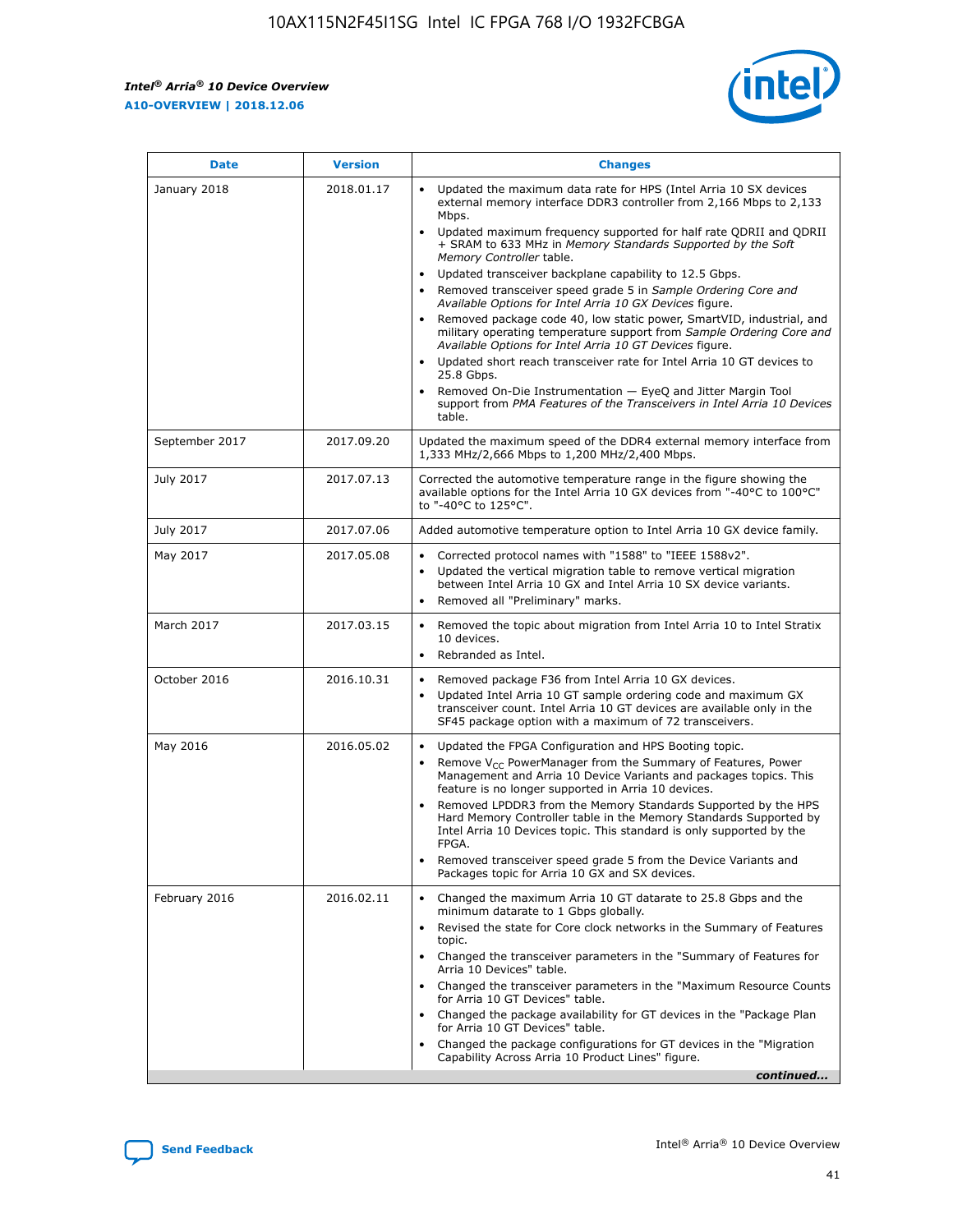

| <b>Date</b>   | <b>Version</b> | <b>Changes</b>                                                                                                                                                               |
|---------------|----------------|------------------------------------------------------------------------------------------------------------------------------------------------------------------------------|
|               |                | • Changed transceiver parameters in the "Low Power Serial Transceivers"<br>section.                                                                                          |
|               |                | • Changed the transceiver descriptions in the "Device Variants for the<br>Arria 10 Device Family" table.                                                                     |
|               |                | • Changed the "Sample Ordering Code and Available Options for Arria 10<br>GT Devices" figure.                                                                                |
|               |                | Changed the datarates for GT devices in the "PMA Features" section.                                                                                                          |
|               |                | Changed the datarates for GT devices in the "PCS Features" section.<br>$\bullet$                                                                                             |
| December 2015 | 2015.12.14     | Updated the number of M20K memory blocks for Arria 10 GX 660 from<br>2133 to 2131 and corrected the total RAM bit from 48,448 Kb to<br>48,408 Kb.                            |
|               |                | • Corrected the number of DSP blocks for Arria 10 GX 660 from 1688 to<br>1687 in the table listing floating-point arithmetic resources.                                      |
| November 2015 | 2015.11.02     | Updated the maximum resources for Arria 10 GX 220, GX 320, GX 480,<br>$\bullet$<br>GX 660, SX 220, SX 320, SX 480, and SX 660.                                               |
|               |                | • Updated resource count for Arria 10 GX 320, GX 480, GX 660, SX 320,<br>SX 480, a SX 660 devices in Number of Multipliers in Intel Arria 10<br><b>Devices</b> table.        |
|               |                | • Updated the available options for Arria 10 GX, GT, and SX.                                                                                                                 |
|               |                | • Changed instances of Quartus II to Quartus Prime.                                                                                                                          |
| June 2015     | 2015.06.15     | Corrected label for Intel Arria 10 GT product lines in the vertical migration<br>figure.                                                                                     |
| May 2015      | 2015.05.15     | Corrected the DDR3 half rate and quarter rate maximum frequencies in the<br>table that lists the memory standards supported by the Intel Arria 10 hard<br>memory controller. |
| May 2015      | 2015.05.04     | • Added support for 13.5G JESD204b in the Summary of Features table.                                                                                                         |
|               |                | Added a link to Arria 10 GT Channel Usage in the Arria 10 GT Package<br>$\bullet$<br>Plan topic.                                                                             |
|               |                | • Added a note to the table, Maximum Resource Counts for Arria 10 GT<br>devices.                                                                                             |
|               |                | • Updated the power requirements of the transceivers in the Low Power<br>Serial Transceivers topic.                                                                          |
| January 2015  | 2015.01.23     | • Added floating point arithmetic features in the Summary of Features<br>table.                                                                                              |
|               |                | • Updated the total embedded memory from 38.38 megabits (Mb) to<br>65.6 Mb.                                                                                                  |
|               |                | • Updated the table that lists the memory standards supported by Intel<br>Arria 10 devices.                                                                                  |
|               |                | • Removed support for DDR3U, LPDDR3 SDRAM, RLDRAM 2, and DDR2.                                                                                                               |
|               |                | Moved RLDRAM 3 support from hard memory controller to soft memory<br>controller. RLDRAM 3 support uses hard PHY with soft memory<br>controller.                              |
|               |                | Added soft memory controller support for QDR IV.<br>٠                                                                                                                        |
|               |                | Updated the maximum resource count table to include the number of<br>hard memory controllers available in each device variant.                                               |
|               |                | Updated the transceiver PCS data rate from 12.5 Gbps to 12 Gbps.                                                                                                             |
|               |                | Updated the max clock rate of PS, FPP x8, FPP x16, and Configuration<br>via HPS from 125 MHz to 100 MHz.                                                                     |
|               |                | Added a feature for fractional synthesis PLLs: PLL cascading.                                                                                                                |
|               |                | Updated the HPS programmable general-purpose I/Os from 54 to 62.<br>$\bullet$                                                                                                |
|               |                | continued                                                                                                                                                                    |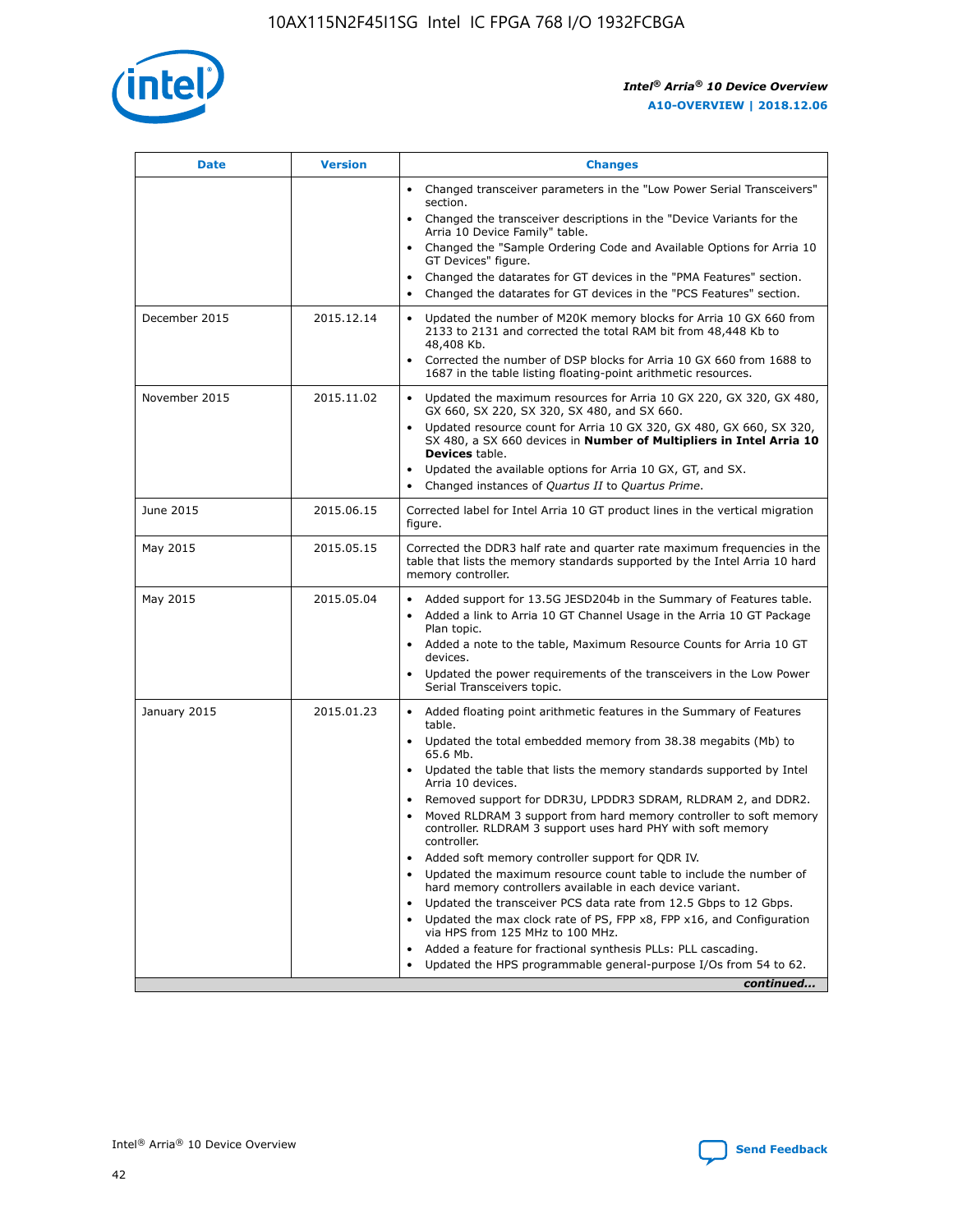r



| <b>Date</b>    | <b>Version</b> | <b>Changes</b>                                                                                                                                                                                                                                                                                                                                                                                                                                                                                                                                      |
|----------------|----------------|-----------------------------------------------------------------------------------------------------------------------------------------------------------------------------------------------------------------------------------------------------------------------------------------------------------------------------------------------------------------------------------------------------------------------------------------------------------------------------------------------------------------------------------------------------|
| September 2014 | 2014.09.30     | Corrected the 3 V I/O and LVDS I/O counts for F35 and F36 packages<br>$\bullet$<br>of Arria 10 GX.<br>Corrected the 3 V I/O, LVDS I/O, and transceiver counts for the NF40<br>$\bullet$<br>package of the Arria GX 570 and 660.<br>Removed 3 V I/O, LVDS I/O, and transceiver counts for the NF40<br>$\bullet$<br>package of the Arria GX 900 and 1150. The NF40 package is not<br>available for Arria 10 GX 900 and 1150.                                                                                                                          |
| August 2014    | 2014.08.18     | Updated Memory (Kb) M20K maximum resources for Arria 10 GX 660<br>devices from 42,660 to 42,620.<br>Added GPIO columns consisting of LVDS I/O Bank and 3V I/O Bank in<br>$\bullet$<br>the Package Plan table.<br>Added how to use memory interface clock frequency higher than 533<br>$\bullet$<br>MHz in the I/O vertical migration.<br>Added information to clarify that RLDRAM3 support uses hard PHY with<br>$\bullet$<br>soft memory controller.<br>Added variable precision DSP blocks support for floating-point<br>$\bullet$<br>arithmetic. |
| June 2014      | 2014.06.19     | Updated number of dedicated I/Os in the HPS block to 17.                                                                                                                                                                                                                                                                                                                                                                                                                                                                                            |
| February 2014  | 2014.02.21     | Updated transceiver speed grade options for GT devices in Figure 2.                                                                                                                                                                                                                                                                                                                                                                                                                                                                                 |
| February 2014  | 2014.02.06     | Updated data rate for Arria 10 GT devices from 28.1 Gbps to 28.3 Gbps.                                                                                                                                                                                                                                                                                                                                                                                                                                                                              |
| December 2013  | 2013.12.10     | Updated the HPS memory standards support from LPDDR2 to LPDDR3.<br>Updated HPS block diagram to include dedicated HPS I/O and FPGA<br>$\bullet$<br>Configuration blocks as well as repositioned SD/SDIO/MMC, DMA, SPI<br>and NAND Flash with ECC blocks.                                                                                                                                                                                                                                                                                            |
| December 2013  | 2013.12.02     | Initial release.                                                                                                                                                                                                                                                                                                                                                                                                                                                                                                                                    |